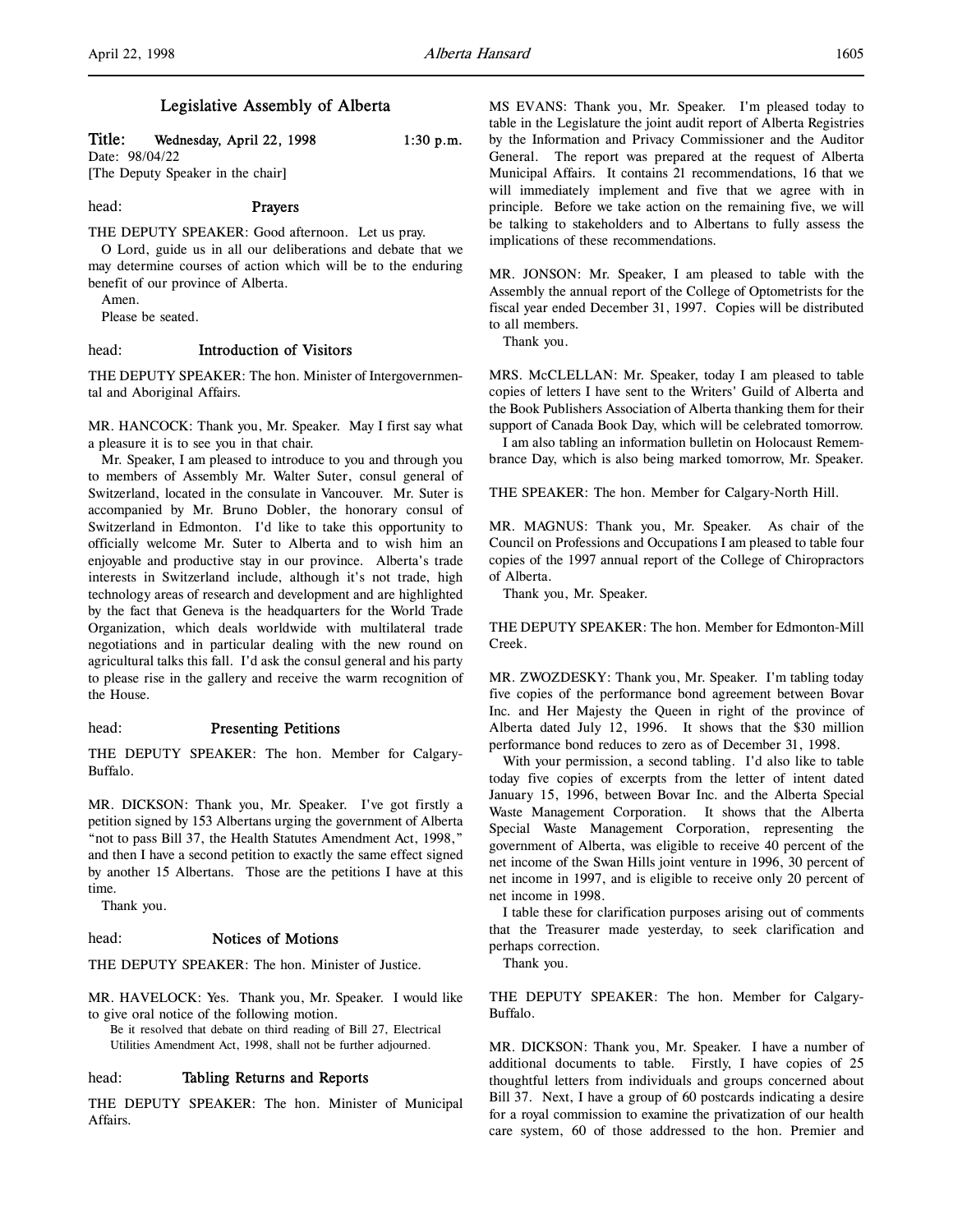another 60 of those same cards addressed to the Minister of Health.

Thank you.

THE DEPUTY SPEAKER: The hon. Member for Edmonton-Gold Bar.

MR. MacDONALD: Thank you, Mr. Speaker. I rise this afternoon to table five copies of a program overview for drug abuse resistance education. This is a comprehensive prevention education program designed to equip elementary school children with skills to recognize and resist social pressures to experiment with tobacco, alcohol, and other drugs.

Thank you.

THE DEPUTY SPEAKER: The hon. Member for Edmonton-Calder.

MR. WHITE: Thank you, Mr. Speaker. I rise to table copies of amendments to a bill that will be sometime coming before the House. These amendments will not be put because of this government's arrogant use of the closure motion.

Sir, I have another tabling here. It's a copy of a letter from the mayor of the city of Calgary to all members. It outlines a number of their considerations and concerns. One of the things that has been made aware to me is that he would like to have had at least one member of Calgary deliver a speech on his behalf, and it does not appear to be happening.

Mr. Speaker, the last tabling is copies of a letter to all members of the Assembly, and I hope that they will read it later today. It's from the CEO and president of Canadian Utilities Limited, one of the beneficial owners of Alberta Power. It outlines and quite clearly points out that the Minister of Energy is in error. [interjections]

THE DEPUTY SPEAKER: For people in the gallery, the reason that there's a lot of chatter is that we're getting an editorial comment as well as a tabling.

Could we be a little bit more brief and succinct as to what the topic is?

The hon. Acting Leader of Her Majesty's Loyal Opposition.

MR. SAPERS: Thanks, Mr. Speaker. I have two tablings. The first is a series of letters to members of the government from citizens throughout Alberta who are very concerned about Bill 37 and urge the government to pull this bill.

Second, Mr. Speaker, is a constituency report from my constituency of Edmonton-Glenora which details the 37 messages that I have received so far on Bill 37. Thirty-six of those messages oppose the bill; one supported the bill.

Thank you.

THE DEPUTY SPEAKER: The hon. leader of the ND opposition. [interjections] Hon. minister, I've not yet called you. I did call the hon. leader of the ND opposition.

MS BARRETT: Thank you, Mr. Speaker. Today I'm filing five copies each of three amendments that I propose to offer to the Assembly should the unfortunate occurrence of the HRG legalization act actually come into committee at some point. That is Bill 37.

# 1:40

THE DEPUTY SPEAKER: The hon. Member for Edmonton-Riverview.

MRS. SLOAN: Thank you, Mr. Speaker. It gives me great pleasure to rise and table four copies of the first annual report for my constituency, Edmonton-Riverview. The report contains a summary of inquiries, appeals, research, outreach, our communication priorities, and the budget and expenditures for my constituency in 1997-98.

THE DEPUTY SPEAKER: The hon. Member for Edmonton-Strathcona.

DR. PANNU: Thank you, Mr. Speaker. I have two tablings to make this afternoon. The first is a letter from the mayor of Calgary, Mayor Al Duerr, addressed to me. It is dated April 16. In this letter the mayor expresses serious concerns about Bill 27.

The second tabling is a letter that was hand-delivered to me this morning by two of my constituents who expressed very deep concerns about Bill 37.

Thank you.

THE DEPUTY SPEAKER: The hon. Minister of Labour.

MR. SMITH: Thank you, Mr. Speaker. It's a pleasure for me to table, just in from final edit and immediately ready for tabling, four copies of the Safety Codes Council annual report.

Thank you.

THE DEPUTY SPEAKER: The chair would like to table a memorandum from the hon. Member for Lacombe-Stettler, requesting that Bill 213, School (Computer Instruction) Amendment Act, 1998, be brought to Committee of the Whole on Tuesday, April 28, 1998, as soon as the House business will allow.

# head: Introduction of Guests

MRS. GORDON: Mr. Speaker, in the spirit of National Volunteer Week I would like to introduce to you and through you 11 employees of the public information branch, visitor services, who are important volunteers, assisting with school groups, tours, and the training of new recruits. This group is accompanied by Janet Baker of the Legislative Assembly Office. They are seated in the Speaker's gallery. Please welcome the following senior volunteers with more than three years, Jean Yates, Doreen O'Callaghan, Clive Lomax; junior high work experience volunteers, Jacqueline Davis and Jeff Reiter; and new recruits: Rita Alfrey, Shauna Chartier, Michael-Paul Duxbury, Jeanne Siu, Pat Foster, and Myrna Grimm. I would ask them to rise and receive the warm, traditional welcome of the Assembly.

THE DEPUTY SPEAKER: The hon. Acting Leader of Her Majesty's Loyal Opposition.

MR. SAPERS: Thank you, Mr. Speaker. We'll have to work on shortening that.

Mr. Speaker, on behalf of my colleague from Edmonton-Ellerslie I would like with your permission to introduce through you and to all members of the Assembly a group of visitors in the gallery today. We have with us 209 visitors from Holy Trinity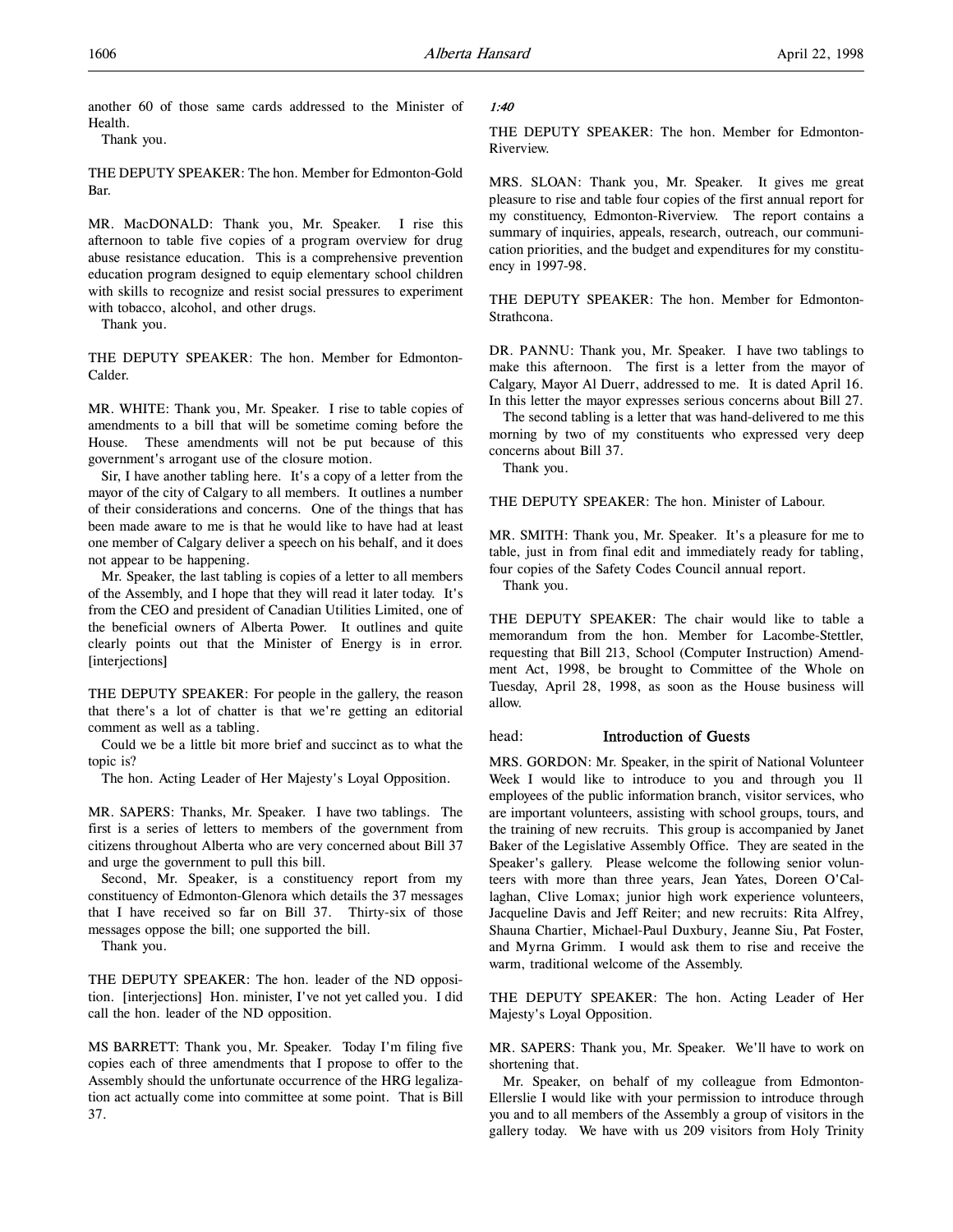Catholic school. These are two classes. I believe 60 or so of them are in the public gallery, and the remainder are in the members' gallery. They are accompanied by teachers and parents, including Mr. Philip Pegg, Ms Cindy Winter, Miss Shauna Babysh, Mr. Ed Kiryluk, Mr. Kelly Kaup, and Mrs. Gerry McKercher. I would ask this large and impressive group to please rise and be received by this Chamber.

THE DEPUTY SPEAKER: The hon. Member for Lac La Biche-St. Paul.

MR. LANGEVIN: Thank you, Mr. Speaker. It is my pleasure to introduce to you and through you to all members of this Assembly Mr. Bryan Hearn. Mr. Hearn is a good friend, a constituent of Lac La Biche-St. Paul constituency, and also a 20-year member of the Alberta Conservation Tillage Society. Mr. Hearn is seated in the members' gallery, and I would like to ask him to rise to be recognized.

THE DEPUTY SPEAKER: The hon. Member for Calgary-North West.

MR. MELCHIN: Thank you, Mr. Speaker. It's my pleasure to introduce to you and through you to all members of the Assembly four guests: Kendall Gawryluk and Jon Jarvis, both here from Edmonton, and two, I guess, students attending the University of Alberta, I think outstanding students, Rachelle and Jenny Melchin, who happen to also be my daughters. If they'd stand and receive the warm welcome.

THE DEPUTY SPEAKER: The hon. Member for Edmonton-Mill Creek.

MR. ZWOZDESKY: Thank you, Mr. Speaker. I'm very pleased to introduce to you and through you to all members of the House Mr. Bohdan Suchowersky, who is doing a one-month placement with the Alberta Liberal caucus. Specifically, he's assisting our resource centre co-ordinator, Norma Spicer, in updating our library. He comes to us from the excellent program at Grant MacEwan, the library technical program, which is one of many excellent programs across the province. I've known Bohdan and his family for many, many years, and I'm very happy to see him following in the academic footsteps of his parents. Bohdan, please rise and receive the warm welcome. Veetayemo.

## head: Oral Question Period

THE DEPUTY SPEAKER: The hon. Acting Leader of the Opposition.

## Private Health Services

MR. SAPERS: Thank you, Mr. Speaker. Health care in Alberta should be all about access and quality and affordability, not about lineups, salesmanship, and profit. The heart of Canada's health care system is public administration. Now, that means public dollars are spent on public services for a public benefit. Any move to private administration will drive up costs, it will decrease access, and it will reduce quality control to promises made in a sales brochure. My questions are for the Premier this afternoon. As the government contemplates licensing for-profit hospitals, has a price tag been put on the cost of monitoring, negotiating, overseeing, and ultimately enforcing contracts between health care corporations and the regional health authorities?

MR. KLEIN: Well, that's an interesting question, and it's one that perhaps could be more appropriately answered by the hon. Minister of Health. Mr. Speaker, I would like to say, prior to the hon. minister supplementing, that we are not in any way, shape, or form promoting for-profit health care. We are trying to protect public health by making sure that those who enter into any aspect of health care comply completely with the fundamental principles of the Canada Health Act.

Mr. Speaker, there is no denying in this country that there is, as I mentioned yesterday, a profit motive attached to health. It was in existence before health care came along, it's been in existence since, and it's a growing industry. Here's an example. Canada's federal Health minister, a Liberal in Ottawa, Mr. Rock, has in fact estimated that the private sector makes up about 30 percent of Canada's health system, the private sector.

I would like to, Mr. Speaker – and you can tell me to sit down when you think my time is running out, but I think that some facts need to get out. Some examples of private-sector involvement – and they've had no complaints about this involvement whatsoever – in delivering quality health services to Albertans include 4,200 physicians in Alberta, who are in fact each private-sector health providers and who build the public health system under the terms of a contract for services provided to the public system. They're there to make money; they're not there to lose money. They are there to make money so they can provide themselves and their families a living and in many cases a very good living. There are also over 500 chiropractors, 200 optometrists, 1,344 dentists, 179 denturists, some 30 podiatrists, who are private operators in Alberta with their own private businesses yet do work for and in support of the public health system. Again, they're in the business to make money. To make a profit.

We have over 750 pharmacies in the province, all private-sector health providers yet an integral and essential part of our public health system. Those people who go into pharmacies, Mr. Speaker, are there to make money. Now, the list goes on and on.

# 1:50

THE DEPUTY SPEAKER: First supplemental.

MR. SAPERS: Thanks, Mr. Speaker. Maybe the Premier will stop reading his briefing notes for a minute and begin listening to Albertans, because they know the difference.

Mr. Premier, why is this . . .

THE DEPUTY SPEAKER: I just wanted to make sure that you were going to ask a question.

MR. SAPERS: I'm working up to it, Mr. Speaker.

Mr. Premier, why is this government promoting a health care policy that replaces accountability through the Auditor General and the Legislature with accountability instead through the boardroom and the stock market?

MR. KLEIN: Mr. Speaker, again, I would take it that the hon. member is alluding to Bill 37, which is currently before the Legislative Assembly. There's ample time to debate that bill, but if he wants the answer to that specific question, I'll have the hon. Minister of Health supplement.

MR. JONSON: Well, Mr. Speaker, I think one thing that should be said is that the opposition seems to be forgetting what I think is the important feature of our public health care system, and that is that it is designed to provide quality care and financial support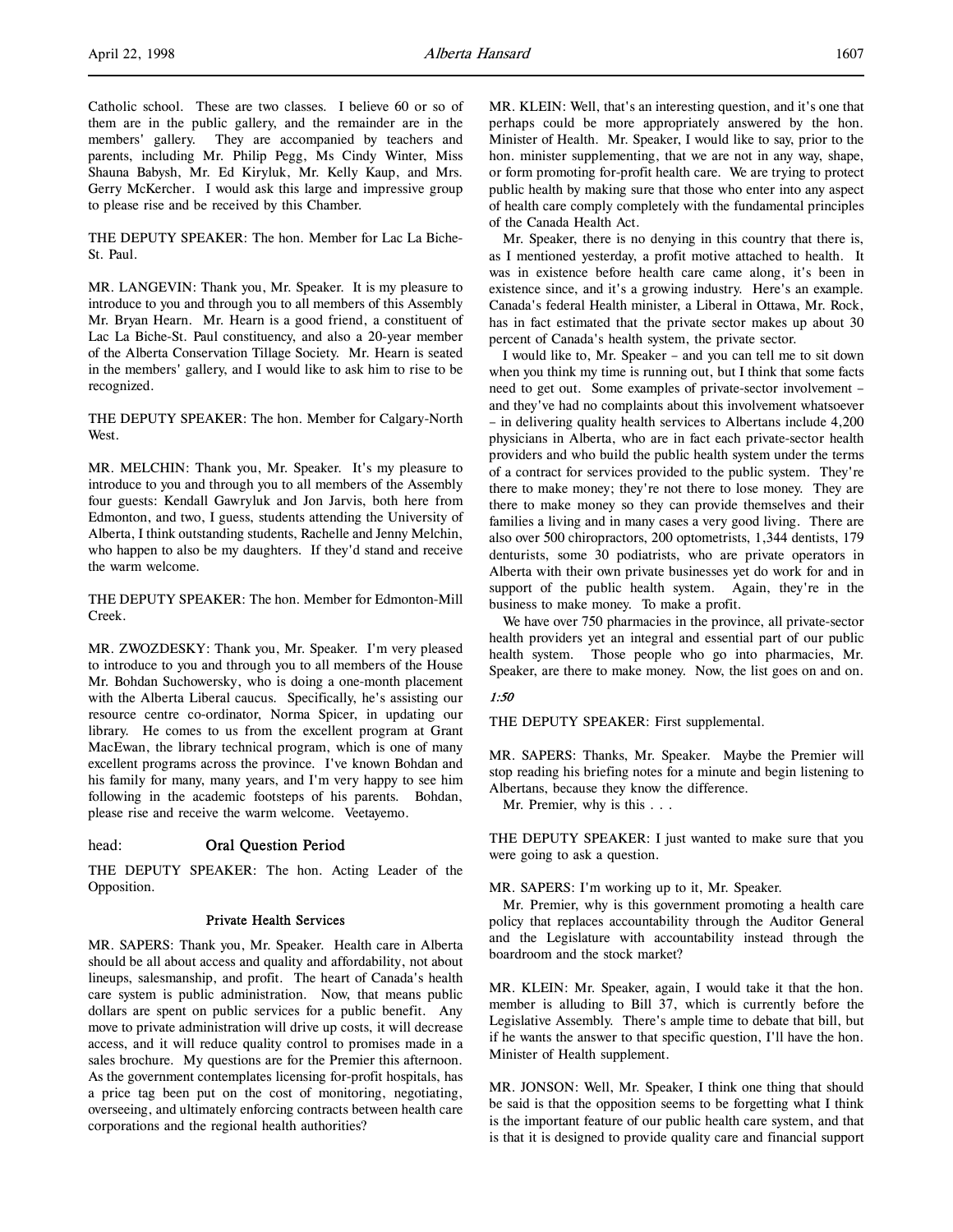for the patients of this country and this province. Instead, they seem to be wound up over some anticlinic or antipharmacy or anti private enterprise philosophy. The whole point here is that Bill 37, which will be debated this evening, is designed to make sure that any development in the health care system, particularly with respect to such things as private clinics, does not jeopardize the public health care system.

MR. SAPERS: Given that the provincial government must pay the facility fee for all private clinics in order to comply with the Canada Health Act, will the Premier disclose how much money will be taken away from public hospitals in order to line the pockets of those who would establish private hospitals?

MR. KLEIN: Mr. Speaker, eventually we pay the whole bill to the benefit of private-sector operators, who are in the business to make a profit. I will go on. We have national and international drug companies, all profit motivated but doing the research and producing the healing and often lifesaving drug products purchased by our public health system in support of Alberta patients. All profit motivated. We have our private-sector air and ground ambulance operators providing emergency and critical services to Albertans and to the health system. [interjections] We have a long history of private clinics . . .

# Speaker's Ruling Decorum

THE DEPUTY SPEAKER: Hon. Leader of Her Majesty's Loyal Opposition, as you well know, Beauchesne has within it reference to the fact that the question must not seek its own answer. Implied as well in that is that when the answer is being given, you don't keep prompting the answer. So I wonder if you and other members could record that.

Hon. Premier.

# Private Health Services (continued)

MR. KLEIN: Mr. Speaker, to answer the specific question, we do have a long history of private clinics, such as our ophthalmology clinics providing essential cataract and other practices to Albertans, and we did abide by the federal ruling relative to facility fees to bring us in compliance with the Canada Health Act: again, private-sector facilities providing services to Albertans without charge, paid through contracts with regional health authorities so that services are delivered in the most efficient and effective way possible. But I would remind the hon. member over here that the people who operate those clinics under contract with the regional health authorities are in the business to make money. Sure, they're in the business to provide essential health services to Albertans, but they make a profit. They're corporations.

THE DEPUTY SPEAKER: The hon. Member for Calgary-Buffalo.

MR. DICKSON: Thank you, Mr. Speaker. Let's just see who's got the short memory. I have in hand a news release from Alberta Health. It's dated January 28, 1998, and is headed "Restrictions on Private Health Facilities." In that news release is the following statement.

Under the proposed legislation, the Minister of Health would establish an advisory committee to make recommendations with respect to approval for any such private facility.

My question this afternoon is to the hon. Premier. Just what happened to that proposed advisory committee? We're still waiting.

MR. KLEIN: Mr. Speaker, I will have the hon. minister supplement, but much of this is contingent on Bill 37, the bill that is before the Legislature now, the bill to which all hon. members will be able to speak at the appropriate time as it works its way through the process.

I'll have the hon. minister supplement.

THE DEPUTY SPEAKER: The hon. Minister of Health.

MR. JONSON: Yes, Mr. Speaker. When the legislation, Bill 37, is approved, then certainly the content of that particular press release will be acted upon.

MR. DICKSON: Mr. Speaker, the amnesia is rampant.

Given that the minister's own press release states, "The Health Minister will be consulting with health system stakeholders in the coming weeks," just precisely what health system stakeholders has the minister consulted with? It hasn't been the AMA; it obviously hasn't been the united nurses association, seniors' advocacy groups. Who has he been talking to?

MR. JONSON: Mr. Speaker, with respect to the legislation, there was a great deal of discussion and consideration that went on with people who are knowledgeable in terms of the interpretation of the Canada Health Act. Legal advice was sought rather extensively. The other thing is that I remember the opposition complaining about the fact that we did not get the legislation in quickly enough, and quite frankly the reason for that was that we took some time to develop it in detail.

MR. DICKSON: Mr. Speaker, my final question, back to the hon. Premier: why would his government leave a decision as important as approval of a private hospital in the hands and in the sole discretion of one Minister of Health? Why would he do that?

MR. KLEIN: Mr. Speaker, whether this hon. member likes it or not, the hon. Minister of Health was appointed to Executive Council with the sole responsibility to oversee all health services in the province of Alberta. That is his job. That is his responsibility.

THE DEPUTY SPEAKER: Third main opposition question. The hon. Member for Edmonton-Gold Bar.

# Workplace Fatalities

MR. MacDONALD: Thank you, Mr. Speaker. Next week the world will pay tribute to the millions of workers who have been killed or injured because of unsafe or unhealthy workplaces. In 1997 120 Albertans lost their lives as a result of unsafe or unhealthy work sites. This is a 62 percent increase since 1994, when the Department of Labour was restructured. My first question this afternoon is to the Minister of Labour. Between 1994 and 1998 occupational health and safety cut its budget by 30 percent. Is the lack of field inspections the reason for such a dramatic increase in the number of fatalities in the workplaces of this province?

MR. SMITH: Mr. Speaker, even one death in the workplace is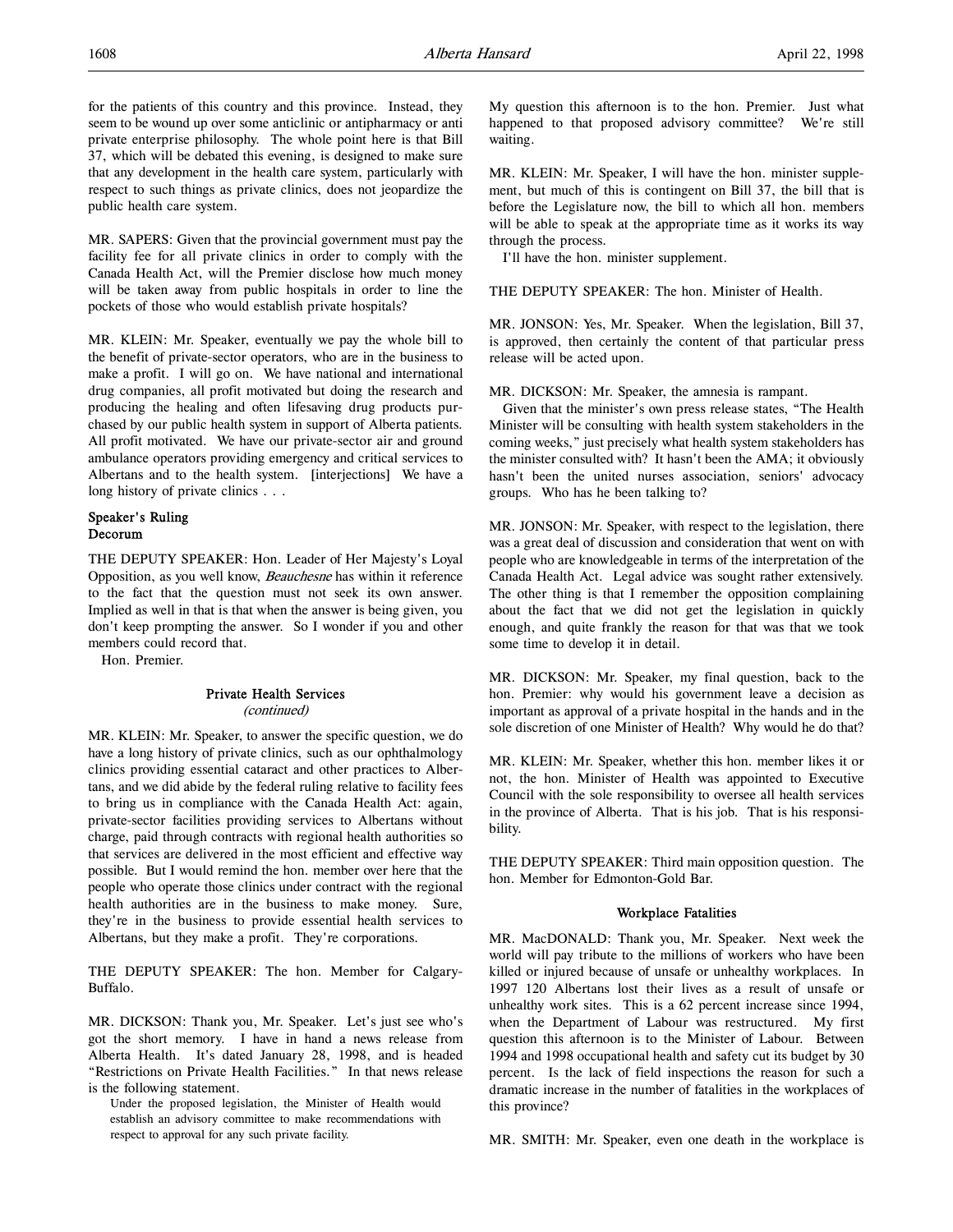recognized as one death too many. I think there is a great deal of compassion that goes out with every fatality that's reported to me. I have an early warning system in the department so that I am to be one of the first to know when a fatality occurs in the workplace. I've lived with it in business. I've been fortunate enough to have businesses in the oil industry that never did register a fatality, but I did have friends and I did have colleagues in the workplace that did have these fatalities. So each fatality is recognized as something very important and something not subject to political colouring but subject to scrutiny, subject to corrective actions, and subject to finding ways to ameliorate and make the situation better for the next person.

## 2:00

This information that the member is, I think, using as a basis for his question, Mr. Speaker, is something that I received today from the WCB, which I'm more than prepared to table. It says on the front 119 fatalities; it says in the chart 120. I know that there were less fatalities reported in 1980 than there was money spent. We do know that the Department of Labour's responsibility in occupational health and safety is to work on prevention, but we can't have an inspector in every trench, an inspector behind every tree. What we have is partnerships, and we have both employers and employees working together.

## MR. MITCHELL: You don't care, Murray.

MR. SMITH: That's wrong. That's wrong, and if you start to think like that, then you've got a problem. You've got a problem, and you know it.

## Speaker's Ruling Decorum

THE DEPUTY SPEAKER: When we seek to accuse one another of things, it inflames people and angers and upsets people. Perhaps we can get back to the questions and the answers without all of the interjections, hon. members.

Mr. Minister, are you okay?

MR. SMITH: Well, thanks, Mr. Speaker. I'm not going to ask for an apology from such an uninformed, ignorant person.

# Workplace Fatalities

(continued)

MR. SMITH: I do want to say, Mr. Speaker, that every key business indicator in this department is driven towards reducing the number of fatalities in the workplace today, but we don't do it as a government. People do it as employees; people do it as employers.

MR. MacDONALD: Thank you, Mr. Speaker. My second question is also to the Minister of Labour. Are you going to measure this as anything other than a failure in your department's key performance measures?

MR. SMITH: Mr. Speaker, I am going to ask this arm's-length, board-governed organization for a perspective on their statistics. I mean, I think that perhaps the hon. member would have wanted to phone that organization himself and say: "How does this compare in terms of a rating? How does this compare in a perspective?" I would like to see the hon. member of the opposition anchor his question in some perspective fact.

MR. MacDONALD: My third question this afternoon is also, Mr. Speaker, to the Minister of Labour. This is the comparison from the WCB, and if you want a comparison, since 1994 your department has cut 244 jobs, jobs of inspectors that are needed to protect the workplace and livelihood of the workers of this province. Are you going to restore those jobs?

THE DEPUTY SPEAKER: As the Speaker was able to determine, it sounded like whether or not you wanted a comparison of – was that the question you heard?

MR. SMITH: I think, Mr. Speaker, what I got from the member opposite was some fact that spending more money in the province of Alberta in its government budget would in fact prevent the fatalities. In fact, if the member reviews the situation in Alberta from a long-term point, from 1980 on, he'll see that spending more money on a problem is not a way to solve a problem. What else he'll see is that the gross domestic product of this province is now \$91 billion; in 1992 it was \$75 billion. That's a \$16 billion increase by the private sector. He will see that there are 200,000 more jobs in Alberta than there were in 1992-93. He will take a look and he will realize the economy of this province is in a much different perspective than what it was in 1992-93.

# Private Health Services (continued)

MS BARRETT: Mr. Speaker, even when the Alberta Medical Association asks the government to slow down on its policy of promoting private, for-profit hospitals, the government says no. It won't back down. I think it's time we called a spade a spade and exposed why the government won't back down. It's because they want to promote private, for-profit hospitals in Alberta to save the financial bacon of the directors and investors of the Health Resource Group out of Calgary. Plain and simple. My question to the Premier is this: why does he believe that the private interests of a group of Calgary investors should be given priority over concerns expressed by doctors, nurses, a number of other health care professionals, thousands of ordinary Albertans, all of whom are calling on this government to back down on private, for-profit hospitals?

MR. KLEIN: Mr. Speaker, that accusation is absolutely absurd. Absolutely absurd. We are not through this bill trying in any way, shape, or form to promote private health care. What we are trying to do – and I'll say it for at least the 10th time – is to protect the health care system to make sure that those who are involved in the system abide by the fundamental principles of the Canada Health Act. It's as simple as that, Mr. Principle. To suggest that this government is supporting in any way, shape, or form the proponents of any endeavour is absolute nonsense. Just absolute nonsense and complete rubbish. That's about all I can say. It's just rubbish.

MS BARRETT: Well, Mr. Premier, call me from Missouri then. How can the minister . . . [interjections]

THE DEPUTY SPEAKER: Hon. minister, could we allow the courtesy to let the hon. member ask the question? The Premier and the Minister of Health are quite capable of answering the questions.

MS BARRETT: Except for when they call you Mr. Principle, Mr. Speaker.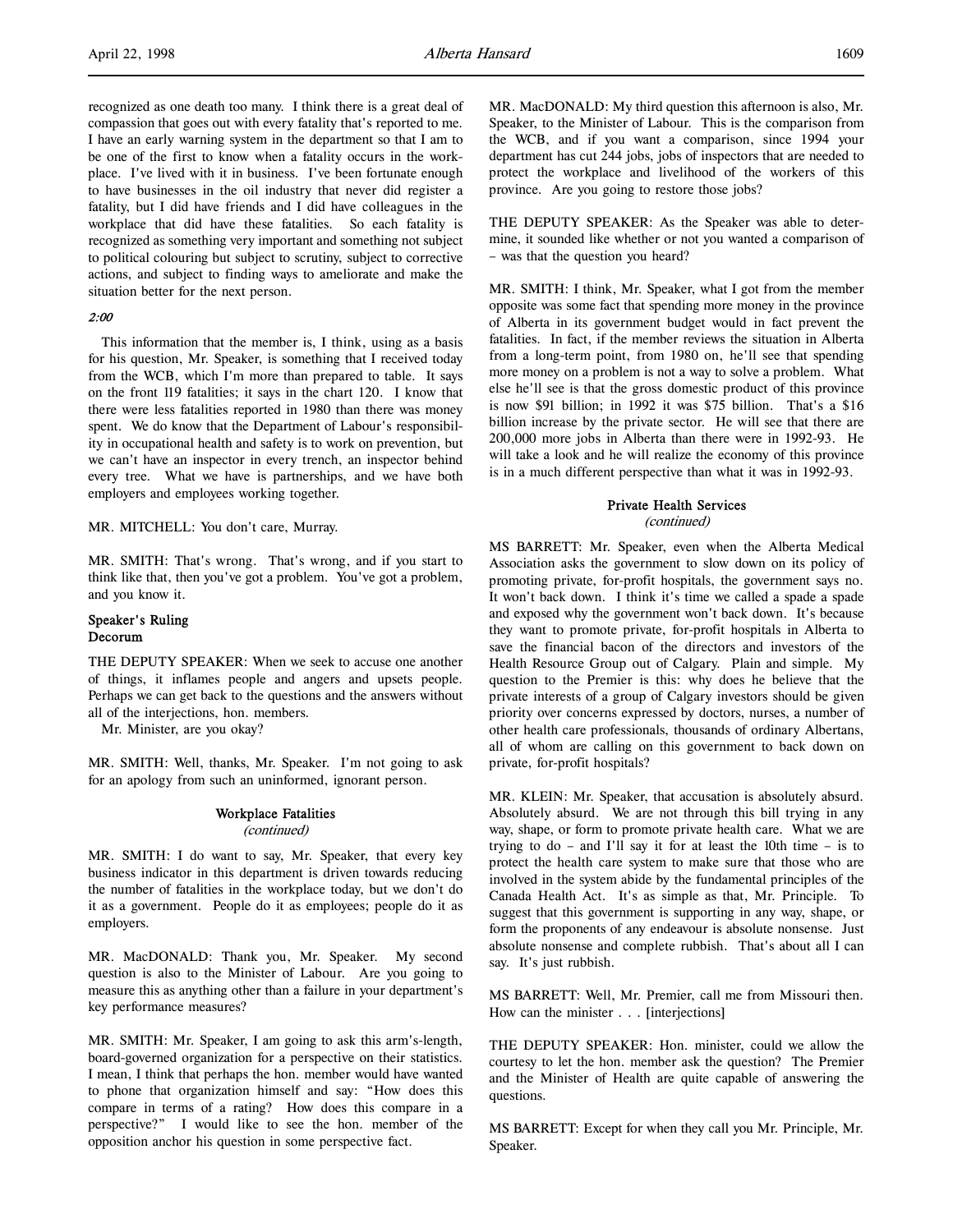THE DEPUTY SPEAKER: The question.

MS BARRETT: Yes. The question to the Premier is: how can he say it's nonsense and rubbish that that's what this policy is about when the only private health care company that's been lobbying and twisting arms for the last year to get this kind of legislation so they can do complex surgeries overnight is HRG out of Calgary?

MR. KLEIN: Well, Mr. Speaker, I don't know if the hon. leader of the ND opposition has been lobbied. Maybe she has. I don't know.

MS BARRETT: Oh, yes. I was.

MR. KLEIN: But I haven't been lobbied, Mr. Speaker. I haven't been lobbied relative to this particular project, and I don't know about the Minister of Health. But I have to reiterate that in no way, shape, or form are we promoting any business.  $R - what$  is  $it? - GH \ldots$ 

# MR. HAVELOCK: HRG.

MR. KLEIN: HRG. Right. The Health Resource Group, Mr. Speaker. It's just absolute nonsense to accuse anyone in this government of promoting that group or any other group. Again, I have to say that the bill is intended to protect our public health care system and to make sure that those who participate abide by the principles of the Canada Health Act.

I'll have the hon. minister supplement.

MR. JONSON: Mr. Speaker, I really think that although there will be certainly further debate this evening on this bill, given the very unfounded allegations of the hon. Leader of the NDP, I would just wish that she would read the bill.

Now, with respect to the matter of the private clinics I'd just like to read a couple of things. First of all, we adopted a private clinic policy with respect to the control of private clinics in 1996. What this bill does is strengthen the ability of the government to act, from simply having a policy to putting that policy into legislation, Mr. Speaker. Another thing that did not exist – and I'm sure that without legislation we would probably not have been able to enforce it in any way. If this private clinic policy is not adhered to by a particular entity, then there are fines; there are penalties for not complying with that particular policy and in any way jeopardizing the public health care system.

I could go on, and I will elaborate further this evening, but I wish she would read the bill.

# $2:10$

MS BARRETT: I read it and prereleased it on you, Mr. Minister. To answer the Premier's question: yes, I was lobbied, and HRG gave it to me in black and white. They want private, for-profit hospitals. This is their business plan. I tabled it last year. [interjections] He asked me a question, Mr. Speaker.

THE DEPUTY SPEAKER: That's right. I don't think you really want to start that precedent, though. Hon. leader of the ND opposition, if you'd just ask your question, then perhaps we could get on with question period.

MS BARRETT: Thank you, Mr. Speaker. How can the Premier say that HRG doesn't want to get licensed under this government's private, for-profit policy when its own business plan says in black and white – I tabled it last year – that it wants to do business with the regional health authorities on medically insured services?

MR. KLEIN: Well, Mr. Speaker, I'm not involved in the business of the Health Resource Group, nor have I had any detailed discussions. I don't recall any discussions with the group. I might have received a letter or so explaining what they want to do, but the reply has always been: whatever you do must be in compliance with the Canada Health Act. It's as simple as that.

I'll have the hon. minister supplement.

MR. JONSON: First of all, Mr. Speaker, I would like to comment that I have not been lobbied by this HRG group, but perhaps they think they have a better chance with the leader of the third party.

I'd just like to go back to the bill for a moment. As has been outlined very thoroughly in this Assembly previously, we have a degree of private involvement in the health care system right now. We do have people operating under contracts, but the legislation makes sure that any contract that might be contemplated for anything has to be approved by the minister, not just the RHA.

THE DEPUTY SPEAKER: The chair would observe, as others have, that this bill is on the Order Paper for this day, so we would hope that we could deal with it later.

The hon. Member for Calgary-Fish Creek.

# Impaired Driving

MRS. FORSYTH: Thank you, Mr. Speaker. On June 23, 1996, Craig Powell, Stephanie Smith, and Amber and Brandy Keuben were returning to Calgary from a weekend in Banff. On their way to Cochrane for ice cream cones, they were hit by a drunk driver, and all four were killed. For the families the last 22 months have been indescribable. Outrage and disgust followed the sentencing, which was a five-year jail term for killing four young people. The driver will be eligible for parole in 20 months. To this family murder is murder whether it's by a gun or a car. My first question is to the Minister of Justice. Why was such an inadequate sentence given for this crime?

MR. HAVELOCK: Well, Mr. Speaker, the sentence was handed down April 8, so the matter remains within the appeal period. Therefore, I'm limited in what I can say. We are, nevertheless, carefully reviewing the decision. However, I do agree with the hon. member that the damage caused by impaired driving is devastating, and as a government we are doing all we can. In fact, our department is working closely with the Minister of Transportation and Utilities in that regard. Since his department is primarily responsible for the legislation in question, I would assume he may wish to supplement my answer.

MR. PASZKOWSKI: Yes. Certainly this is a tragedy at its worst really. As Albertans we have been leaders in dealing with the issue of tough measures as far as drinking and driving are concerned. We have one-, three-, and five-year suspensions that are in place now as far as impaired is concerned, and we are considering extending it to a longer period of 10 years when we bring forward the new highway traffic safety act. Alberta is the first jurisdiction in Canada to have implemented the interlock system. Indeed, the vehicle seizure program was introduced in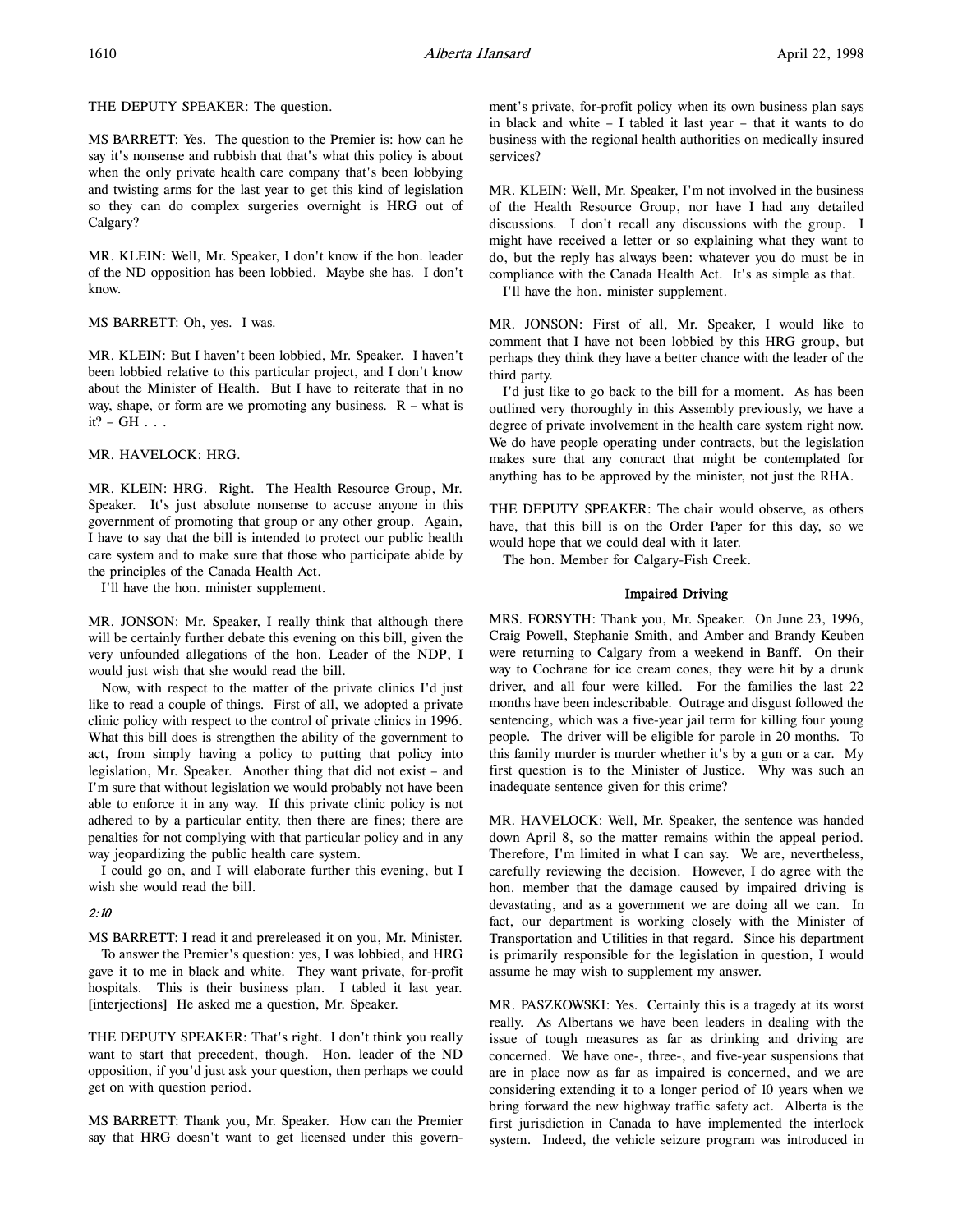MRS. FORSYTH: Mr. Speaker, my first supplemental question is to the minister of transportation. In regards to what you just said, I have to ask: why chronic offenders and not first-time offenders, then, Mr. Minister?

MR. PASZKOWSKI: We have a staged process where indeed for the first offence, as I mentioned, there's a one-year licence suspension. The second is a three-year, and the third is a fiveyear, and in order to get your licence back, you have to appear before the Driver Control Board and prove that you indeed have changed your ways. So the process is not automatic. It's one where really you have to show that you have changed your ways and you no longer are drinking, which of course allows for the dangers of drinking and driving.

THE DEPUTY CHAIRMAN: Final supplemental, Calgary-Fish Creek.

MRS. FORSYTH: Yes. As a mother of MADD I'd like to know: what is the status of an administrative licence suspension in Alberta?

MR. PASZKOWSKI: Alberta's considering that as part of the new highway traffic safety act. What we are looking at is the legislation that was implemented in Manitoba in 1989. Indeed that seems to be the one that has been the most successful and the one that seems to be able to move through the courts without being contested. It has been very successful in Manitoba, and consequently that will be the one we are looking at paralleling when we bring forward the new highway traffic safety act.

THE DEPUTY SPEAKER: The hon. Member for Edmonton-Centre.

# Protection against Family Violence Act

MS BLAKEMAN: Thank you, Mr. Speaker. I've been receiving numerous phone calls from stakeholders and citizens asking when the Protection against Family Violence Act will finally be passed by this Assembly. Yesterday the Minister of Justice informally committed to ensuring that Bill 19 will be on the Order Paper by Monday, the 27th, at the latest. To the Minister of Justice: will the minister now formally tell all Albertans what day Bill 19 will be brought forward for third reading in this Assembly?

MR. HAVELOCK: Well, Mr. Speaker, Bill 19 has been on the Order Paper for actually quite some time. Through the discussions I had with the hon. member yesterday, plus I had similar discussions with the now Acting Leader of the Opposition, the new House leader, and I think the Member for Edmonton-Norwood. I did make the commitment that the legislation would be passed prior to the adjournment of this session, and I'm quite happy to say that publicly.

What I will also indicate at this time is that again I'd like to thank the Member for Calgary-Currie, who has been carrying this legislation through the House. She's done an excellent job. It's important legislation. We hope it will resolve some of the problems that are associated with family violence in this province.

MS BLAKEMAN: Thank you very much for that commitment.

To the same minister: given that the bill does not take effect until it's proclaimed, can the minister tell Albertans how many months it will be before the bill can be used to protect victims of domestic violence?

MR. HAVELOCK: From what I understand, Mr. Speaker, the Member for Calgary-Currie will be bringing an implementation strategy forward for consideration by the standing policy committee by the end of May. Depending on how that goes, hopefully we can have proclamation shortly thereafter.

THE DEPUTY SPEAKER: Final supplemental, Edmonton-Centre.

MS BLAKEMAN: Thank you very much, Mr. Speaker. My final supplemental to the same minister: will the minister commit to ensuring that a member of the Official Opposition has a place at the table with the stakeholders so that we can have input into the implementation of this important legislation, just as you did with Bill 1?

MR. HAVELOCK: Well, Mr. Speaker, we're always happy to hear from the Official Opposition. However, I understand again through the Member for Calgary-Currie that you have made a submission to government, and that submission is in the process of being considered. If you would like to make some suggestions regarding implementation, then certainly those will also be duly considered.

THE DEPUTY SPEAKER: The hon. Member for Calgary-Egmont.

## Education Property Taxes

MR. HERARD: Thank you, Mr. Speaker. Some of my constituents are concerned about the way the government redistributes education property taxes. Every year education taxes are pooled and then distributed to school boards on an equal, per student basis. However, this system appears to be taking property taxes from Calgary to support students in other parts of the province. This is according to the Calgary board and recent reports in the media. To the Minister of Education: how can a funding system that takes from one school board to give to another be fair?

# 2:20

MR. MAR: Well, Mr. Speaker, a funding system that is designed to ensure that all students in the province of Alberta have equitable access to funding is the only fair system, and that is the type of funding system we have in this province.

Mr. Speaker, school board funding is based on student enrollment and on program needs and is not based on the wealth of the local tax base. This helps ensure that students get the same quality of education regardless of where they live in the province and that some students are not left out just because of where they live. This is the same principle that is employed by school boards when funding have and have-not schools in their respective jurisdictions. Schools in less affluent neighbourhoods will qualify for the same funding as other schools even though the houses nearby such a less affluent neighbourhood have less value. In the same way, schools boards in municipalities with lower tax bases receive equitable education funding even though their tax base is smaller.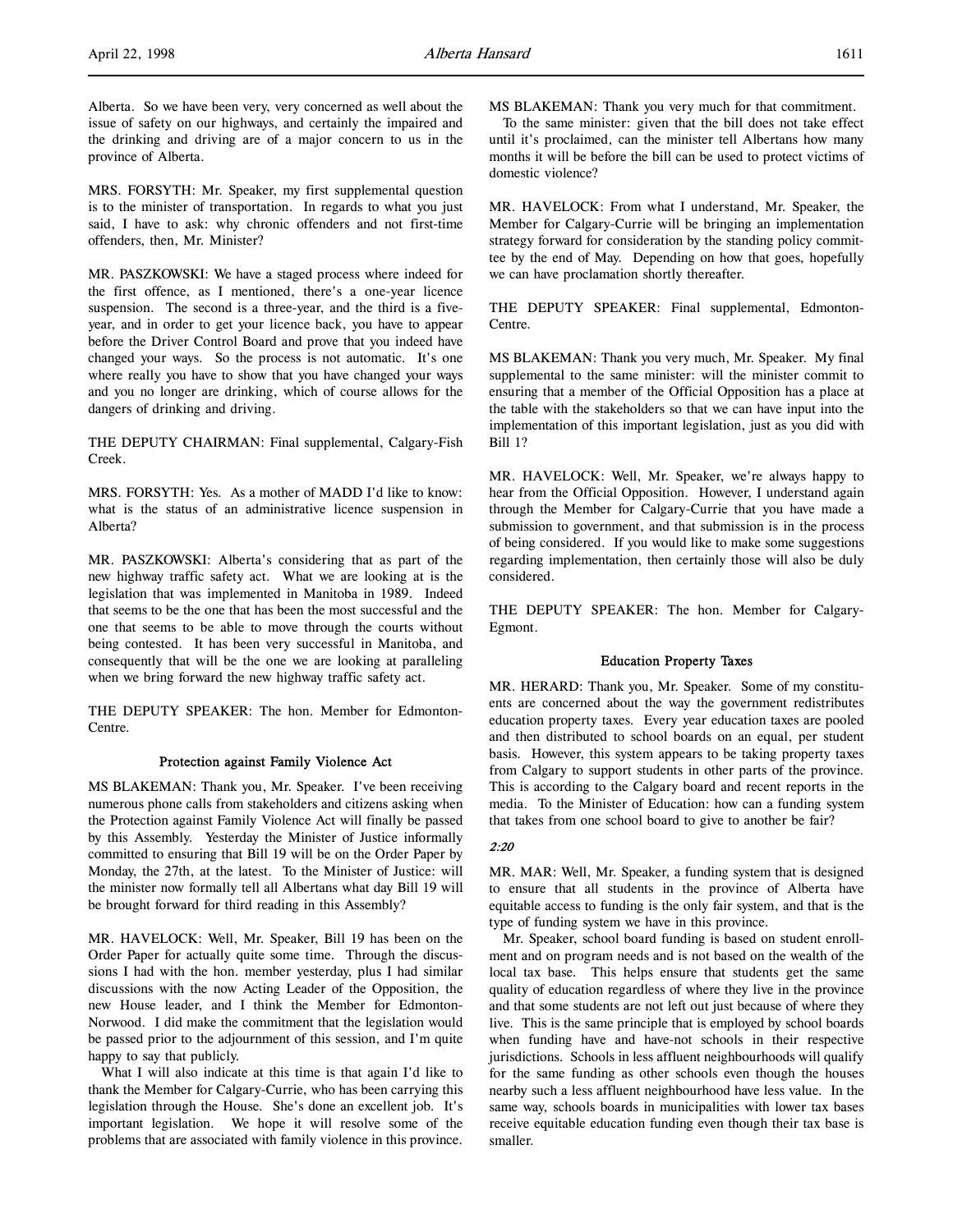THE DEPUTY SPEAKER: First supplemental, Calgary-Egmont.

MR. HERARD: Thank you, Mr. Speaker. To the same minister: is it true that \$123 million in education property taxes left Calgary for other parts of the province over the last three years?

MR. MAR: Mr. Speaker, that is patently untrue. The audited financial statements demonstrate that since 1995 the two school boards in Calgary have received about \$23 million more in property tax funding than Calgarians actually paid into education property taxes. Just to provide a couple of examples, in 1995 Calgarians paid \$335 million in education property taxes, and the school boards received \$350 million. In 1996 Calgarians paid \$335 million in education property taxes, and the school boards received \$351 million in property tax funding. In 1997 it is true that Calgarians paid \$353 million in education property taxes while the school boards received \$345 million in property tax funding, but including general revenue funding, both school boards received a total of about \$650 million for the 1996-97 year.

Mr. Speaker, regardless of how you slice the numbers, the principle of equitable funding so that every child receives a quality education is absolutely a vital and valid funding principle.

THE DEPUTY SPEAKER: Final supplemental, Calgary-Egmont.

MR. HERARD: Thank you, Mr. Speaker. My final supplemental to the Minister of Education. We've had a lot of growth in Calgary. Will Calgarians face a higher education property tax this year because of all of this growth?

MR. MAR: Mr. Speaker, I would like to first of all remind the members of the Assembly and Albertans that the government has dropped the provincial uniform education tax rate again this year, and this is the fifth reduction in a row in this rate.

Mr. Speaker, with respect to an individual's property tax bill, the bill will depend upon the value of their home and the local education property tax rate. But in Calgary, as in other areas of the province where there is strong economic growth, that means there are two things happening. One is an increase in property values, but also more housing starts. So an increase in the number of homeowners in the city of Calgary will mean that there will be more people able to contribute to Calgary's total education property tax bill.

THE DEPUTY SPEAKER: The hon. Member for Edmonton-Glengarry.

# Canadian National Institute for the Blind

MR. BONNER: Thank you, Mr. Speaker. With your permission I would like to table four letters from the Canadian National Institute for the Blind to the Premier informing him that they were canceling the seniors' education component of their service programs due to a lack of funding. The seniors' education program of the Alberta division of the Canadian National Institute for the Blind has helped 5,350 senior citizens, established 41 support groups, and trained 62 peer facilitators to work in their home communities throughout Alberta. The CNIB's seniors' education program had a budget of \$100,000 last year, \$50,000 of which was provided by Alberta Health. The other half was raised through fund-raising and donations. This year as of April 1 their \$50,000 grant was cut. My first question to the minister responsible for the Gaming and Liquor Commission: given that the CNIB is trying to become self-sufficient and has doubled its fund-raising, why has the Alberta Gaming and Liquor Commission refused to provide the CNIB with licences for the sale of Nevada pull tickets?

MRS. BLACK: Well, Mr. Speaker, clearly the CNIB should be over communicating with the Alberta Gaming and Liquor Commission. The commission is charged with the responsibility to adjudicate and regulate gaming activities within this province, not the minister responsible. They are a quasi-judicial body, and please respect that relationship. So I would encourage the CNIB to go over and sit down and work with the gaming commission directly to sort out any problems that may be there.

MR. BONNER: Thank you, Mr. Speaker. To the minister responsible for seniors: can the minister explain to seniors how it is that her government can use taxpayers' money for \$35,000 luxury cars for cabinet ministers but can't find the money to help out over 5,000 seniors who are losing their sight?

MRS. McCLELLAN: Mr. Speaker, what the minister responsible for seniors in this province can do is stand here and say that seniors in this province enjoy the best programs of any seniors in Canada. I can also inform the hon. member – and I'm sure he's aware of it – that Alberta is the province of choice for seniors. So, obviously, there are some things here that seniors like: the excellent health care programs, the best allied health care programs, the best premium subsidies, universal Blue Cross, access to continuing care at a cost that is indexed to their pensions that all seniors can afford.

However, the program that the hon. member is discussing is an important program for seniors, and I think what should be recalled is not just what's happening today. Their funding was lost sometime ago, and that hon. member should ask where that funding originated and who cut the funding in the first place so that Alberta Health had to step in and assist with that program. This government has been assisting the CNIB, and the CNIB would tell this member that this minister and other ministers have worked hard with the CNIB to see that this program, which incidentally is there to support seniors with serious vision problems to be able to function as independently as possible in their communities – we have been supporting that program, not just bringing it up in the House some two, three years later.

# Speaker's Ruling Decorum

THE DEPUTY SPEAKER: I'm going to recognize the Minister of Economic Development to supplement the answer briefly, but it's obviously, Edmonton-Glengarry, a wonderful question, because we have people on both sides of the House busily trying to answer it in addition to those that you directed the question to. So I wonder if we could all listen to the brief comments of the Minister of Economic Development.

# Canadian National Institute for the Blind (continued)

MRS. BLACK: Thank you very much, Mr. Speaker. Just so the hon. member is aware – and I think members know that there's been a lot of debate over the allocation of lottery funds. Last year through the community facility enhancement program the Canadian National Institute for the Blind received \$125,000 in support from CFEP.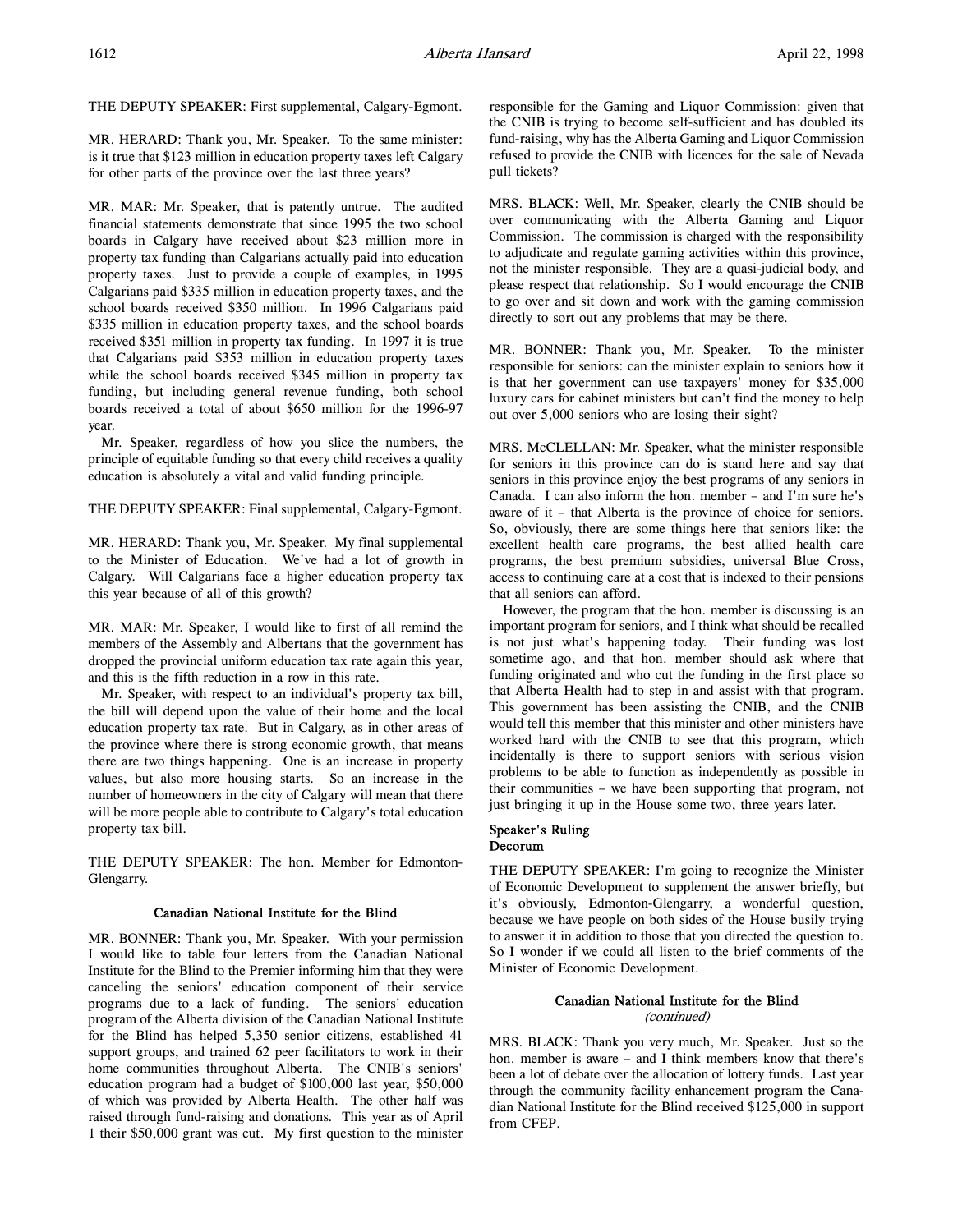THE DEPUTY SPEAKER: Final supplemental, hon. Member for Edmonton-Glengarry.

MR. BONNER: Thank you, Mr. Speaker. To the Minister of Health: given that the Health minister told the CNIB to go to the RHAs for funding and that they just don't have the money, will the minister make arrangements today to restore the \$50,000 grant to the CNIB for its seniors' education program?

# 2:30

MR. JONSON: Well, Mr. Speaker, as I understand it from the previous answer of the Minister of Economic Development, there is provincially based grant assistance being provided to the CNIB, which actually I guess is in excess of the amount of money that the member quoted as being reduced. But in addition to that, yes, the regional health authorities as the entities funded through government and responsible for overall services are invited to also participate in working with the Canadian National Institute for the Blind.

THE DEPUTY SPEAKER: The hon. Member for Fort McMurray.

## Lotteries and Gaming Summit

MR. BOUTILIER: Thank you, Mr. Speaker. Tomorrow the Alberta Lotteries and Gaming Summit will get under way in Medicine Hat. I know that Albertans in Fort McMurray and across this province are very interested in the summit and the findings that will emerge. My question today is to the Minister of Community Development. Could the minister explain how the summit is set up and what the format will be for delegate participation in this summit?

MRS. McCLELLAN: Mr. Speaker, when the decision was made to proceed with the gaming summit in response to the recommendation through the Lotteries Review Committee that we review gaming within three years, the Minister of Economic Development and I were charged with the responsibility, along with the very capable steering committee, of setting up the dynamics of the summit. The first thing we did, as hon. members know, was ask a very capable person by the name of the former Ombudsman, Harley Johnson, to be the chair. Mr. Johnson has worked with a small group that he has put together, a small support staff, and it is he and his staff who are designing the format of the summit and who will be operating the summit in Medicine Hat this weekend. It will begin on Thursday evening. So it is really the chairman who is doing the design.

We'll be reviewing all forms of gaming in this province, and I think that's important. About 150 delegates who will attend this will be talking about horse racing, VLTs, pull tickets, lottery tickets, bingos: all forms of gaming that do occur in the province.

THE DEPUTY SPEAKER: First supplemental, Fort McMurray.

MR. BOUTILIER: Thank you, Mr. Speaker. I'd ask the minister if she could perhaps be a bit more specific. In light of the fact of there being so many stakeholders, who will be attending the summit and how were these delegates selected?

MRS. McCLELLAN: Mr. Speaker, I think that is an important point. I want to make it very clear that it was the chairman, Mr. Johnson, who did the design of how the delegates would be

selected. One, he was very diligent in ensuring that it would be balanced, that all points of view would be heard. The public members were selected through a random method. I know that there were virtually thousands of people that were considered and asked questions that validated their neutrality and ability to bring a balanced approach to the table. The groups that come from the delegate side of it are associations, organizations that may have an interest in lotteries or in how lottery moneys are spent. The other half are citizen delegates. So we're quite certain . . . [interjections]

I should also mention, hon. member, that there are members of the opposition who have been invited to attend this very important summit. I would think that for the sake of their own members who are attending, they would be just a little bit less rude through this process, because in speaking to their delegates who are going, they consider this an important summit. They are taking a weekend, as are our colleagues, to go and hear the views of Albertans in a fair and balanced way at a gaming summit.

THE DEPUTY SPEAKER: Final supplemental, Fort McMurray.

MR. BOUTILIER: Thank you, Mr. Speaker. My final question is to the minister responsible for gaming. Can the minister inform this House about what happens after the summit is over?

MRS. BLACK: Well, Mr. Speaker, clearly the chair of the summit will be summarizing all of the comments and views from the participants to the gaming summit and will submit a report with recommendations to the government for our review. Keeping in mind that the chair has also made the obligation that he will accept written submissions from Albertans until the 15th of May, we expect to receive a final report from the chair of the summit, Mr. Johnson, roughly by the end of the summer.

Now, I want to say, Mr. Speaker, that it's very important for people and hon. members to realize that this is part of the commitment that was made three years ago when the Lotteries Review Committee report came forward to do a review after three years to look at where we go in the future. These recommendations will form a very good and large part of that review process that was accepted by our government because of the 18,500 submissions that came forward from Albertans in the first sets.

Mr. Speaker, it's very important, and I don't want anyone to feel that we have not gone to the people for public input on this report.

SOME HON. MEMBERS: It's important.

THE DEPUTY SPEAKER: I'm sure that it's important, but we're taking a long time on this subject.

MRS. BLACK: Well, Mr. Speaker, with your indulgence, I have to say that this has been a question that has been raised every week in this Legislature since we started this session. I think it's only fair to Albertans that we have a process that is clearly unfettered with politics to allow them to come forward as a follow-up to the original document and put their input in place.

Quite clearly, Mr. Speaker, I think it's important that all sides of this House will be there as observers, so as we go through the recommendations, we will have a firsthand view of what people felt about the future of gaming.

THE DEPUTY SPEAKER: The chair's batting record on this is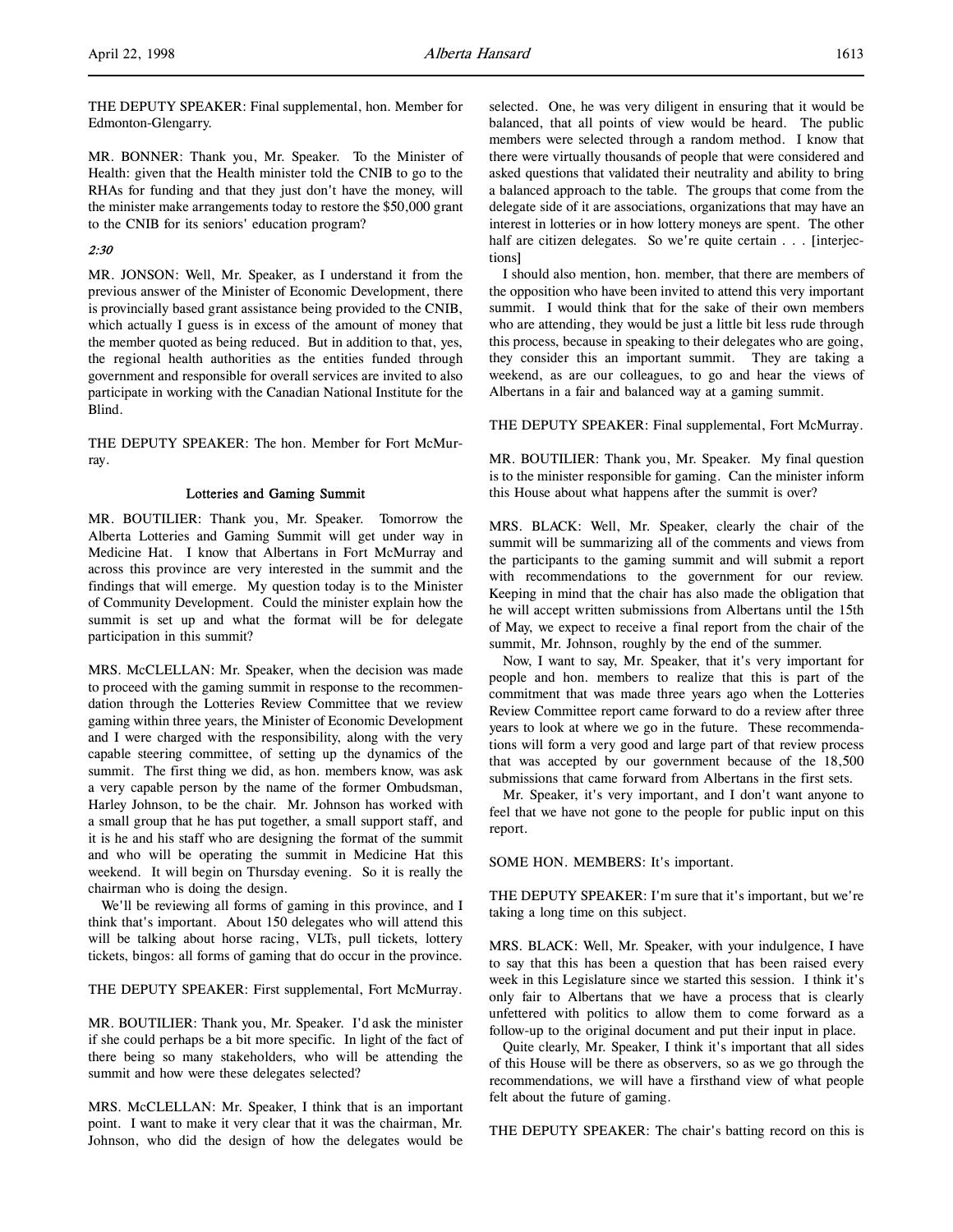not going to go down very well. We only got nine questions, one of which took nine minutes to get through and the last one nearly the same.

We'll allow a 20-second break for those that are going to leave so they don't leave when recognitions are given.

# Recognitions

THE DEPUTY SPEAKER: While we're waiting for the people to move, I would just let you know that we've received a number of indications that people want to give recognitions. They will be in the following order: Lac La Biche-St. Paul, Edmonton-Manning, Wetaskiwin-Camrose, Edmonton-Norwood, Fort McMurray, Edmonton-Highlands, and Lacombe-Stettler.

# Alberta Conservation Tillage Society

MR. LANGEVIN: Thank you, Mr. Speaker. This year is the Alberta Conservation Tillage Society's 20th anniversary. It's a farmer-owned, -directed, and -operated provincial organization. Also known as ACTS, the members of this organization have been instrumental in the evolution of sustainable farming practices that enhance soil quality to produce safe food and promote a healthy environment. Soil quality is an important pillar of sustainable agriculture. Reducing tillage improves soil quality and achieves significant long-term economic and environmental benefits for the entire industry and for our society. ACTS is a founding partner of the Alberta reduced tillage initiative, which is a three-way partnership between producers, the private sector, and government. ACTS also sponsors the agriculture future farm technology expo, the largest sustainable agriculture production conference in Alberta.

Mr. Speaker, the Alberta Conservation Tillage Society stands for soil quality, safe food, and a healthy environment.

THE DEPUTY SPEAKER: The hon. Member for Edmonton-Manning.

#### Northgate Seniors' Centre

MR. GIBBONS: Thank you, Mr. Speaker. On April 20, 1998, I had the privilege of bringing greetings from our new leader, Nancy MacBeth, on behalf of our Liberal caucus to the 20th anniversary celebrations of the northgate seniors' centre under the auspices of Northgate Lions. There were 370 in attendance. As part of National Volunteer Week this was the centre's volunteer appreciation night. Their aim was to recognize and celebrate the wonderful contribution the volunteers have made in the centre over the last 20 years.

The centre is the largest recreational facility for seniors in the city of Edmonton, Mr. Speaker, developed by the largest Lions Club in Edmonton. As a matter of fact, there are 1,600 members and over 118,000 people utilized the centre this last year, with 20,000 volunteer hours being logged. This is most impressive.

It is estimated that the volunteer community contributes \$l billion to Alberta's economy each year. Every day our volunteers demonstrate their dedication to improving and enhancing the lives of others. We are very fortunate, indeed, to be blessed with the contribution of these totally committed individuals.

Thank you.

THE DEPUTY SPEAKER: The hon. Member for Wetaskiwin-Camrose.

## 2:40 Leaders of Tomorrow Awards

MR. JOHNSON: Thank you, Mr. Speaker. As this is National Volunteer Week, there is a group of volunteers from my constituency that I would like to recognize today. Monday evening I had the pleasure to attend the leaders of tomorrow awards presentation to four young people from the Wetaskiwin area. A similar event was held in Camrose in March to honour leaders of tomorrow award recipients from the Camrose area. These awards are given to young persons in four age categories between six and 21 years who demonstrate outstanding dedication and excellence in their volunteer work.

Thirty-two young volunteers from the Wetaskiwin area and 23 from Camrose and district were nominated to receive leaders of tomorrow awards. This year's award recipients from my constituency are Janice Goofers, Christopher Humbke, and Robbyn Lentz of Wetaskiwin; Heather Lowman of Millet; and Amanda Thompson, Heather Broen, and Adam Kristenson of Camrose. Congratulations to all award nominees and recipients for this recognition by your communities of the important work you do as volunteers. You are the volunteers of today and the leaders of tomorrow and today.

Thank you.

THE DEPUTY SPEAKER: The hon. Member for Edmonton-Norwood, followed by the hon. Member for Fort McMurray.

## Kimberly Preston

MS OLSEN: Thank you, Mr. Speaker. I'm pleased to recognize the achievement of Kimberly Preston, who is a constituent in my riding of Edmonton-Norwood. Kimberly has been selected as a member of the 1998 cadet honour band of the prairie region. She is one of 100 cadets chosen from the 210 sea, army, and air cadet units across the prairies. Kimberly, a clarinet player, is a member of the 27 Warrior Royal Canadian Sea Cadet Corps. The cadet honour band of the prairie region will present concerts in Thunder Bay, Winnipeg, Regina, and Edmonton on their fifth annual concert tour of the prairies.

There are 1,100 cadet units located in communities across Alberta and Canada. Their aims are to develop in youth the attributes of good citizenship and leadership, to promote physical fitness, and to stimulate interest in the sea, land, and air elements of the Canadian armed forces.

I am proud of Kimberly Preston, who has achieved a position of honour within the Canadian cadet organization and who will be representing her home community of Edmonton-Norwood as she tours western Canada with the cadet honour band, prairie region.

THE DEPUTY SPEAKER: The hon. Member for Fort McMurray.

#### Dave Tuccaro

MR. BOUTILIER: Thank you, Mr. Speaker. I rise today to pay recognition to indeed a special Albertan from my constituency. Mr. Dave Tuccaro was recently singled out by the national Financial Post magazine as one of Canada's top 40 leaders under the age of 40. Active in bettering both the aboriginal and nonaboriginal communities in Fort McMurray and Alberta, Dave is a successful businessman and community leader. He is a Mikisew Cree from Fort Chipewyan in the Athabasca-Wabasca constituency. Dave is the president and owner of two successful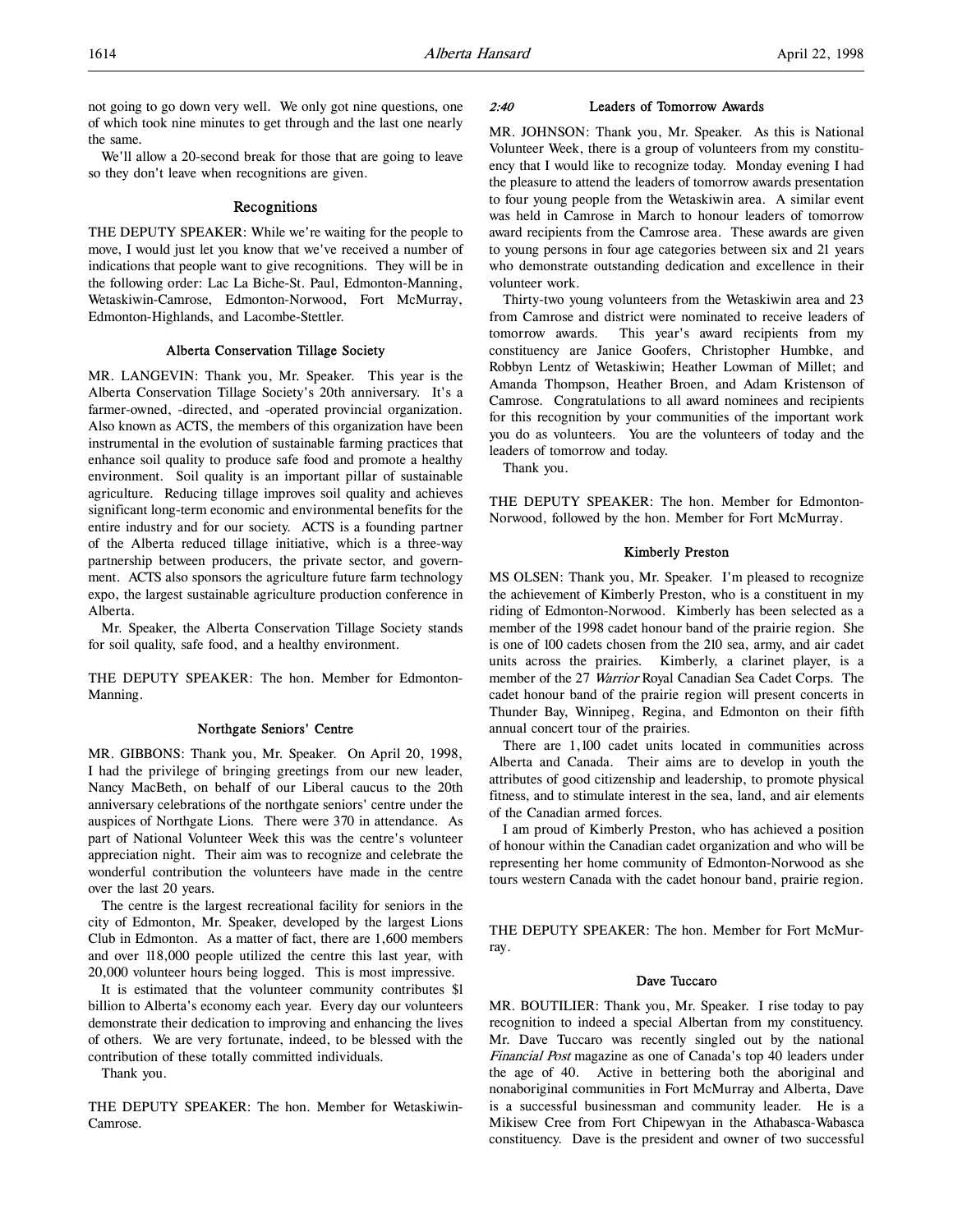companies in Fort McMurray. He sat on the regional health authority, the Alberta Chamber of Resources, the national task force on aboriginal development and financing, the National Task Force on Oil Sands Strategy, and was recently elected president of the National Aboriginal Business Association.

This is indeed a select and prestigious honour, and I know I speak for all of Fort McMurray and all of Alberta in expressing how proud we are of Dave for the honour that was bestowed on him this past week. I congratulate him as a proud Albertan, one who truly represents the Alberta advantage.

THE DEPUTY SPEAKER: The hon. Member for Edmonton-Highlands, followed by the hon. Member for Lacombe-Stettler.

#### Dave Thiele

MS BARRETT: I rise to congratulate Dave Thiele, the 1998 recipient of the Jim Shewchuk award for his outstanding contributions to his union, the community, and the United Way. Dave has been involved in public life on a number of fronts. As a longtime member of CUPE local 30 he has held many union executive positions and served on numerous committees. He has also served as vice-president of the Edmonton and District Labour Council and chairperson of the Alberta Workers' Health Centre. Dave has been actively involved in the Mill Woods community, including such roles as community league president and director of the Mill Woods Cultural and Recreational Facility Association. Dave has worked hard to organize local sports through involved effort with the Mill Woods soccer association, and he's a founder of the Mill Woods Warriors soccer club.

Dave Thiele has demonstrated a strong commitment to bettering the lives of others through exceptional work in his community, the labour movement, and sports involvement. He is truly a deserving recipient of the 1998 Jim Shewchuk award and sets an example for us all.

Thank you, Mr. Speaker.

#### An Evening to Remember

MRS. GORDON: After seven months of planning by a volunteer committee of 24 women An Evening to Remember charity fashion show came to life April 18 in Lacombe. Featured and on hand was Alberta's own, the very talented Brian Bailey, who is today considered one of Canada's top, award-winning fashion designers. Incidentally, some of Bailey's regular customers include Dini Petty, Pamela Wallin, and Rosie O'Donnell. Special guests included former CFRN News anchor Daphne Kuehn and popular talk show host Dini Petty. The biggest winners of the evening were those charities who are recipients of the proceeds. Thirteen thousand dollars went to the central Alberta chapter of the MS Society, \$3,500 to Lacombe and District Big Brothers and Big Sisters.

Congratulations to Trudy Bailey and all those who willingly worked with her. Indeed a job well done. I hope it will become an annual event.

# head: **Orders of the Day**

## head: Written Questions

MRS. BLACK: Mr. Speaker, I move that written questions appearing on today's Order Paper stand and retain their places with the exception of written questions 92 and 93.

THE DEPUTY SPEAKER: Having heard the motion by the hon.

Deputy Government House Leader, would the members in favour of this motion please say aye?

SOME HON. MEMBERS: Aye.

THE DEPUTY SPEAKER: Those opposed, please say no.

SOME HON. MEMBERS: No.

THE DEPUTY SPEAKER: It would appear that the motion has failed.

[Several members rose calling for a division. The division bell was rung at 2:47 p.m.]

[Ten minutes having elapsed, the Assembly divided]

[The Deputy Speaker in the chair]

| For the motion: |           |               |
|-----------------|-----------|---------------|
| Amery           | Haley     | O'Neill       |
| <b>Barrett</b>  | Hancock   | Pannu         |
| Black           | Havelock  | Paszkowski    |
| Bonner          | Jacques   | Paul          |
| Boutilier       | Johnson   | Pham          |
| Broda           | Jonson    | Renner        |
| Burgener        | Klapstein | Severtson     |
| Cao             | Kryczka   | Shariff       |
| Cardinal        | Laing     | Smith         |
| Clegg           | Langevin  | Soetaert      |
| Coutts          | MacDonald | Stelmach      |
| Dickson         | Magnus    | Strang        |
| Doerksen        | Mar       | Tarchuk       |
| Ducharme        | Marz      | Thurber       |
| Dunford         | Massey    | Trynchy       |
| Forsyth         | McClellan | West          |
| Friedel         | Mitchell  | White         |
| Fritz           | Oberg     | Yankowsky     |
| Gordon          | Olsen     | Zwozdesky     |
| Graham          |           |               |
| Totals:         | For $-58$ | $Against - 0$ |
|                 |           |               |

[Motion carried]

# 3:00 Privatization

Q92. Dr. Pannu moved that the following question be accepted: What are the costs and benefits, detailed item by item and program by program, for the ministries of Labour and Municipal Affairs accruing to Albertans as a result of the privatization and contracting out of government services since 1993?

THE DEPUTY SPEAKER: The hon. Minister of Labour.

MR. SMITH: Well, thank you, Mr. Speaker. I'm hoping for the same overwhelming endorsement on this question. We will be rejecting this question.

Mr. Speaker, let me just speak to win more hearts and minds for the vote. Let me just speak for a moment on this. The Department of Labour's annual budgets and public accounts provide item-by-item information on the program costs that have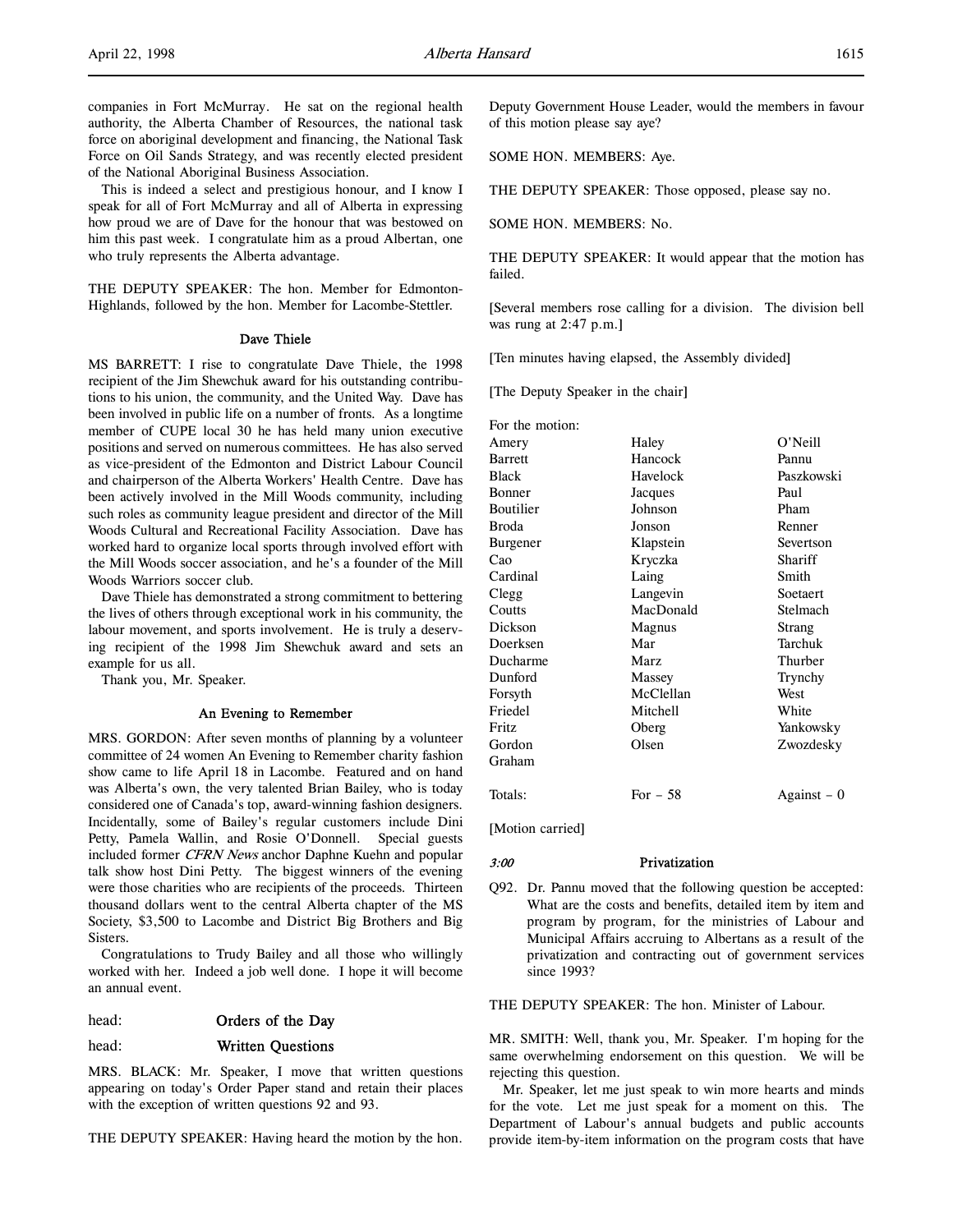I think I should add, Mr. Speaker, because there is interest in the delegated administrative organizations, that every private and nonprofit DAO with which the Department of Labour has a delegation agreement produces an annual report, and many of them now produce three-year business plans. These documents are all publicly available, such as the one tabled earlier today on the Safety Codes Council. This information that the member seeks is widely available from all these documents. I would suggest that he'll have ample time over the summer solstice to be able to examine those in detail. I understand that the Department of Municipal Affairs does not have this information at this level of detail.

Therefore, for those sound reasons, Mr. Speaker, the government is rejecting Written Question 92.

THE DEPUTY SPEAKER: The hon. Member for Edmonton-Strathcona to close debate.

DR. PANNU: Yes, Mr. Speaker. I would like to close debate on it. I'm disappointed by the answer to my question and the reasons that the Minister of Labour has so kindly provided the members of this House and the people of this province. I'm disappointed because these questions arose precisely because the public accounts' examination did not yield the information that we were seeking there. That's why these questions are there on the Order Paper.

For the minister to say that this information is easily available, that it's public information is a paradoxical statement to say the least. If it were so, then the minister has all the resources at his disposal, through the staff of his department, to put this information together and bring it to the House, to make it available to this House and also, through this House, to my constituents who ask these questions day in and day out because they are wondering what the privatization policies of this government have brought in terms of benefits to them as taxpayers, as voters, as citizens of this province.

This information simply is not easily available. This government makes claims about being transparent, about being open, about being accountable, and I am really shocked to hear that the Minister of Labour would stand up and say that making this kind of information available to this House is not part of his understanding of what accountability is all about. This is a government that seems to want to make its case on the basis of its openness. Where is that openness, I wonder. I ask that question. I challenge the Minister of Labour to answer the question: where is that openness?

There is no openness here. It's a secretive government. It's a government . . .

THE DEPUTY SPEAKER: Do you have a . . .

MR. SMITH: Is the hon. member asking me a question under Beauchesne?

DR. PANNU: No. I asked you the question. You had the chance.

THE DEPUTY SPEAKER: The hon. Minister of Labour is rising on a point of order.

# Point of Order Questioning a Member

MR. SMITH: Thanks, Mr. Speaker. It was my understanding that under *Beauchesne* 333 the hon. member would be asking me a question, which I'd be prepared to answer.

THE DEPUTY SPEAKER: I think the hon. member has that one slightly turned around. It certainly is *Beauchesne* 333, but that's when a member wishes to ask another member who's speaking a question.

MR. SMITH: Beauchesne 333, Mr. Speaker. Would the member entertain a question?

THE DEPUTY SPEAKER: Hon. member, it's being asked of you to entertain a question. All you have to do is say yes or no. If the answer is no, continue your speech. If the answer is yes, sit down and let him ask the question.

DR. PANNU: Mr. Speaker, thank you. I'm not asking the Minister of Labour any questions. I gave him a chance by way of a written question. He said: no, he's not going to answer it. So I have no questions for him as such. It's my question, and I'm simply speaking to close the debate. I hope the Minister of Labour will be kind enough to let me proceed.

#### Debate Continued

DR. PANNU: Mr. Speaker, it's a strange sight when a government which claims to have 63 seats in this Legislature, which claims to have been returned by resounding support from the voters of this province, does not have the courage to stand in this House and lay before us the facts that will prove whether or not the claims it is making are true or false. I can only conclude from the response I got to my question that this government has something very serious, something terrible to hide about the policies that we're pursuing.

It should be noted that on the policy of privatization and the policy of contracting out, while justified in this House and in this province by this government for reasons of the benefits – economic benefits, the savings to taxpayers their policy will bring – when we ask what are those benefits and can you produce any proof that there have been benefits as a result of those policies, the answer is: we will not give you the information; it's available all over.

Obviously the private registries is a very good case. It's unregulated, there's no information available, and user costs are going up year after year, every six months. There's no regulation when they can go up; they can go up any time. Those registries affect nearly every one of the citizens of this province. They're privacy protected. There's no way the public can get any information on it. Yet this government wants to claim that it's made these policy decisions, has enacted these laws in order to save all of us money. I'm asking: where are those savings? Either they answer that question or they go and re-examine those policies and abandon them if they don't work.

Public policies are there to protect and serve public interest. There has to be some way of measuring, some way of finding out whether or not those policies that are designed and claim to be serving the public interest are indeed doing that. How do we find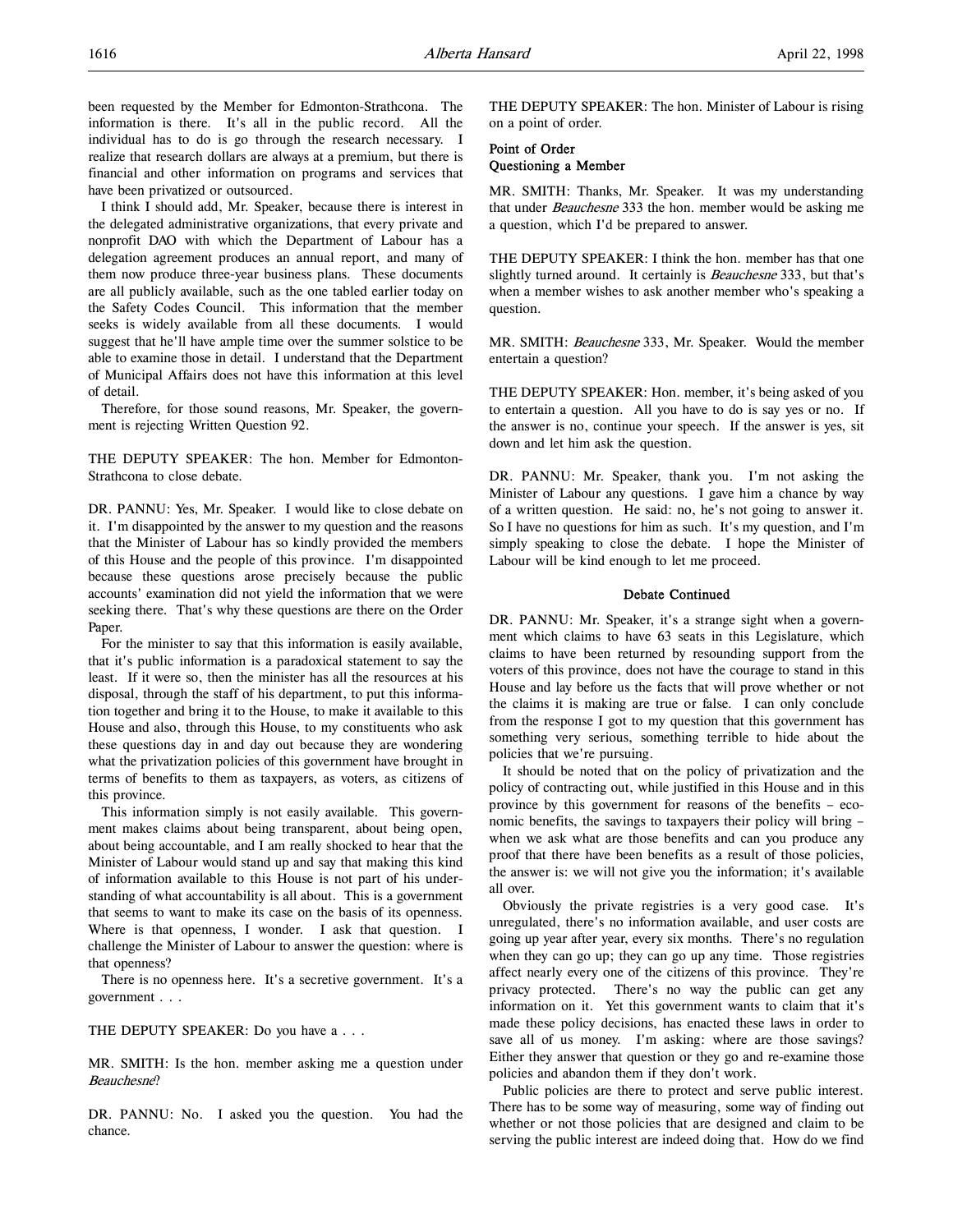that out if you're not providing any information? In an open and transparent government one thing that we expect to hear from them is proof of the claims they make to justify their policies. We are told now there's no need for proof, and if you need the information, go on your own, go on a wild chase. If you find something, fine. If you don't, too bad; we are not accountable.

Mr. Speaker, to not be accountable in a democracy is an affront to democracy itself. So I would hope that the members on the other side of the House will reconsider their position and that the Minister of Labour in particular will reconsider his position and stand up in this House and say that he will provide this information I'm requesting. I'm willing to accept it at a later date. All the minister has to do to become accountable to the citizens of this province is to change his mind and say, yes, I will provide the information in the interest of transparency, in the interest of openness, in the interest of democracy.

Thank you.

[Motion lost]

## 3:10 Synthetic Crude Oil and Bitumen Royalties

Q93. Dr. Pannu moved that the following question be accepted: What is the explanation for the drop in royalties for synthetic crude oil and bitumen from \$512 million in the 1996-97 fiscal year to \$50 million in the 1998-99 fiscal year, government estimates 1998-99, how much of this drop-off is due to anticipated lower prices, and how much is due to the capital write-off provisions of the transition agreements and the generic royalty terms?

DR. WEST: Mr. Speaker, I appreciate this question because I think it's fair. It's a fair question to ask on behalf of the people of Alberta. The only comment I might make on it is that it was asked in the Committee of Supply when I was presenting the estimates for the Department of Energy. The hon. member asked the question directly, and I answered it then and followed it up with written information, not specifically as it states here.

Also on this question I could only ask that the member in the future doesn't take a question and answer it in the same question. He looks surprised.

What is the explanation for the drop in royalties for synthetic crude oil and bitumen from \$512 million in the 1996-97 fiscal year to \$50 million in the 1998-99 fiscal year?

Then he turns around and says, "How much of this drop-off is due to anticipated lower prices?" which is the first answer, going from \$22.50 a barrel down to our estimate of \$17.50, and now we're probably running – the Treasurer isn't here – much lower than that. He answered the question of how much of this drop is due to anticipated lower prices. Although the amount isn't there, you've answered your own question. You know that part of the reason for the drop is because of lower oil prices.

"How much is due to the capital write-off provisions of the transition agreements and the generic royalty terms?" That's the other answer. I will be getting those.

I accept this question, but as I say, I think there are easier ways for you to attain this information than tying up the time of the House. You could come directly to me, and I would give it to you. I will table the answers or have somebody table them tomorrow, but I just say that you've had ample time. You had time in estimates and in . . . [interjection]

THE DEPUTY SPEAKER: This is a debate. Each in their turn. Right now the Minister of Energy has the floor.

DR. WEST: I did say in respect to the individual that it is an important question for the people of Alberta to understand how these royalties go up and down and what part the new generic royalty terms play in that. As we got the \$19 billion worth of investment so far up in the Fort McMurray area, that creates jobs and has tremendous spin-off for Albertans, it is important to explain how that happens, and I'll be glad to do that. I accept Question 93.

THE DEPUTY SPEAKER: The hon. Member for Edmonton-Strathcona to move acceptance.

DR. PANNU: Thank you, Mr. Speaker. I want to be very brief. I want to thank the minister for having accepted the question. I certainly would hope that the answer will be forthcoming soon. Otherwise, I'll be asking this question again in the next session, in the fall.

Thank you.

[Motion carried]

## head: **Motions for Returns**

MRS. BLACK: Mr. Speaker, I move that motions for returns appearing on today's Order Paper stand and retain their places with the exception of motions for returns 84, 85, 86, 87, 88, 89, 90, 91, 94, and 95.

[Motion carried]

## Notwithstanding Clause

M84. Mr. Dickson moved that an order of the Assembly do issue for a return showing copies of all analyses of section 33 of the Canadian Charter of Rights and Freedoms and analyses of circumstances for invocation of section 33 prepared by or for the government in the last year with respect to the possible application of section 33 by the government.

THE DEPUTY SPEAKER: The hon. Government House Leader.

MR. HAVELOCK: Yes. Thank you, Mr. Speaker. I wish to advise that we will be rejecting this motion. The motion for a return is declined because the material referred to would constitute legal advice to the government of Alberta. This material would be subject to solicitor/client privilege, and producing it could result in a waiver of privilege which may harm the government's legal position in matters before the courts.

THE DEPUTY SPEAKER: The hon. Member for Spruce Grove-Sturgeon-St. Albert.

MRS. SOETAERT: Thank you very much, Mr. Speaker. I think this was a motion very sincerely put forward by the Member for Calgary-Buffalo. I think in this province today people are afraid of when that notwithstanding clause is going to come up, who it's going to apply to, and who it's going to affect. Because a clause that nobody in Alberta knew about for years suddenly has been used twice – twice – in recent weeks in this Legislature, people across the province are worried. They want to know: how did this come up here? This is what this section is about. They want to know how you ever came up with the notwithstanding clause and what the history is behind pulling it out and using it like this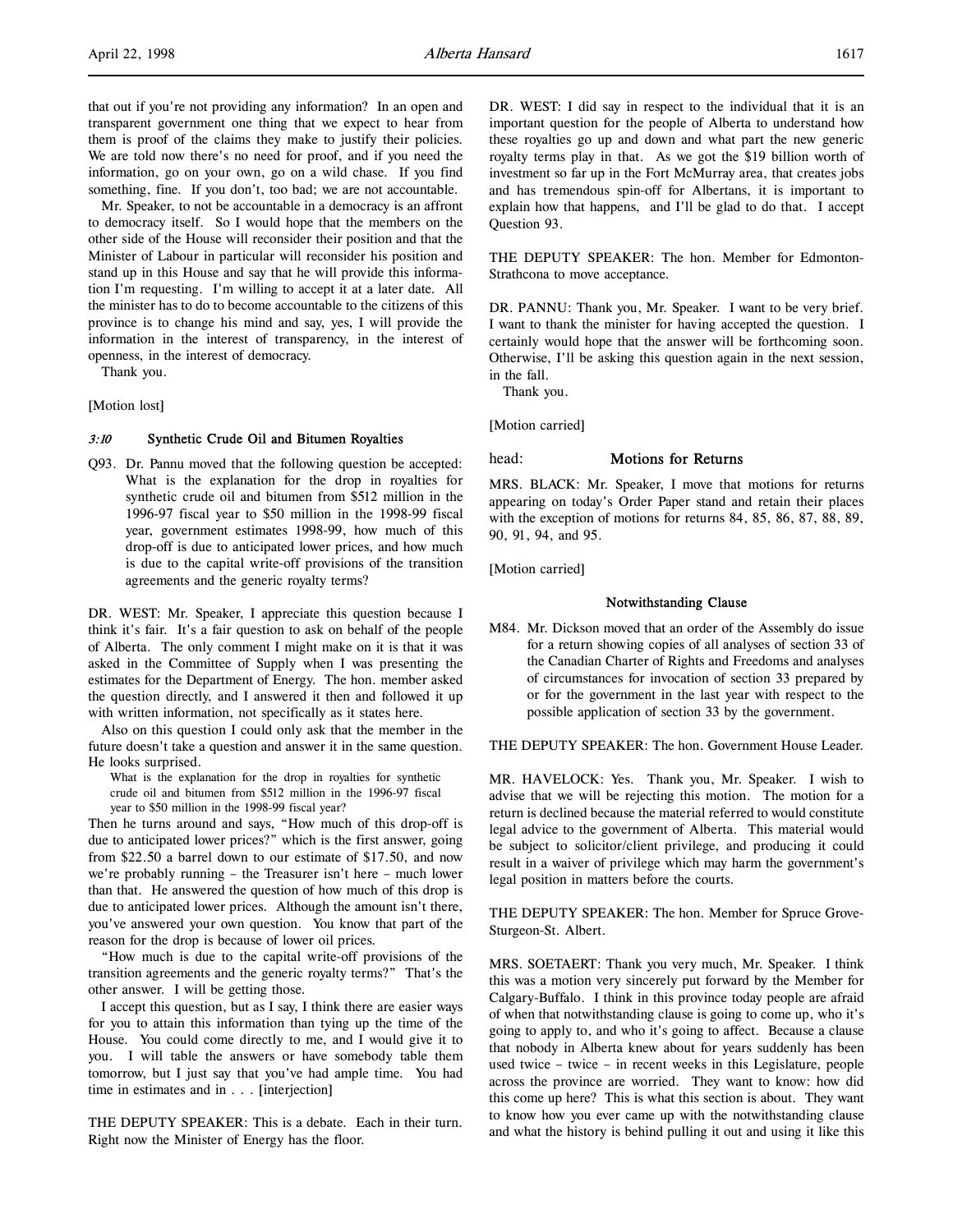at random. I think we have a right to know and the people of Alberta have a right to know the process that happened, how it got to be in this Legislature and out in the public.

I'm disappointed that the minister is rejecting it. Either he doesn't know how it happened and it just showed up on his desk and he pulled it in, or it's a concerted effort by some people to put something forward. I don't know, but I think that's the question: how did it get here? On whose advice? What studies were done, if any? I would just like an explanation. I am very disappointed that we didn't get it.

Thank you, Mr. Speaker.

THE DEPUTY SPEAKER: The hon. Member for Edmonton-Castle Downs.

MS PAUL: Thank you, Mr. Speaker. I, too, will echo the same concerns as my colleague from Spruce Grove-Sturgeon-St. Albert. I think the hon. Member for Calgary-Buffalo asked this in good faith. I'm really displeased with the answer of the hon. minister that they are not going to comply with the request. I think we have to recognize that the notwithstanding clause has been used twice in this sitting.

MRS. SOETAERT: It's been threatened to be used.

MS PAUL: It's been threatened to be used. I'm sorry. For clarification.

MRS. BLACK: Point of order.

THE DEPUTY SPEAKER: The hon. minister is rising on a point of order. Do you have a citation?

# Point of Order Factual Accuracy

MRS. BLACK: Section 23(h), (i). I believe, Mr. Speaker, that the hon. member is passing incorrect information forward. The notwithstanding clause was not used twice in this session. I would ask her to refrain from doing that.

THE DEPUTY SPEAKER: On the point of order, Edmonton-Castle Downs.

MS PAUL: Thank you, Madam Minister. If you had listened, I did already correct my statement.

On another point, I think Albertans need . . .

THE DEPUTY SPEAKER: If you've clarified it, then it needs to be concluded. If that's satisfactory to all, then we'd ask you to continue your points on this.

MS PAUL: Thank you. Yes.

## Debate Continued

MS PAUL: Well, back to Motion for a Return 84, which has been brought forward by the hon. Member for Calgary-Buffalo. As I've already mentioned, he did it in good faith, and I think it needs to be answered. Mr. Speaker, I think Albertans want some sort of understanding and clear thinking to be relayed to them by this government. We need to have some accountability and clear understanding of what's happening in this House.

Thank you.

THE DEPUTY SPEAKER: The hon. Member for Edmonton-Strathcona.

DR. PANNU: Thank you, Mr. Speaker. The public concern that was expressed related to Bill 26 earlier on in this session is I think clear evidence of the fact that there's a very high level of public interest in getting this information that's being requested by this motion. I am puzzled why the Minister of Justice would reject the request made in this return out of hand. As minister responsible for justice, as minister responsible for maintaining this government and its position related to the Constitution of this country in ways that are acceptable and that conform to the constitutional norms of this country, he should be happy, in fact, to be providing this information to all of us. That's why I'm puzzled for such a reasonable request to be turned down by a minister who until a few days ago seemed to have learned from his own mistake. Clearly old habits die hard. The response of the minister is clear proof of the fact that this minister is not able or willing to learn from his own mistakes. This House has the responsibility to protect the constitutional rights of each and every one of us in this province. The Minister of Justice is legally required to do the same in our name, in the name of the people of this province.

It is in that spirit, then, that this information is being sought. This information should be made public, and this information is something that should be coming forth without special requests having to be made by members of this House. So I'm deeply disappointed by the response of this minister, and I hope he changes his mind.

### 3:20

THE DEPUTY SPEAKER: The hon. Member for Edmonton-Mill Woods.

DR. MASSEY: Thank you, Mr. Speaker. Just three reasons why I think the motion should have been accepted. First of all, I think by accepting it and providing the information, the confidence of citizens can be returned in terms of the kinds of processes that are used by the government to make decisions. I think that confidence was badly shaken by the action of the government with regards to Bill 26. By providing this information, it would help repair the damage that was done at that time.

The most important reason though, of course, is that considering exercising use of that section really struck at the freedom of a group of citizens. I can't think of anything the government would be more anxious to dispel than the notion that they were attacking the freedom of citizens of this province or anywhere else. So I think that probably is the most important reason.

Third, for all those other vulnerable groups that sort of held their breath after that bill was introduced, I think this information would be of great value to them so that they fully understand what happened.

So for those three reasons alone I think the government should accept and provide the information.

THE DEPUTY SPEAKER: The hon. Member for Calgary-Buffalo to conclude debate.

MR. DICKSON: Mr. Speaker, first I want to thank those members who participated in the debate for their thoughtful and heartfelt comments in support of this particular motion for a return. What's being requested here – let's be very clear – are copies of analyses done with respect to the implication of section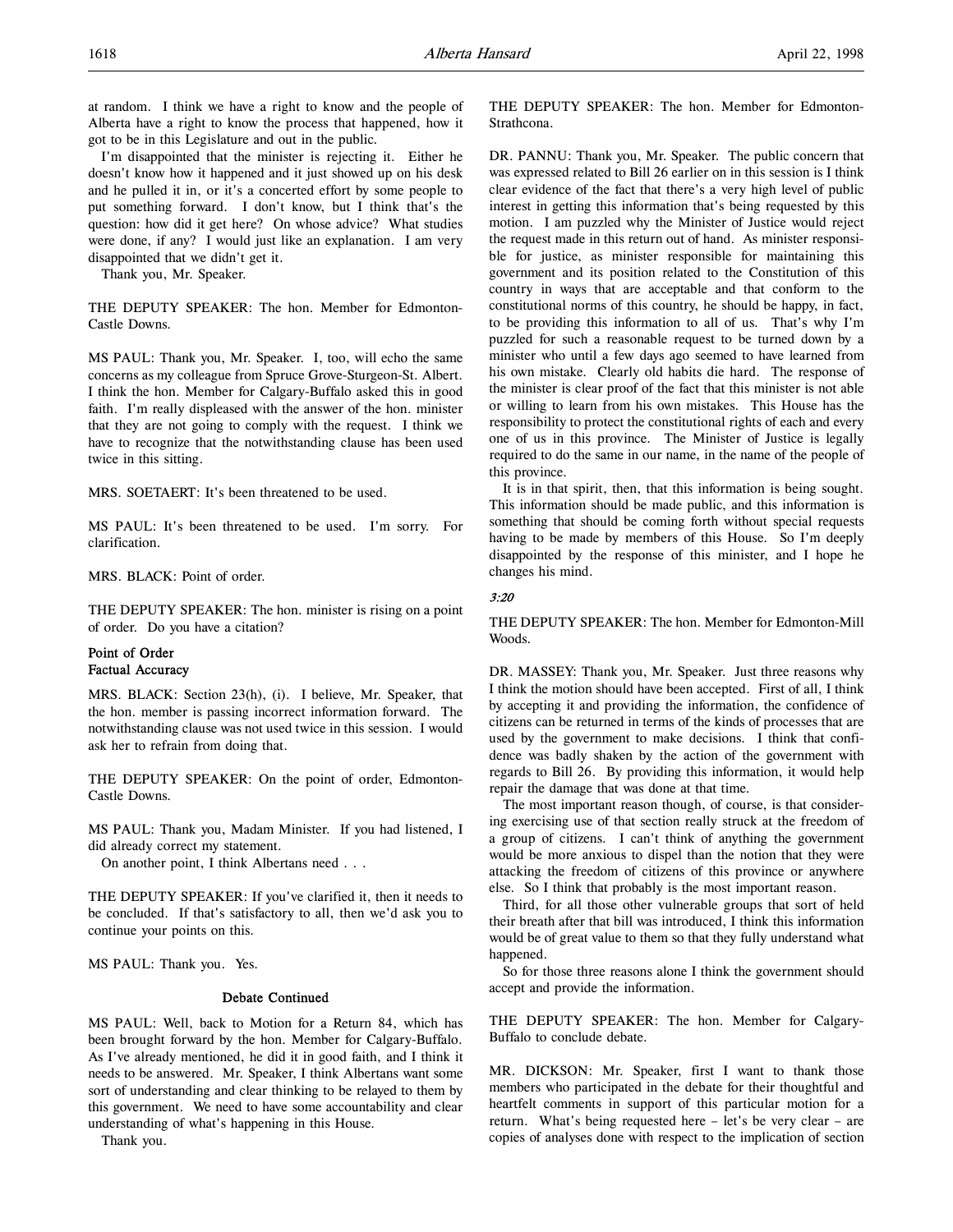33 of the Charter of Rights and Freedoms. That's the section that allows a provincial government to in effect suspend the constitutional rights of citizens for up to five years.

This is not an academic exercise. This is not some kind of a frivolous, wholly irrelevant pursuit. We have seen in this Legislative Assembly two events of cataclysmic proportions in terms of engagement of Albertans, in terms of heightened concern, in terms of dramatic and substantial erosion of people's confidence in the ability of legislators and the executive branch to do the appropriate thing, to treat and ensure that all Albertans are treated with a sense of equality and in a respectful way.

What are those things I speak of? Well, the first one was the introduction – it seems like months ago, but it was only a matter of weeks ago that Bill 27 was brought forward. Bill 26 I guess. We've had so many contentious bills this session, Mr. Speaker, that I have trouble sorting out all the numbers. Bill 26 came in, and that bill for the first time in the history of this Assembly – and I'm not sure I ever expected in my lifetime to see my government make an attempt to suspend the rights of citizens, to be able to beat up on 700 wrongfully sexually sterilized Albertans. But we saw that bill come in, and what we saw with the introduction of that bill was not just a piece of paper. What we saw was something that, if not severed, dramatically weakened the sort of bond that exists between legislators and legislated. It took that sometimes tenuous thread between Albertans as citizens and the people in whom they repose the ability to protect them, hopefully lead them, inspire them, and it severely damaged that thread, that connection.

Then we saw another issue come along, and that was the government's response to the Supreme Court of Canada decision in the Vriend case. Just a scant few days after Bill 26 we listened with rapt attention and amazement to the Premier say that they were considering invocation of section 33 yet again, this time to ensure that all of us could potentially be discriminated against on the basis of our sexual orientation. The Premier, we will remember, couldn't quite make his mind up on that, so he took a week to determine how many phone calls were coming in and then announced the decision not to use it.

But the point that the government was prepared to use it in Bill 26, the fact that they had it under active consideration to use it yet a second time, even after the outpouring of concern and outrage from citizens after Bill 26, leaves us all shaking our heads on what possible basis the government would consider rolling out this constitutional howitzer to be able to deal with basic fundamental freedoms of Alberta citizens, Canadian citizens.

Now, the request is for copies of analyses. I would have thought the government had done a number of analyses. You would, yes, get legal advice – and I'll come back and deal with that in a moment – but I also expect and believe this government had done some polling, and I expect they probably had some assessment done of the political fallout, the political damage with invocation of the notwithstanding clause, section 33 of the Charter. The Minister of Justice leaves us with the impression that the only analysis that was done was a legal opinion or legal opinions. That's a curious thing, because we've heard suggestions that there was much broader analysis done, and we've learned something this afternoon that we didn't know before. What we've learned is that this government relied solely on legal opinion, and there was no other analysis done of what might be involved in terms of invoking the notwithstanding clause.

[Mrs. Gordon in the chair]

Then we heard the Minister of Justice stand up and say: solicitor/client privilege. Now, this is the biggest boogeyman we've heard all session. Solicitor/client privilege is there for who? It's for the benefit of the client, not the benefit of the lawyers. It's the benefit of the client. Who would the client be when the government of Alberta seeks a legal opinion? Well, the client is not the Minister of Justice; it's the people of Alberta, the very people of Alberta whose rights are at risk with the invocation of section 33 of the Charter.

So we have the most preposterous tautology. We've got the most preposterous assertion by the government that what they would suggest is that in the name of the people we're going to refuse to share with the people the basis on which we would suspend their constitutional rights. The Minister of Justice is perfectly entitled under the freedom of information act and he's perfectly entitled under the common law dealing with solicitor/client privilege to say on behalf of the people of Alberta: we're going to share with you the legal opinions that you have paid for, the legal opinions obtained ostensibly on your behalf, and we're going to share with you the analysis that's been done so you can understand in an informed fashion what those criteria were. But the Minister of Justice instead says, "I'm going to invoke solicitor/client privilege." Why? "Because there may be some prejudice. I've received some advice."

# 3:30

If I were flippant I might say: were those the same lawyers who advised you that you could use section 33 with impunity in Bill 26? Were those the same lawyers who presumably encouraged the government that section 33 was a possible remedy they would invoke to ensure that discriminatory practices could continue in this province against Albertans, gay or straight? Because we all have a sexual orientation. Anyway, extremely disappointing. The suggestion that solicitor/client privilege somehow resolves it is absolute foolishness.

If we look at section 26 of the freedom of information act, "the head of a public body may refuse to disclose to an applicant," if this were a FOIP application, information subject to "solicitorclient privilege." Why is it discretionary, not mandatory? Because the client can decide, not the lawyer but the client, that for a host of reasons the information should be shared. And because the information is shared in this case on a matter of enormous public significance and enormous public interest, it's preposterous to suggest that the government of Alberta and the Department of Justice are going to be prejudiced in some future legal case to use it again. Now, they may be prejudiced if they are planning on invoking section 33 again, and that's the really interesting implication of the Minister of Justice trying to hide behind this kind of a shield in this case.

It looks to me like the government didn't learn its lesson with Bill 26, and it looks to me like this government still has under active consideration using the notwithstanding clause, and who knows what group they want to pick on next. But Albertans want to know. Albertans want to know whether it's a poll of phone numbers. They want to know if it's the number of faxes the minister of transportation has got that's going to decide whether this is going to be used.

Madam Speaker, I can't think of very many pieces of information, very many documents that this government would have access to where one could have built a more compelling case for production, a more compelling case to share that information with Albertans, and all we get from the Minister of Justice is a comment that he's relying on solicitor/client privilege. Well, that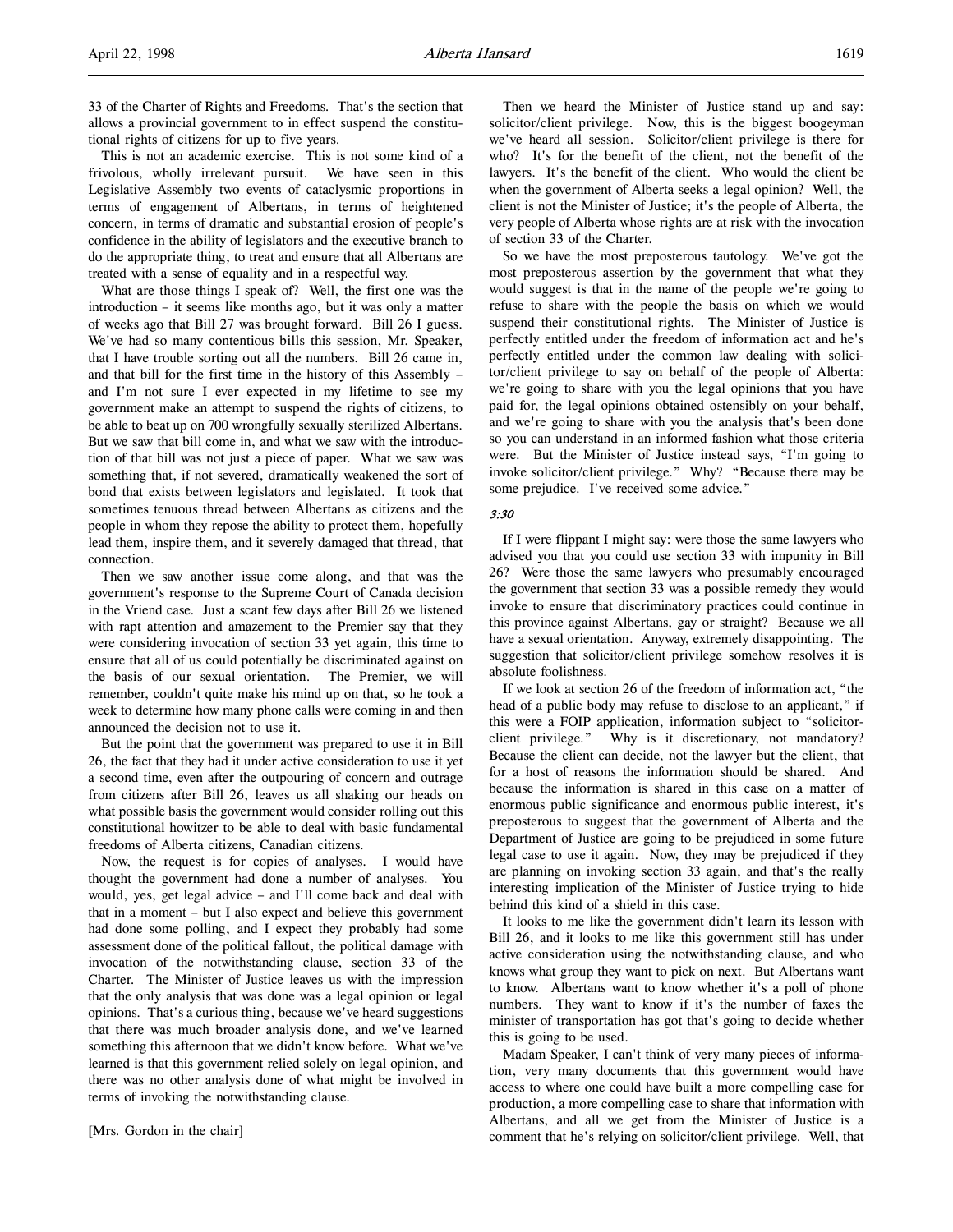Minister of Justice can hide behind all of the legal fictions and all of the legal defences that he can put up, but Albertans know better. Albertans can see right through that. I think there's something, obviously, the government has to hide, and I think if there was concern and apprehension before this motion was responded to by the minister, there should be abject fear on the part of Albertans given the response of the Minister of Justice.

Madam Speaker, the lessons we've learned from this would be – I guess I can summarize three. Firstly, the government still has under active consideration invocation of section 33 again. They haven't learned their lesson, and that's a frightening message we take from the Minister of Justice's comments.

The second comment we take is that all they have done is get a legal analysis of section 33. There has been no other report and no other analysis done by the government of Alberta. Contrary to what many of us had heard from chatty Conservative caucus members, contrary to what many of us have heard from other sources, it appears that the Minister of Justice is going to attempt to assert there was no other study and no other analysis done. If we should find out that some other analysis has been done around section 33 – well, we won't go down that road. The minister was very clear in claiming the solicitor/client privilege. We're entitled to read into that the implications that necessarily follow from it.

The third lesson is that this government doesn't accept the enormous responsibility that goes along with protecting the rights of its citizens. They still see this as we against them. They still see this as constitutional rights are something they're able to suspend at their will, and that's sad. Indeed, that's a tragic proposition. There's a reason we have a Charter of Rights and Freedoms and a reason why legislators and governments accepted it. It is because some basic rights are more important than the will of an enormously huge majority government.

We look at Canadian history and wish that there were a Charter of Rights and Freedoms at the time that Canadians of Japanese descent living on the west coast of Canada had their fishing boats impounded and were forcibly moved to southern Alberta. You know, if there had been a Charter of Rights and Freedoms then, that would not have happened.

AN HON. MEMBER: The Liberals were in power then.

MR. DICKSON: It doesn't matter what party's in power, Mr. Minister, and that's exactly the point. This isn't about partisanship, and it's not about politicking.

THE ACTING SPEAKER: Through the chair, please.

MR. DICKSON: Madam Speaker, it's about respecting the rights of Albertans. The fact that this government won't share with us the criteria that they're using for the next three years of this government's term, all Albertans and particularly Albertans in minority . . .

SOME HON. MEMBERS: Four years.

MR. DICKSON: Well, another hope shattered, Madam Speaker. Okay. For another four years Albertans are going to have to keep looking over their shoulder and they're going to have to keep wondering when the hammer is going to drop and when their particular group is going to be picked on by the government of Alberta, and they're going to suspend the Charter of Rights and Freedoms to do that. At a time when one would hope the government would want to put all of that behind them and say that they've learned the lessons from this session, that they've learned

the lessons from Bill 26 and they've learned the lessons from the Vriend decision, what we find is that the government hasn't paid any attention to those things. They're still anxious to preserve majority power, and that's not good enough. It's a sad day for Alberta. It's a sad day for Albertans.

What some members forget is that we're in a constitutional democracy, and what that means is that there are some things that even big powerful governments can't override, that there are some fundamental rights that are more important than the mandate of a particular government. That's what it's all about, yet we still have ministers who think it's majority rule and tough luck for the little guy, that it's all a question of majority. Some members opposite would probably argue for the proposition that there's nothing they should be prevented from doing. As long as they decide to do it, they should be able to do it. Well, I reject that proposition, Madam Speaker, and I think my caucus rejects that proposition.

I'll just conclude by saying again that this is a sad day for Albertans. Thank you.

THE ACTING SPEAKER: Having heard the motion by the hon. Member for Calgary-Buffalo, are you agreed?

SOME HON. MEMBERS: Agreed.

THE ACTING SPEAKER: Opposed, please say no.

SOME HON. MEMBERS: No.

THE ACTING SPEAKER: The motion is defeated.

[Several members rose calling for a division. The division bell was rung at 3:39 p.m.]

[Ten minutes having elapsed, the Assembly divided]

[Mrs. Gordon in the chair]

| For the motion: |          |           |
|-----------------|----------|-----------|
| Dickson         | Mitchell | Paul      |
| MacDonald       | Olsen    | Soetaert  |
| Massey          | Pannu    | Zwozdesky |

3:50

| Against the motion: |           |              |
|---------------------|-----------|--------------|
| Black               | Herard    | Paszkowski   |
| Broda               | Hierath   | Pham         |
| Burgener            | Jacques   | Renner       |
| Cao                 | Jonson    | Severtson    |
| Cardinal            | Kryczka   | Shariff      |
| Clegg               | Laing     | Stelmach     |
| Doerksen            | Langevin  | Strang       |
| Ducharme            | Magnus    | Tarchuk      |
| Forsyth             | Mar       | Thurber      |
| Friedel             | Marz      | Trynchy      |
| Fritz               | McClellan | West         |
| Graham              | Melchin   | Yankowsky    |
| Haley               | Oberg     |              |
| Totals:             | $For - 9$ | Against – 38 |
|                     |           |              |

[Motion lost]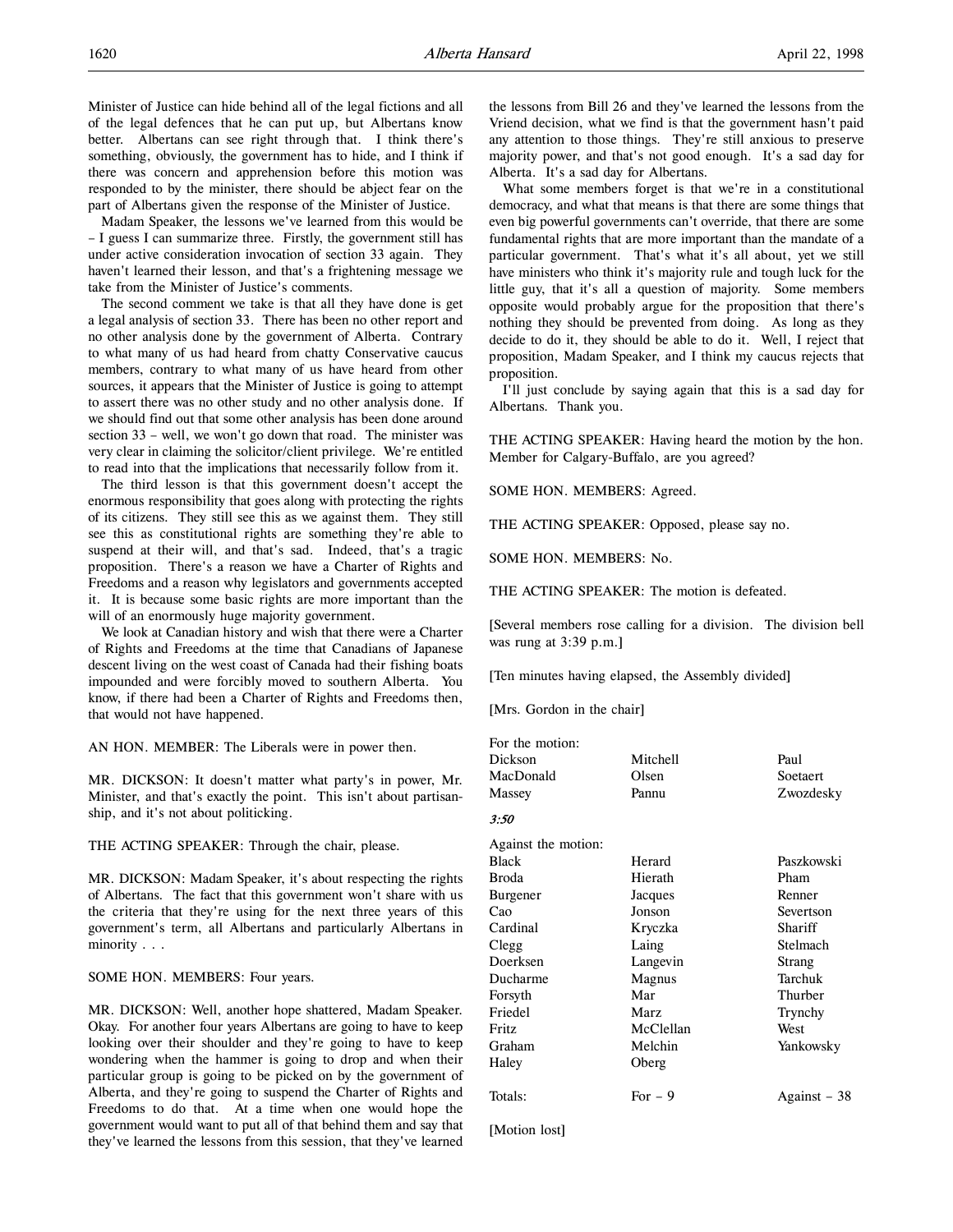M85. Mr. Zwozdesky moved that an order of the Assembly do issue for a return showing copies of all annual and interim financial statement analyses prepared by the ministry of Treasury as set out under sections 5.2 and 5.3 of the loans and guarantees procedures manual for the period January 1, 1996, to January 26, 1998, underlying the monitoring of guarantees provided to Canadian Airlines International Ltd., Kananaskis Alpine Resort Inc., Centre for Frontier Engineering Research, Pocaterra Development Corporation, and North Saskatchewan River Boat Ltd.

MRS. BLACK: Madam Speaker, on behalf of my colleague the Provincial Treasurer I unfortunately am going to have to reject Motion for a Return 85. The reason that we have to reject this motion – I'll refer hon. members again to *Beauchesne* 446(2)(e), which concerns itself with financial disclosure for businesses or third-party interests. Also, section  $16.2.C.(1)(j)(vii)(3)$  in *Erskine* May applies in that information may be refused if it pertains to companies or bodies that are not under statutory authority or control of the government. More generally, section  $16.2.C.(1)(j)(ix)$  applies in that disclosure of information may be refused "upon grounds of public policy."

I also refer hon. members to the freedom of information act, section 15 and section 24. The request, Madam Speaker, for financial statement analyses does contain commercially confidential financial information submitted by borrowers in compliance with reporting requirements under loan guarantee agreements. Disclosure of this information could reasonably result in legal claims against the Crown if the borrower suffered damage from disclosure of this information. We therefore must reject the motion.

THE ACTING SPEAKER: The hon. Member for Spruce Grove-Sturgeon-St. Albert.

MRS. SOETAERT: Thank you, Madam Speaker. I'm very disappointed, once again, that this government can't tell us what they're doing as far as monitoring guarantees. That's what the request is: monitoring the guarantees. We know that there's a guaranteed loan out there. Somebody has money guaranteed to them. Who's monitoring it? Unless no one is. [interjection] You want me to speak softer? I'll speak softer, because I respect the poor people who work up in the gallery.

You know, I can't help but speak with passion about the inability of this government to show us where the money goes, to show us how it's being monitored. They're the first ones to speak up about: oh, education has to cut back; health care has to cut back. But they never show us who's monitoring the money that's gone to Canadian Airlines International, Kananaskis Alpine Resort, Centre for Frontier Engineering Research, Pocaterra Development Corporation, and North Saskatchewan River Boat, which is sadly not afloat, I don't think.

AN HON. MEMBER: Yes, it is.

MRS. SOETAERT: It is floating now. It is floating.

So we just really want to know for the people of Alberta. It says: to protect third-party interests. You know what? It's the people of Alberta's money. They have a right to know. If you're a company doing a deal with the government, is there a problem in not disclosing what you're getting paid? There shouldn't be.

So why aren't you showing us? I'm getting tired of this bunk about third-party protection; I really am. I know that the Member for Calgary-Buffalo, who truly understands that Freedom of Information and Protection of Privacy Act better than any other person in this province, is going to argue that one as well.

## MR. DICKSON: Don't get carried away.

MRS. SOETAERT: I've praised him a little higher than he wants, I know.

I think the government continues to use that to hide behind. I have asked: show me the money. I've sung: where is the money? I've said time and time again that people in this province want to know where the money is. I want to know. Is anybody monitoring what's happening with that money? If they're truly monitoring the money, how about letting us know how they're doing it? Unless of course it's not being done.

So with those few words of concern, Madam Speaker, I'm very disappointed that this motion is being rejected.

Thank you.

MR. DICKSON: Just a few brief points, Madam Speaker. I understood the hon. Minister of Economic Development to say there were two reasons the information was declined. The first one was section 15, and the second one, section 24 under the Freedom of Information and Protection of Privacy Act.

Firstly, section 24 is a discretionary exception, not a mandatory exception. That means that's no reason for the minister to refuse the information. In other words, if you have a statute that says that the minister may or may not disclose information, she can't come in here and simply put the section on the table and say that's a reason not to disclose it. The most she can say is that section 24 is absolutely neutral. She still has to take responsibility and offer some reasons in terms of why she wouldn't provide it.

The other section she used, section 15. We've been through this a few times on Wednesday afternoons. The opposition has repeatedly said to the government: if you're going to invoke section 15 as a reason, reasoning by analogy, even though it's not a formal freedom of information application, what you have to do is come in and tell us which parts of the test. There are about eight different elements to section 15; one of them is when the party consents. Now, the minister may have said that. I didn't hear her say that they had approached any of these entities to seek their consent and said: notwithstanding the fact you had a guarantee and the taxpayer stood behind you when you needed some help, now those same taxpayers want a degree of information, a degree of accountability.

As good corporate citizens these corporations, I think, continue – I haven't gone through the list – to do business in Alberta: Canadian Airlines, Kananaskis. I would think that those corporations do a great deal of business with the citizens of this province. I think they appreciated the support they got from the province when they needed it, but I think they're also sophisticated enough to know that if you want support from the taxpayers of Alberta, the quid pro quo is that the bar in terms of disclosure is a little higher, and you're going to have to provide some additional information.

If you're going to use section 15, Madam Minister, tell us what elements. Tell us expressly whether you have sought permission from the third party to disclose, because that's part of the test. Tell us what parts. If you look at section  $15(1)(c)$ , there are some tests there. Frankly, I suspect that with the kind of disclosure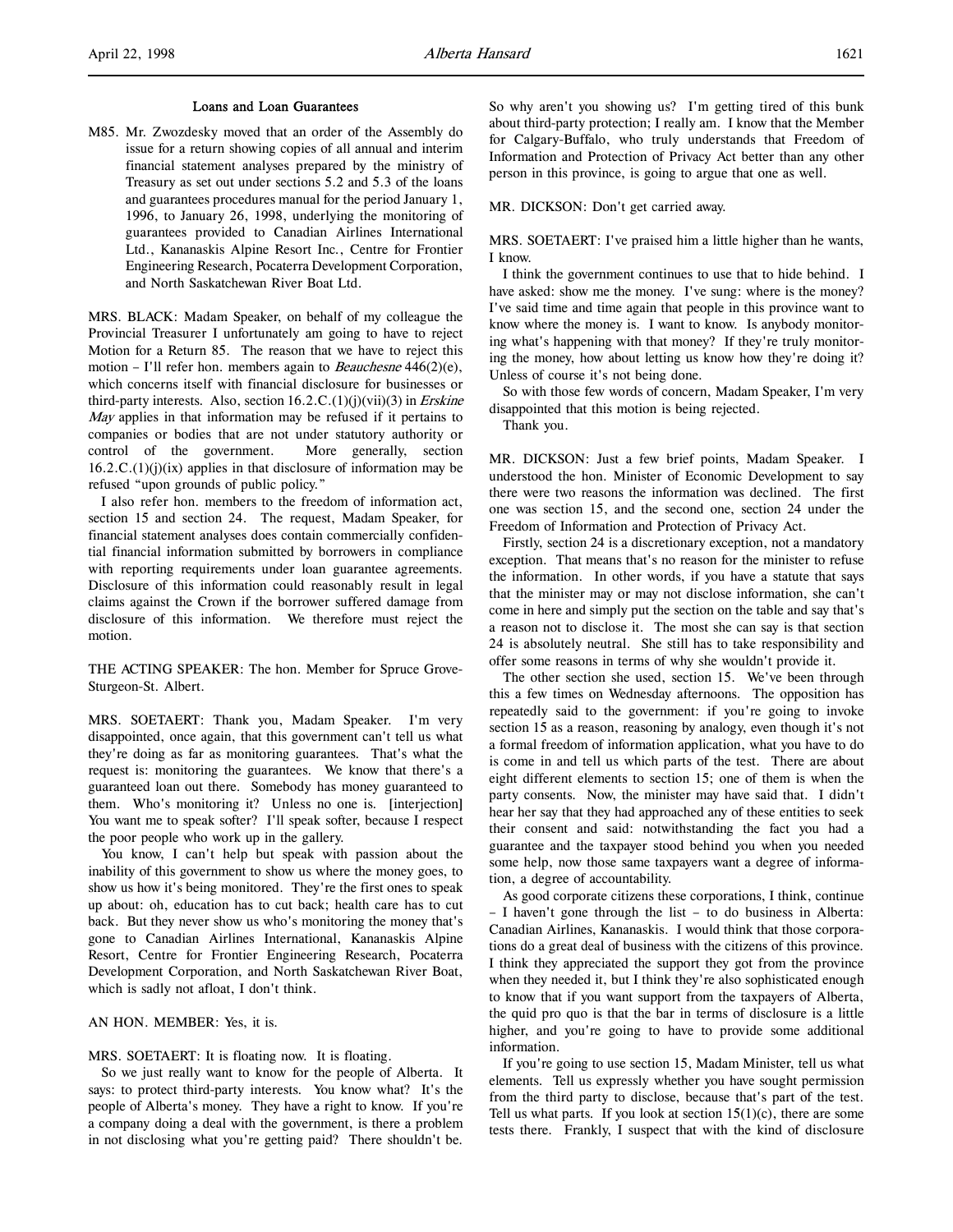requirements that Canadian Airlines has to provide as a publicly traded company, there are not a lot of secrets those corporations have. They are already held to a high measure of disclosure. I think they're sophisticated enough not to be running and hiding just because somebody in the Legislature says: let's see the analysis that's been done in that respect. It's historical analysis, in any event, because it only goes to January 26, 1998.

# 4:00

DR. WEST: You were lobbying for this.

MR. DICKSON: You're darn right I was, Minister of Energy. I was anxious to see that Canadian Airlines be supported by this government. But what I advocated, Mr. Minister, was reducing the fuel tax. That was two years before this government . . . [interjection] Yeah, it took two years to get around to it. There were a lot of suggestions that were made at that time.

My point, Madam Speaker, is simply this: section 15 and section 24 set out specific tests. I expect that for this minister or any other minister who is going to try and hide, if you will, behind the FOIP Act, the standard is higher. Two reactions. The first one: it's absolutely perverse to have somebody come in and use the FOIP Act as a shield to try and hide information. That's, in effect, what's happening. [interjection] If the Minister of Energy would spend more of his energy reading the text of the motion for a return on the Order Paper and less volunteering gratuitous advice, we'd all be a lot further ahead. I'd encourage him to read the text. I think if he read the text of it, he'd be voting with those of us who want the information. So I encourage him to do that.

Those are the observations. Thanks very much, Madam Speaker.

THE ACTING SPEAKER: The hon. Member for Edmonton-Castle Downs.

MS PAUL: Thank you, Madam Speaker. I'll just make a few comments with respect to Motion for a Return 85. I think it's very simplistic in the request that we just want some accountability done. We want the financial statement of analysis that is already prepared by the ministry of Treasury. I think the Provincial Treasurer has always claimed that the government is very stringent in its monitoring of loan guarantee arrangements.

So I think it's in the best interests of all of us. It's taxpayers' money. We want accountability. We want to know how, why, when, where. It's just a very straightforward request, and it cites the time frame, which is not too stringent and not too overbearing. Madam Speaker, I think that it should be noted that since 1993 there have been nearly \$300 million in payments made under guarantee by this government. This suggests that the monitoring may not be as vigilant as the Treasurer would suggest, and I think that has to be noted. There has to be some accountability done.

Sections 5.2 and 5.3 of the loans and guarantees manual of Alberta Treasury analyze the financial statement reports. They should encompass a number of things that should be examined. They should, in fact, identify key terms of financial assistance. They should encompass review and highlight profitability. They should highlight cash flow. I mean, there's a whole list of things. The net profit margin should also be included. Those are according to, as I said, sections 5.2 and 5.3.

Madam Speaker, we've been hearing time and time again in this Legislative Assembly: no, we will not provide information. Members across the way stand up and say: no, it's not available;

no, you will not be given that information. My understanding when I was first elected in this Legislative Assembly was that this government claims to be open and accountable, and I'm just wondering where that open and accountable prerequisite of these members sitting in this Legislative Assembly is. I don't see it. Taxpayers in Alberta don't see it. My constituents in Edmonton-Castle Downs don't see it.

I think that it behooves this government to be accountable, to be open, to open the books to Albertans. Let us have a preview of what's going on in this province. They claim that there's an Alberta advantage, but it's very hidden. I think we need some accountability, and opening the books is one way of doing it. The government talks and claims; everything that's questioned in the House comes back in terms of dollars and cents and profit margins, and it's actually quite shameful when you think of what's happening in this province. This is just another one of these measures of lack of accountability from this government, and I think it's something that should be addressed.

So with those few comments, Madam Speaker, I'll finish my comments on Motion 85.

MR. MITCHELL: You know, as much as there is that seems to change in this House, Madam Speaker, after almost 12 years – in fact, in three weeks I'm here 12 years, over a decade.

MR. CLEGG: Same here.

MR. MITCHELL: Yeah, Glen was there. We've been through a lot together. What we've been through together in particular is something that has never changed.

MR. SEVERTSON: You stay on that side, and he stays on this side.

## MR. MITCHELL: Thank you, God, for that.

I can remember having this very discussion in 1986 and the very same answer from this government, and that is that they were not going to release information about loans, guarantees, and that kind of thing that were given, backed with public money. If an enterprise gets public money, it should simply be a given that the public should know where that money goes, what it's been used for, some basic, fundamental facts about the nature of the loan and the conditions within it.

DR. WEST: Is it the same with all holders of a Treasury Branch loan? Is that what you're saying?

MR. MITCHELL: No. I guess that's politically independent; isn't it?

THE ACTING SPEAKER: Hon. Minister of Energy, I will allow you to be the next speaker, if you like. Edmonton-McClung has got the floor, please.

Go ahead, Edmonton-McClung.

MR. MITCHELL: I guess we'd really have to explain to the Minister of Energy about the differences, but while he raises a more complicated issue, it certainly isn't something that complicates this issue.

We're not talking about every Treasury Branch loan. We're talking about a loan to Kananaskis Alpine Resort Inc., which is headed by some pretty significant Conservative supporters.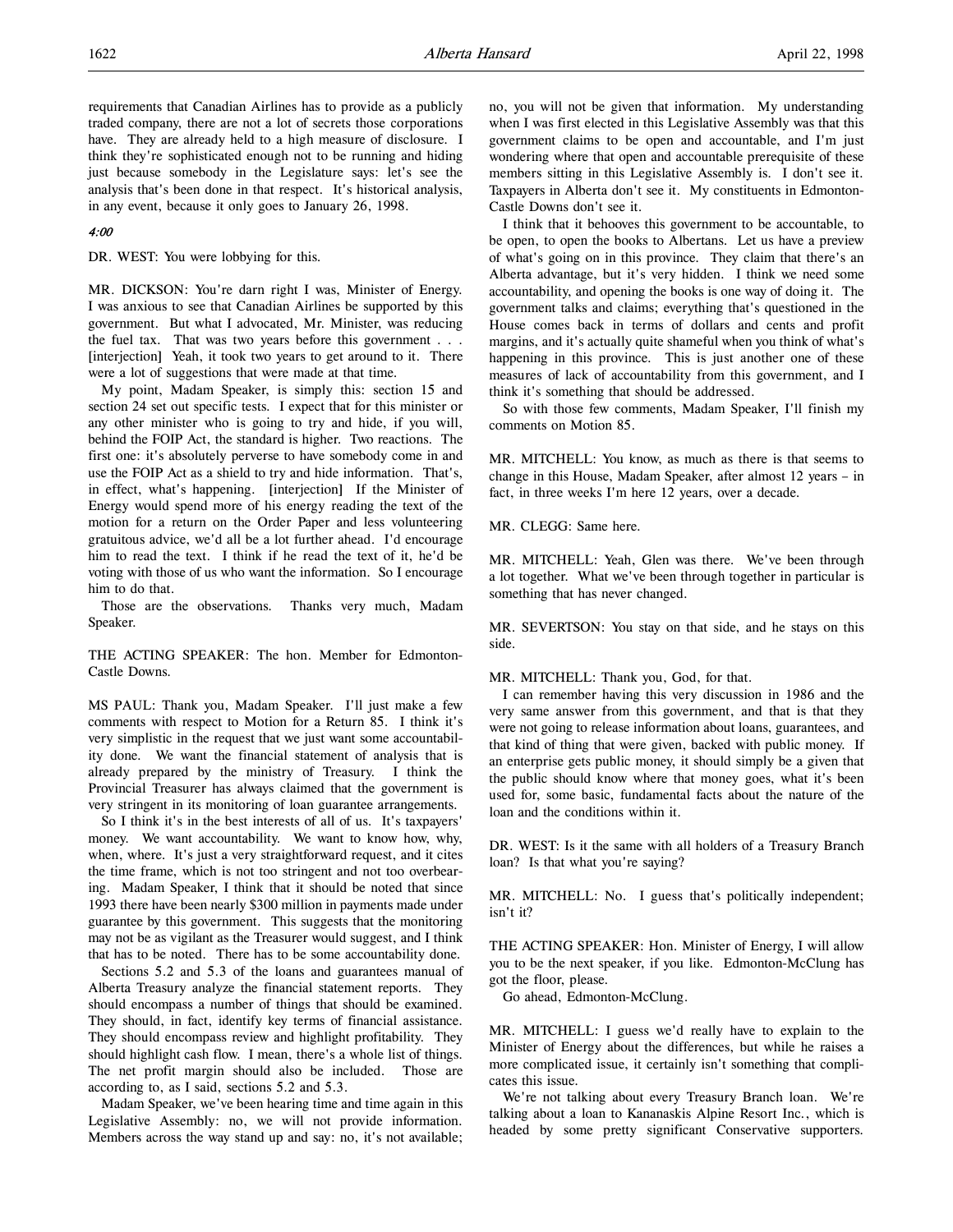[interjections] It is, and all the more reason to have full disclosure. Maybe there would be fewer people willing to support you if that happened. That's the nub of the problem and that's the nub of the case right there: they don't want people to know because they would lose support. Kananaskis Alpine Resort Inc. gets a special deal which amounts to a subsidy on the rent that they pay Albertans for one of the most remarkable pieces of land and locations on the very face of the Earth. I guess it is too much to ask, but it doesn't seem to be too much to ask that the people of Alberta should know the terms of that loan.

We look at the North Saskatchewan River Boat Ltd. You know, there was a classic effort to buy votes in Edmonton; wasn't it? And did it work? No, it didn't work.

## 4:10

AN HON. MEMBER: Did it float?

MR. MITCHELL: Well, it's floating. It was almost the Titanic of Edmonton. I'm thinking: how does that song go? So near, so far? We always feel like we want to get closer, nearer to open, accountable government, yet, Madam Speaker, in fact we are so, so far away from that.

Let me address the question of Pocaterra Development Corporation. That doesn't sound like a government corporation; does it? That sounds like an independent, private-enterprise corporation, which has accepted money, which has accepted public, taxpayers' money, which the Minister of Energy would generally be very sensitive about except that he has these special relationships with certain businesses.

DR. WEST: A point of order.

THE ACTING SPEAKER: The hon. Minister of Energy.

# Point of Order Allegations against Members

DR. WEST: Under Standing Orders 23(h), (i), and (j). He's alleging certain innuendos here in the Assembly that just aren't true, and I want him to retract that last statement.

THE ACTING SPEAKER: On the point of order, hon. member.

MR. MITCHELL: Madam Speaker, I admit that I did that merely and solely to get the minister's goat, and I did. I am very, very sorry for having done that. I withdraw it.

THE ACTING SPEAKER: Hon. member, just before you proceed, on this very thing can we not just proceed with the business of the day instead of having interjections and interaction and reaction back and forth? Let us proceed and get through these motions for returns. The hon. Member for Edmonton-McClung has apologized. The chair recognizes that. I would ask if everyone can keep their emotions under control, and let's proceed.

MR. MITCHELL: If everybody could be as even emotionally in here as I am, Madam Speaker, you wouldn't have had to say that. You know, I started this speech by saying that some things never change, and one of the greatest consistencies in this Legislature over the last 12 years that I've shared this room with the Minister of Energy is that there has not been a speech that I've given, I think, in which he hasn't interrupted me. I look upon it as punctuation. It's as common as a period in a paragraph.

#### Debate Continued

MR. MITCHELL: Madam Speaker, there are other loans that were referred to in this motion for a return. I could go on, but I am having déjà vu. It was an afternoon just like this – hot, sunny, tepid in here, intense, emotional – and we were asking for information.

MRS. SOETAERT: On NovAtel, I betcha.

MR. MITCHELL: NovAtel was one of them. We were asking for basic, fundamental information that should have underlined so easily a government's commitment to open and accountable governance. As disappointed as I was there 12 years ago to receive the answer that I am again receiving today, Madam Speaker, I am 12 times as disappointed today.

THE ACTING SPEAKER: The hon. Member for Edmonton-Mill Creek to conclude debate.

MR. ZWOZDESKY: Well, I'm almost speechless. However, I do want to make a few brief comments, Madam Speaker, with respect to Motion 85, since it was I who proposed it. Now that it's my turn, I shall do just that.

I have to say at the outset, hon. Minister of Economic Development, that I am disappointed that the Treasurer has requested you to on his behalf reject this motion. I think there must be perhaps some misunderstanding of what's intended with the motion, so I just want to explain here that all we're looking for is the analysis. We are simply looking for the analysis of each of the annual and/or interim financial statements as they relate to the guarantees portion of the loan.

You of course are aware, hon. members, that there is a special section within the Treasury Department, within the loans and guarantees procedural manual, that allows for and in fact requires these types of analyses to be done. That's what we're asking for: just the analyses. We're not asking for anything beyond that, and I'm hoping that after the debate is all concluded here and before the vote, there might possibly be a change of heart, and I'll tell you why. Because we know that it's not the current government who got into these deals. We know that, and we acknowledge that openly. However, it is this government who is attempting to and already has, in some cases, gotten us out of those logjams. We may not have agreed with many of the exit strategies, and there are others to come that we may disagree with. However, you were charged with that particular task, and you have acted upon it.

This particular motion simply asks for some additional information on some of the loan guarantees that are before you. In a nonincriminating way we are asking for that information to be provided for the benefit of all members in the House and for the benefit of Albertans, who are all wondering what's gone on with these loans. It shouldn't have to be shrouded in a veil of secrecy.

While I can appreciate the references, Madam Speaker, to I believe it was *Beauchesne* 446, where there's mention made of privacy arrangements with respect to government and privateenterprise relations, and also to *Erskine May* 16 or 17 I believe it was, where similar comments with respect to confidentiality and disclosure are made, that nonetheless doesn't extinguish the requirement of government to be as open, honest, transparent, accountable, and as forthcoming as they possibly could be. In fact, that is the OATH – openness, accountability, transparency, and honesty – which I have charged the Provincial Treasurer with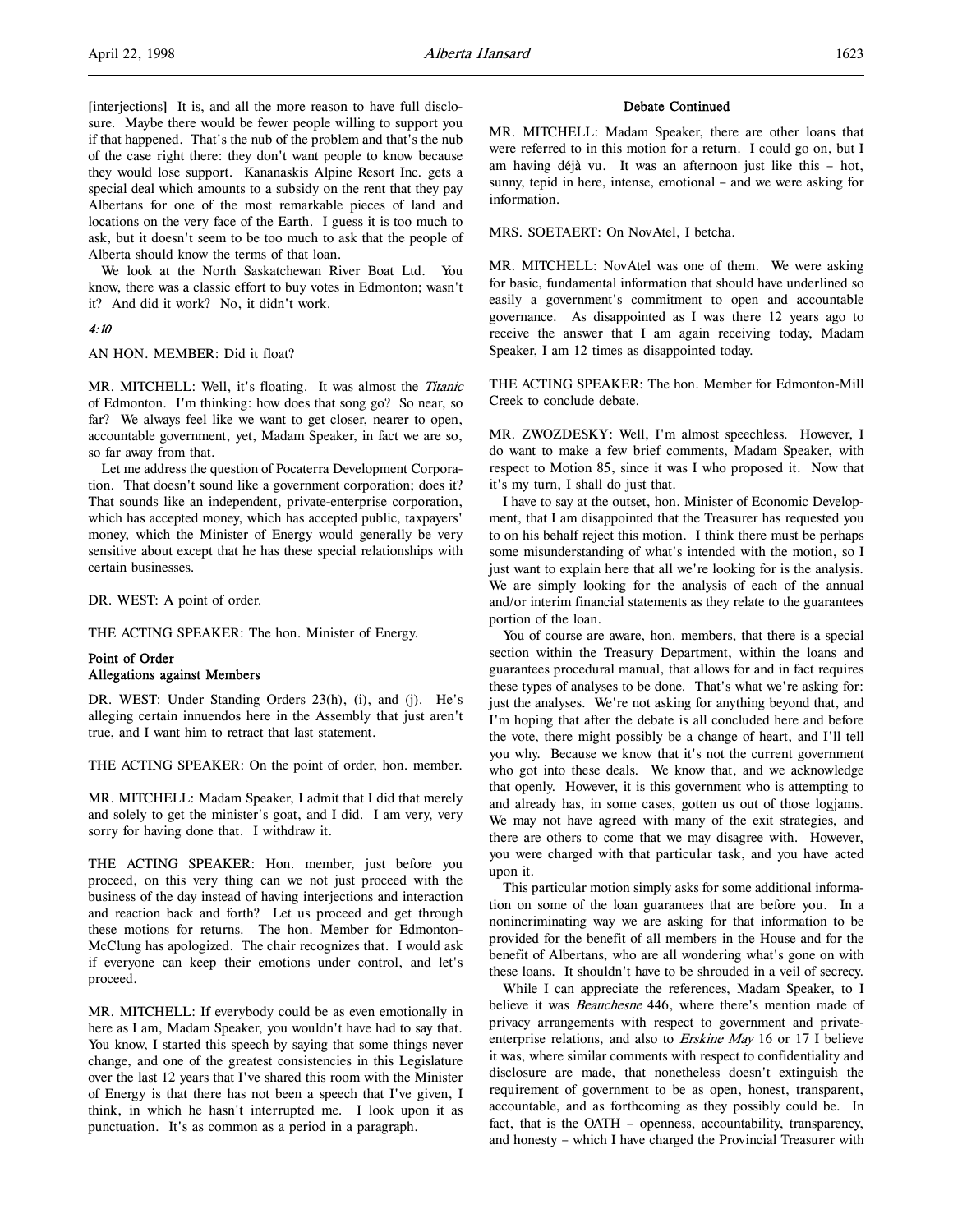delivering on, and I know he's trying to. Here is an example where I think he could have done a little better job on that, and I was hoping that the Treasurer would in fact see to it that this would get accomplished.

Madam Speaker, one of the great responsibilities that we on the opposition side have is to be ever vigilant of what the government's activities are and to be ever pressing in our questions on accountability and to be ever pressing on questions that request information of a broader range than is available in the public to the time of the question. Here we have a very harmless question for an analysis. That's all this is. We're just saying: after the government does what it is required to do under sections 5.2 and 5.3 of the loans and guarantees manual, after they've met that requirement and done the analysis, we're simply asking them to provide us with that. I'll tell you what. I would even accept a synopsis, or a précis, if you will, of the analysis that is compiled, if that would be the will and the wish of the government.

## $4.20$

I don't believe that there's a downside for the current government to provide information about deals that it had nothing to do with. In fact, I think that it is something that the government has a responsibility to provide in order to allow taxpayers to better understand what went on and perhaps at the same time give us some hint as to what the current status is and whether or not there's a chance that we will have to as a province backstop some of these loans and exercise the guarantees that are being talked about.

There is tremendous pressure on all aspects of government right now for financial accountability, for financial prudence, and in this instance people are even looking for areas where some moneys might possibly be saved in addition to what's already been saved. In other areas taxpayers are asking us to try and recoup additional moneys and certainly not to get into any more of these deals. The government, to its credit, is not doing that.

So I am disappointed to note that there will not be, or at least not until I have spoken, any concurrence with this motion. Perhaps there will be a change of heart, and they will allow us to have a look at these key areas. We're only asking for a few of the examples here: the Kananaskis group, the Centre for Frontier Engineering Research, Pocaterra, the North Saskatchewan River Boat, and Canadian Airlines. I would like to know if in fact the Treasurer and/or Treasury officials have received some form of communication from those companies indicating specifically that the analysis of the financial statements cannot be released in any form. Again I stress the word "analysis."

Nonetheless, that having been said, I will try and encourage all members at this stage to vote in favour of the motion, and I take my seat.

# [Motion lost]

#### Loans and Loan Guarantees

M86. Mr. Zwozdesky moved that an order of the Assembly do issue for a return showing copies of all annual and interim financial statement analyses prepared by the ministry of Treasury as set out under sections 5.2 and 5.3 of the loans and guarantees procedures manual for the period January 1, 1996, to January 26, 1998, underlying the monitoring of loans provided to Pratt & Whitney Canada Inc., Centennial Food Corp., and Ridley Grain Ltd.

THE ACTING SPEAKER: The hon. Member for Edmonton-Mill Creek.

MR. ZWOZDESKY: Thank you, Madam Speaker. Similar to the motion just before with respect to guarantees, this one deals with loans specifically.

THE ACTING SPEAKER: The hon. Deputy Government House Leader.

MRS. BLACK: Thank you, Madam Speaker. On behalf of my colleague the Provincial Treasurer I'm afraid we're going to have to reject Motion for a Return 86, again for the same reasons: the sensitivity of the third-party information, the commerciality of financial statements being released. This motion does call for not only the annual but also interim financial statements and analyses prepared on these companies. Again I can refer to Erskine May, to Beauchesne, and the freedom of information act.

I would suggest that the hon. member visit with the Treasurer at a later date to look at some other means of acquiring the information he's looking at. But we unfortunately have to reject this motion and for all the same reasons we gave before.

THE ACTING SPEAKER: The hon. Member for Spruce Grove-Sturgeon-St. Albert.

MRS. SOETAERT: Well, thank you very much, Madam Speaker. For all the same reasons as before, I'm very disappointed that we can't get this information. So I'll do a repeat performance, because sometimes if you repeat, repeat, repeat, it sinks through once in a while. What's sad is that I guess we're going to have to hire a gumshoe to find out what really happened here, you know.

MS OLSEN: A gumshoe detective?

MRS. SOETAERT: A gumshoe detective, yeah.

You know, the minister says that she can't under freedom of information. Now, I think that was well explained by the Member for Calgary-Buffalo. The point is that under that act a minister may or may not, and the other issue is: if the party consents. Did the Treasurer even go to Pratt & Whitney? Did he even go to Centennial Food or Ridley Grain? Did he even go and ask if he could make this information available? I bet he didn't.

You know what? If you're a company and you borrow money from the government, you should be willing to be open, accountable on where the money is, what you're paying back and at what point in time, if you're paying back and at what point in time. If you buy a ticket to the leader's dinner, you should be able to show all that. So I'm just saying, Madam Speaker, that those are things that I don't think people would mind. But you have to be asked sometimes for that information. I guess I ask: did the Treasurer even ask those companies if he could give out this information? I'll bet you he didn't. If he did and they said no, well, then he might have a bit of an argument there. But we never hear that in an explanation. It's just like: "Oh, let's see; what information does the opposition want today? Oh, we don't want them to find out about that. Let's just say no. Say it very politely. Say something about FOIP, and then they'll all be happy."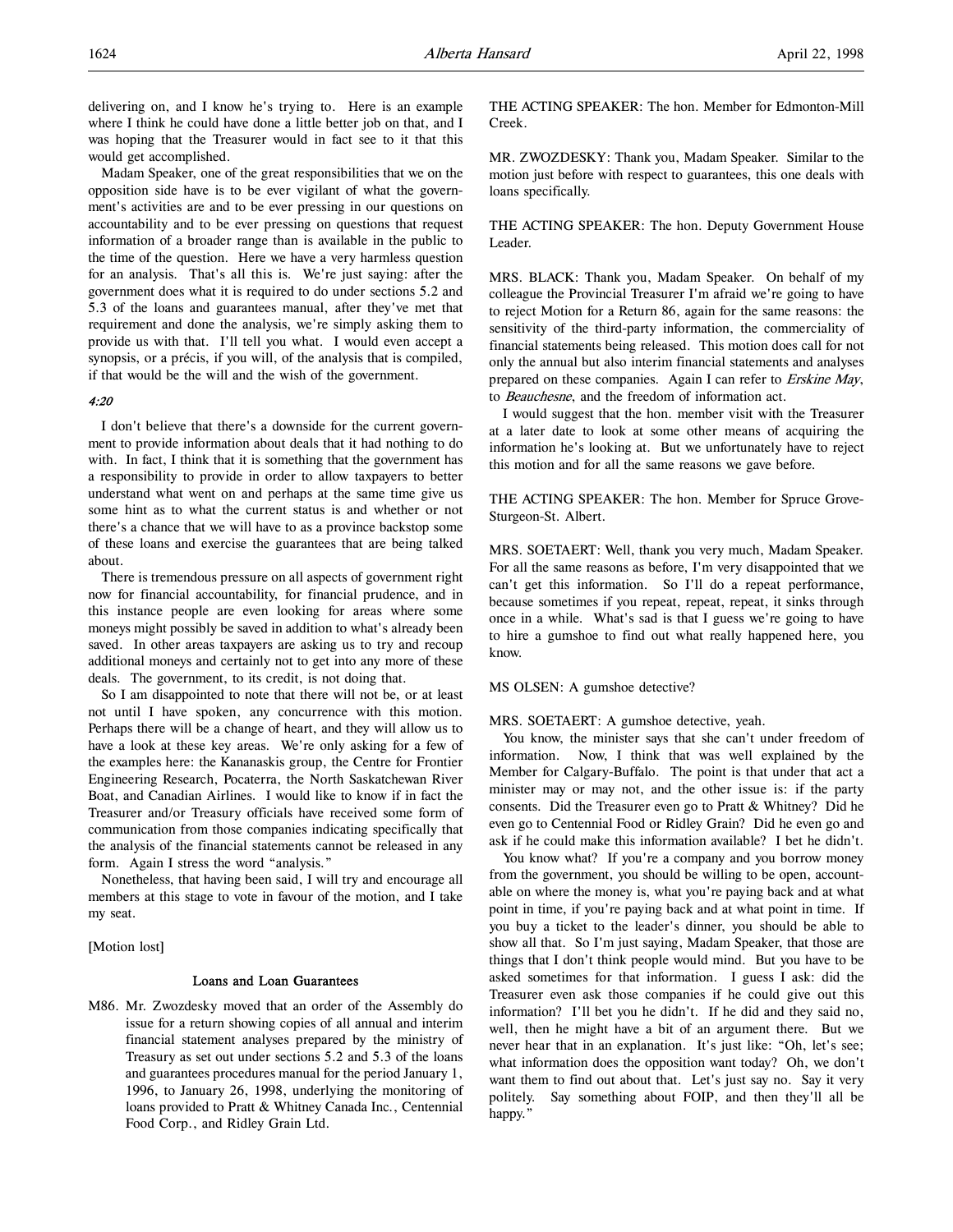MRS. SOETAERT: Oh, dear. I don't want to be sounding like the Treasurer. No, no, no.

But that is, I bet you, how they discuss how they're going to answer these questions and get them off the Order Paper and hope they don't go on forever. They'd just better be prepared to listen to those opposition members forever, because it's our job to make them accountable. It's our job to find out where the money went. They're all very open about how much they're not spending on education and health care. I think I said that this afternoon too.

MR. ZWOZDESKY: Jobs, jobs, jobs.

MRS. SOETAERT: And jobs, jobs, jobs.

They just won't tell us where the money's going. Who is monitoring it? That should give some backbenchers a little sense of unease. Do you realize that maybe it's not even being monitored? Do you ask those kinds of questions? I'm wondering if the backbenchers ever ask those kinds of questions or whether they just say: I guess I'll bring in the computer and look on the Internet this afternoon, because I don't want to hear the answers to some of these questions. I don't know.

MRS. McCLELLAN: The only way you'll find out is to join our caucus.

MRS. SOETAERT: Number one, I don't want to, and number two, I don't think you guys want me.

MRS. McCLELLAN: You've got that right.

MRS. SOETAERT: There are some things we agree upon in this House. I'm a Liberal, and I want to know some answers.

DR. MASSEY: Are you going to address that idea with the rest of your caucus?

MRS. SOETAERT: Though there might be some over here who might willingly send me. I doubt it though.

MS OLSEN: No.

MRS. SOETAERT: No, they wouldn't send me. That's totally off topic, though, so let's go back to this question.

I guess we were elected, hired by the people of Alberta to keep this government accountable, to find out . . .

## AN HON. MEMBER: Hired?

MRS. SOETAERT: Yeah, we get a paycheque, not nearly as much as other members who have cars and extra portfolios and standing policy chairs and those kinds of things, but we do get paid for this job.

So I just want to say that it's our job to ask questions about this, but it is the government's job to answer them, and they failed in this once again. That disappoints me. Maybe in four years from now when we're government, we'll disclose all this and find out the answers. Oh, I hope no one goes to jail over some of these answers. That would be terrible. I think that while they have the immunity of the Legislature, some should come forward and give some information.

Madam Speaker, I've made the point on the previous question. So I am repeating it just as passionately and with as much interest. I want to know where the money went. I want to know who's monitoring it or if it is being monitored. You know what? As a taxpayer and a person who speaks about lowering tuition caps and the value of the dollar in the classroom, for smaller classrooms, I want to know where this money's going. I want to know who's watching it. I'm always blamed over there: oh, yeah, Spruce Grove-Sturgeon-St. Albert, you would spend money on education. Darn right, but I'd also be tracking this money, and I wouldn't be giving out loan guarantees. I'd know where it was going and who was spending it and who was keeping track of it. That's not happening. If it is happening, you're not sharing it with the public, whose money it is.

So I'm most disappointed, Madam Speaker, that the Treasurer can't find this information to share.

THE ACTING SPEAKER: The hon. Member for Edmonton-Castle Downs.

MS PAUL: Thank you, Madam Speaker. I'll just make a few very brief comments with respect to Motion for a Return 86. I'm going to reiterate what has already been said: I, too, am very disappointed that we can't seem to have any information with respect to this motion. It has been brought forward by the Member for Edmonton-Mill Creek with the intent to have some sense of accountability for the taxpayers in the province of Alberta.

Also, a question that needs to be addressed. The taxpayers of Alberta want to know: what is the effectiveness of the monitoring procedures for the \$162 million in loans outstanding as of March 31, 1998? I think that just that number, the \$162 million – I mean, that's in loans that are outstanding. I think, Madam Speaker, that there has to be some accountability here. There have to be some answers. When I go back to my constituency, a constituent can phone up and say: "What effective monitoring system is in place? How is this government accountable? What are the procedures? Is it being monitored?"

Madam Speaker, if we're going to keep asking the questions and the hon. minister stands up and we don't ever get an answer – they cite some section of whatever and say: because of confidentiality and because of this and because of that. This is taxpayers' money we're talking about. We're not asking because we want to be snoopy or nosy. We want to know because we are expected to know. That's our job. We can't do our job and fulfill our mandate if we're not going to ask questions and, hopefully, receive some answers.

With those few comments, Madam Speaker, I will take my seat at this time.

## 4:30

THE ACTING SPEAKER: The hon. Member for Edmonton-Mill Creek to conclude debate.

MR. ZWOZDESKY: Thank you, Madam Speaker. My colleagues have done such a good job that I don't have much more to add. But I would like to just officially again express some disappointment with respect to this particular rejection. What we're asking about here is in fact more a question about policy than anything and looking for some, I guess, indication of how it is that the government does its monitoring of these various loans. Again, they are – let's call them sins of the past – nothing that should unnecessarily tar the current government in any way, so I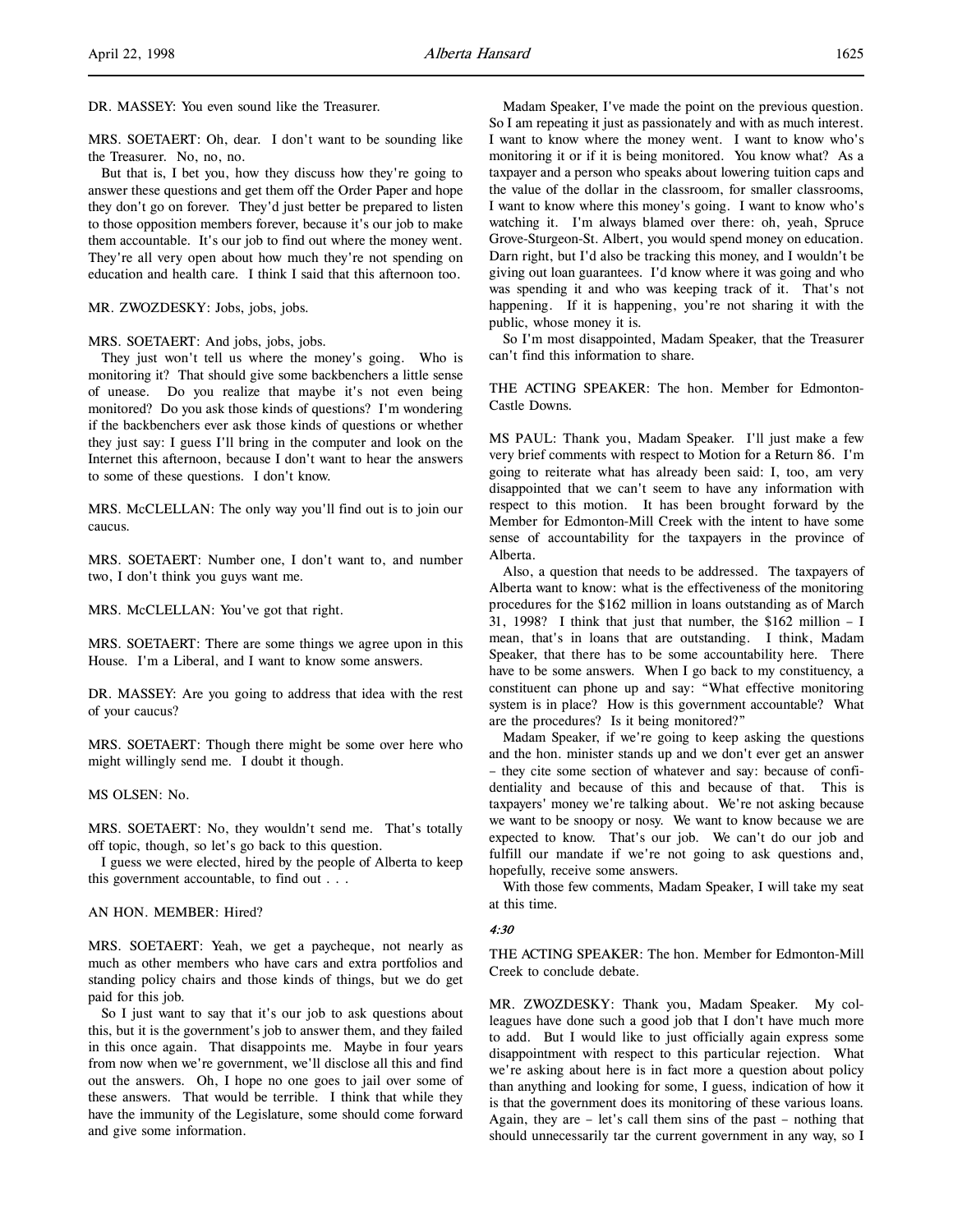don't see what the downside would be to government.

I do respect the confidentiality and privacy disclosure aspect arguments that have been advanced, but I would counter those arguments by saying that surely when individuals or corporations receive public moneys from the public trough, there is an expectation that they will have to be publicly accountable for those same moneys. Under what other conditions would they have received them? Unless we see all the individual agreements, unless we see what the monitoring practices are, unless we see that kind of proof, it's very difficult for taxpayers to swallow that pill of confidentiality.

I still get asked frequently about the various loans that are out there. The loan guarantees that are still out there are also a source of questions. People want to know a few basic things. One, how many more of these loans or loan guarantees are out there? Two, how much are they individually worth? Three, what's the interest that's accruing on them? Four, when can we expect to get how much money back? There's a great fear out there in certain sectors that there just may be another NovAtel or something of that magnitude out there that nobody is aware of. The question comes down to who is watching the gate? I have to always say: well, certainly the government is trying to. [interjection] The Minister of Energy tells me he is. I'm happy to see that, and I'm sure a number of people are. But the fact is that people are still asking those questions: how are they being monitored and what's the rate of return and what is the success/failure ratio in terms of the collection on those moneys?

Months ago, perhaps a year ago now, I had first said that I think the province should mount some sort of a debt posse who would have the ability to track these loans and these loan guarantees, hunt them down, and try and maximize the return to taxpayers.

So I express some disappointment and would encourage all members to please vote in support of Motion 86.

[Motion lost]

## Treasury Branches

M87. Mr. Zwozdesky moved that an order of the Assembly do issue for a return showing copies of all approved three- to five-year strategic plans prepared by or on behalf of the Alberta Treasury Branches between January 1, 1993, and January 26, 1998.

THE ACTING SPEAKER: The hon. Deputy Government House Leader.

MRS. BLACK: Yes. Madam Speaker, on behalf again of my colleague the Provincial Treasurer I'd like to propose an amendment to Motion for a Return 87. That amendment would be by adding the words "that are publicly available" after the words "strategic plans." Therefore Motion for a Return 87 as amended would read:

. . . that an order of the Assembly do issue for a return showing copies of all approved three- to five-year strategic plans that are publicly available prepared by or on behalf of the Alberta Treasury Branches between January 1, 1993, and January 26, 1998.

I understand that this motion for amendment has been reviewed by the hon. member opposite and that he is in favour of the amendment to the original motion.

[Motion on amendment carried]

THE ACTING SPEAKER: The hon. Member for Edmonton-Mill Creek.

MR. ZWOZDESKY: Thank you. Yes, the amendment is acceptable, and I am happy for it. I just wanted to make a couple of brief comments now with respect to the motion as amended to conclude debate, if I might.

I want to just point out that what we're really talking about here is, again, of a nonthreatening nature. We're simply talking about strategic plans that would shed some light on where it is that the new group at the Alberta Treasury Branches wishes to take the community banking industry in this province. I have said many times and I'll say again that I support this new group in its endeavours to clean up their balance sheet and to move forward with many of the very positive new initiatives that they have already brought about.

I would like to just stress, too, that many of the points that the Alberta Liberal opposition has raised over the years have been included within some of those new changes and the new recommendations, including things like the annual shareholders' meeting, some of the new services and capabilities that they have, what are called ancillary services, which have leveled the playing field for banks throughout the province. There are new lending practices. There are new cost-control measures. There are new forms of monitoring. I think the left hand and the right hand truly do know what they're doing, and they have a vote of confidence from me in that respect.

So I am happy that we're going to be receiving some information that will provide some insight into what their plans are as we head into the next three to five years. I note with some interest that the bottom line is improving for Treasury Branches, and I wish them well with respect to the next few years in that regard.

So with that, I will thank the minister – I think she said she was speaking on behalf of the Treasurer – and look forward to receiving the information requested.

[Motion as amended carried]

# Treasury Consulting Services

M88. Mr. Zwozdesky moved that an order of the Assembly do issue for a return showing a breakdown of the \$1.257 million in expenditures contained under vote 3.1.4, project management/transition, Treasury Department, 1995-96 public accounts, volume 2, page 113, providing a breakdown of expenditures on consulting services, an identification of each fee-for-service contractor, and the nature of the project engaged in by fee-for-service contractors.

THE ACTING SPEAKER: The hon. Deputy Government House Leader.

MRS. BLACK: Thank you, Madam Speaker. Again, on behalf of my colleague the Provincial Treasurer I'd like to move an amendment to Motion for a Return 88. That amendment would be by striking out "\$1.257 million" and substituting "\$1.196 million." Therefore, the motion as amended would read:

. . . that an order of the Assembly do issue for a return showing a breakdown of the \$1.196 million in expenditures contained under vote 3.1.4, project management/transition, Treasury Department, 1995-96 public accounts, volume 2, page 113, providing a breakdown of expenditures on consulting services, an identification of each fee-for-service contractor, and the nature of the project engaged in by fee-for-service contractors.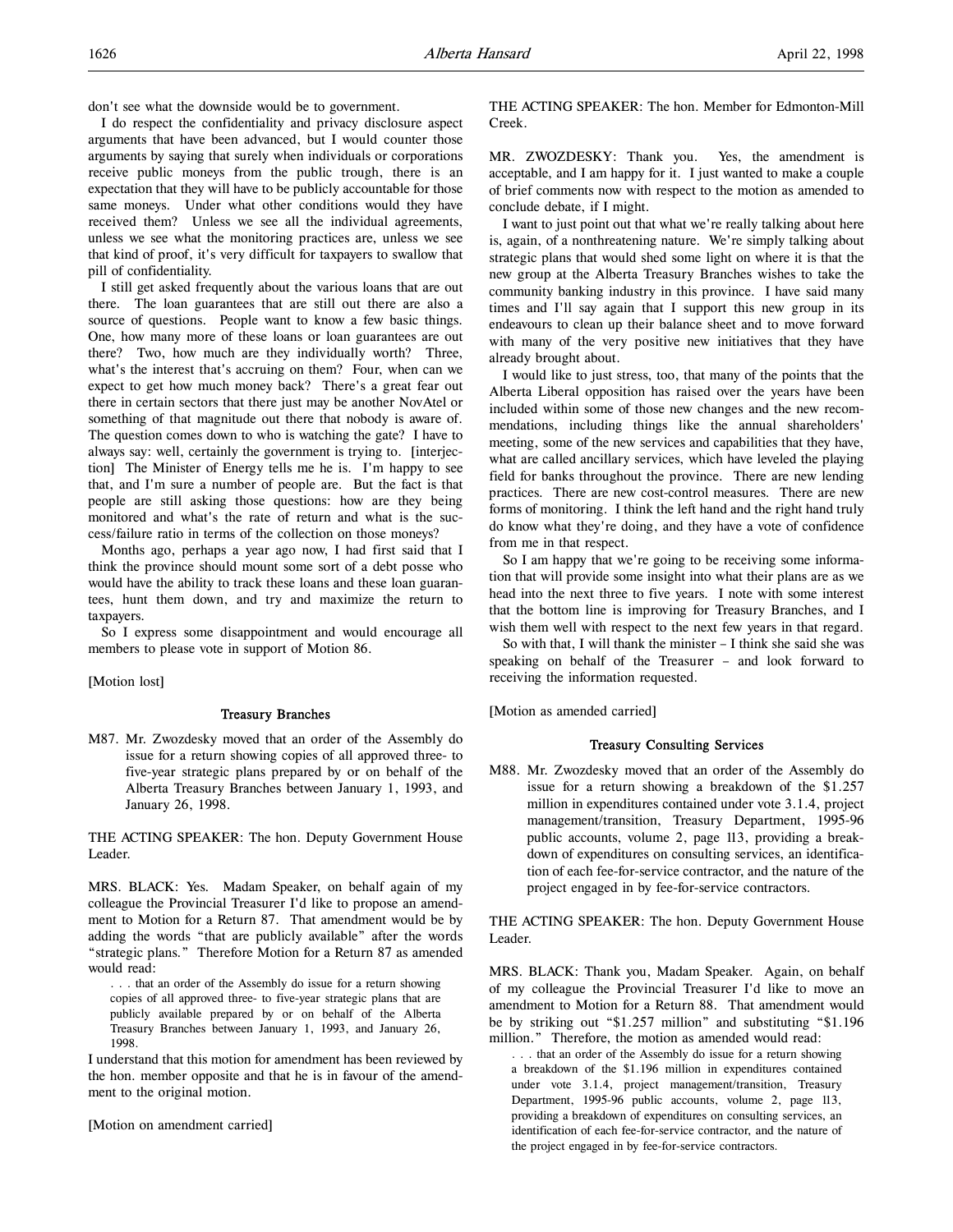I understand again, Madam Speaker, that the hon. member opposite is in favour of the amendment as presented.

[Motion on amendment carried]

## 4:40

THE ACTING SPEAKER: The hon. Member for Edmonton-Mill Creek to conclude debate on the amended motion.

MR. ZWOZDESKY: Thank you, Madam Speaker. I am happy to accept the amendment, which minorly alters the original motion. We'll see what the significance of that is at some point, but I don't see it being any problem. So I'm happy to accept it at this stage.

I would like to simply in just a minute or so advise all members that there is a large number of individuals and firms who comprise what are called consultants, that category called consultants to government on a fee-for-service basis or some other arrangement. In particular, some of the ones that I was noting with interest, that I'll look forward to receiving more information on: Longwoods International for research advisory services group. I think it's the services that were provided to the Alberta fiscal issues research division at a charge of about \$304,400. Then there's \$40,427 to Boothe consultants for economic and fiscal research; a further \$27,488 to W.J. Page & Associates for assistance with organizing some restructuring; \$33,630 paid to Coopers & Lybrand to define a project management structure to address provincial fiscal issues; also, a further \$7,184 for a presentation by Sir Roger Douglas on New Zealand's publicsector reforms and the purchase of the book Unfinished Business; finally, \$11,832 for a presentation by Ernst & Young on New Zealand's public-sector budgetary reform.

[The Deputy Speaker in the chair]

Just in case I wasn't too clear on that first one with regard to Longwoods International, I would just clarify that in 1993-94, \$304,400 was paid to Longwoods International for the performance of some research advisory services. That's what I'm hoping will be included with the other points referred to.

So with that, Mr. Speaker, I will take my seat and thank the hon. Treasurer through the hon. Minister of Economic Development for accepting the motion and for presenting an amendment that they find palatable.

[Motion as amended carried]

# Alberta-Pacific Forest Industries Inc.

M89. Mr. Zwozdesky moved that an order of the Assembly do issue for a return showing copies of all memoranda of understanding, MOUs, and amended schedules of MOUs between the government and the Al-Pac joint venture and the joint venture partners for the period January 1, 1989, to January 26, 1998, setting out the obligations and commitments of the government and the joint venture/joint venture partners to construct and operate a kraft pulp mill and paper mill.

THE DEPUTY SPEAKER: The hon. Minister of Economic Development.

MRS. BLACK: Thank you, Mr. Speaker. I want to make some

comments on behalf of my colleague the Provincial Treasurer. The government tries very hard to provide the information that all hon. members ask for, but there are some conditions that preclude us from providing information, that are in fact there to protect Albertans. We go to great lengths to give as much information – and in fact, I think the hon. members opposite would have to admit that there have never been as many accepted motions and written questions before in the history of this province, dealing with them as quickly as we do, because we are trying to give that information. Sometimes, though, we are precluded by our own laws from doing that.

Again, on behalf of the Provincial Treasurer I would like to submit an amendment to this Motion for a Return 89. That amendment would be by striking out "copies of all" and substituting "summaries of." Therefore, the motion as amended would read:

. . . that an order of the Assembly do issue for a return showing summaries of memoranda of understanding, MOUs, and amended schedules of MOUs between the government and the Al-Pac joint venture and the joint venture partners for the period January 1, 1989, to January 26, 1998, setting out the obligations and commitments of the government and the joint venture/joint venture partners to construct and operate a kraft pulp mill and paper mill.

Again, Mr. Speaker, I understand that this amendment has been reviewed by the member opposite, and he is in agreement with the amendment to Motion for a Return 89.

Once again I really want to stress that I think it's highly unfair for members opposite to say there has not been a lot of effort on the part of this government to provide information to not only the members opposite but to Albertans on what some of these commitments are. I think that by making amendments to those motions – in the past they would have been outright rejections – we work very closely with the members opposite to provide this information.

So once again, on behalf of the Provincial Treasurer I would move the amendment to Motion for a Return 89.

[Motion on amendment carried]

THE DEPUTY SPEAKER: The hon. Member for Edmonton-Mill Creek to conclude the debate.

MR. ZWOZDESKY: Yes. I rise to close debate on Motion 89 as amended. We will accept the amendment, as the hon. minister has indicated, with concurrence and look forward to receiving that information.

I just want to take a minute, if I might, Mr. Speaker, to simply highlight that on behalf of Alberta taxpayers we're still looking to find out more about the specific arrangements that have been made by the government between itself and the joint venture partners with respect to the construction of this pulp mill project. Let's be clear. We understand that there has been some economic benefit to that project, that there are a number of individuals in the area who have been employed through this project and continue to be employed, and we're respectful of what the intention of the original arrangement was both with respect to the moneys that went into that area and with respect to the outcomes that were anticipated.

It's very unfortunate that the low level of pulp prices around the world right now, not just here in our own neck of the woods, is such that there is no greater profitability possible, at least not in the short term, from that particular project and that taxpayers will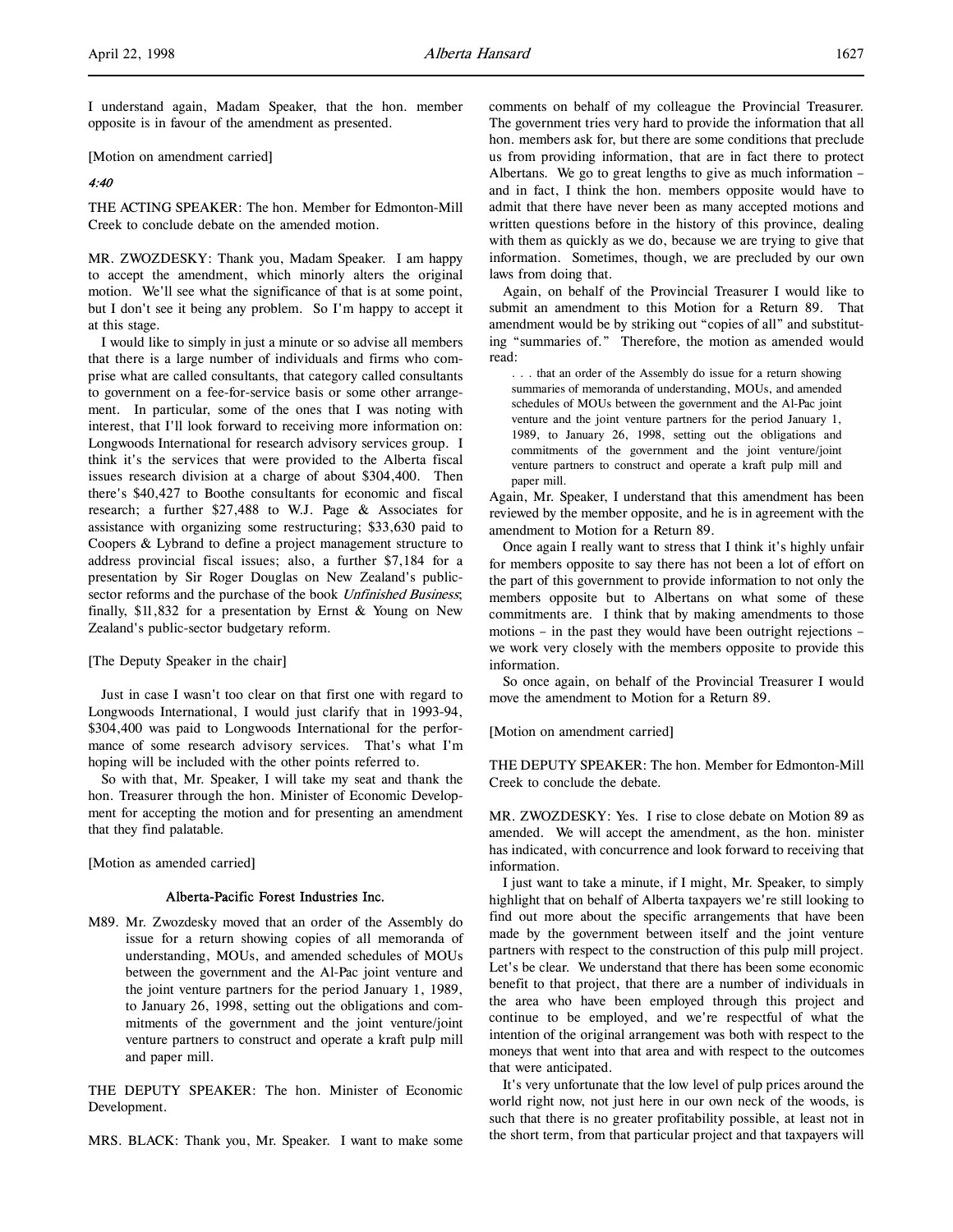be suffering the loss, which everybody is painfully and abundantly aware of. It does rank as one of the top seven losses of the province. Again, I'm not faulting the current people with getting into that deal. I have taken some shots at the current people with respect to how they got out of the deal but will wait until the deal is completed in a couple, three, or four more weeks, and we'll see if that was indeed the best deal possible or not.

In the meantime, we look forward to the additional information that has been promised and just take this opportunity to also stress that we are still hoping that the Auditor General at the request of the Premier, in which he is acting on a request from me, that together we will be able to still see a special duty review of the entire Al-Pac thing at some point. In the meantime, copies or summaries of whatever is available will be appreciated, and we look forward to receiving those.

[Motion as amended carried]

## 4:50 Treasury Branches

M90. Mr. Zwozdesky moved that an order of the Assembly do issue for a return showing copies of all forensic audit reports prepared by or on behalf of the Alberta Treasury Branches for the period January 1, 1995, to January 26, 1998, relating to allegations of inappropriate business practices at the Alberta Treasury Branches.

THE DEPUTY SPEAKER: The hon. Deputy Government House Leader.

MRS. BLACK: Thank you, Mr. Speaker. Once again, on behalf of my colleague the Provincial Treasurer I am going to reject this motion for a return. I think the hon. member opposite will know why, because he's asked for the disclosure of forensic audit reports, that would clearly put the Alberta Treasury Branches at an unfair commercial and financial disadvantage with respect to other banking institutions. He knows the citations. We've gone through this several times in this session as it pertains to Alberta Treasury Branches. Also, I think the information may relate to Alberta Treasury Branches customers, whose affairs must be kept confidential, and it is inappropriate to release the results of any of these internal investigations.

We go through this each time, Mr. Speaker, and therefore we must reject this motion for a return.

THE DEPUTY SPEAKER: The hon. Member for Edmonton-Mill Creek to conclude the debate.

MR. ZWOZDESKY: Thank you, Mr. Speaker. I understand what the hon. minister is speaking about. I just want to make it clear that the intention here is with respect to those particular entities that the Auditor General or whoever is doing the audit on his behalf has identified as having a problem with regard to certain business practices. So it's restricted, Madam Minister, insofar as it's not a forensic audit of the entire operation. We're talking about forensic audit reports related to the allegations of inappropriate business practices. I'm inferring from that that we're looking at the specific areas where they would have occurred. So I don't think that that infers that all entities were somehow tainted. It's only those that required the Auditor General to make that observation that I was interested in. Just to be clear.

I know that there are frequently, Mr. Speaker, certain deficien-

cies that arise with respect to the procedures and practices that various banking entities unfortunately experience. It's all done by human beings, after all, and from time to time people do have those kinds of slipups, particularly when it comes to some of the larger commercial loans, that tend to be very complicated in their nature and as a result contribute to some poor performance outcomes with respect to the broader portfolios under which they fall. So when the Auditor General himself flags the fact that he is undertaking an investigation, when the Auditor Generals tells us that there are allegations of inappropriate business practices, and when the Auditor General tells us that there are those kinds of serious scenarios, then obviously we have to pay attention.

Our job as the opposition is to ask questions, and certainly the government can accept them or reject them. I'm disappointed that this one is being rejected, because I have great respect for the Auditor General's office. I meet with the Auditor General and his staff in this Assembly every Wednesday morning during session, and we go through public accounts. We go through public accounts of all the departments. We ask a lot of questions. I make a habit of involving the Auditor General because I respect deeply what he says as an independent source. We should be using him more as not just a source but also a resource. He's a very intelligent man with a very good view and a very good handle on what the role of the Auditor General in this province is all about. When he speaks to me, it's just like that commercial for E.F. Hutton: I listen. I immediately listen. I have great respect for that.

However, I will accept the points that have been raised by the hon. minister, and having expressed the disappointment, I will take my seat and try again another time to uncover the information requested.

[Motion lost]

# Treasury Branches

M91. Mr. Zwozdesky moved that an order of the Assembly do issue for a return showing a breakdown of the \$408.171 million in guarantees by borrower provided by the Alberta Treasury Branches deposits fund as of March 31, 1997, as contained in the 1996-97 public accounts, volume 3, note 14, page 240.

THE DEPUTY SPEAKER: The hon. Deputy Government House Leader.

MRS. BLACK: Thank you, Mr. Speaker. Once again, on behalf of my colleague the Provincial Treasurer I must reject Motion for a Return 91. You know, it's like eventually you can get through to the opposition that we are not able to provide this information on Alberta Treasury Branches on an individual basis. I don't know how plain you can make it. I've done enough of these motions for returns this session, and each time we come to this we say: look; we can't give you that information. I wish he would come and talk to us and tell us what he's looking for, and maybe we can help him along rather than putting these things continually on the Order Paper. Each time we have to stand up and say that we cannot provide that information. We would be in violation of our own freedom of information laws, our own parliamentary authorities to disclose that individual information. Again we have to reject it.

So I know he'll be disappointed, but I can't help that. I wish he'd come into our office and tell us what he's looking for, what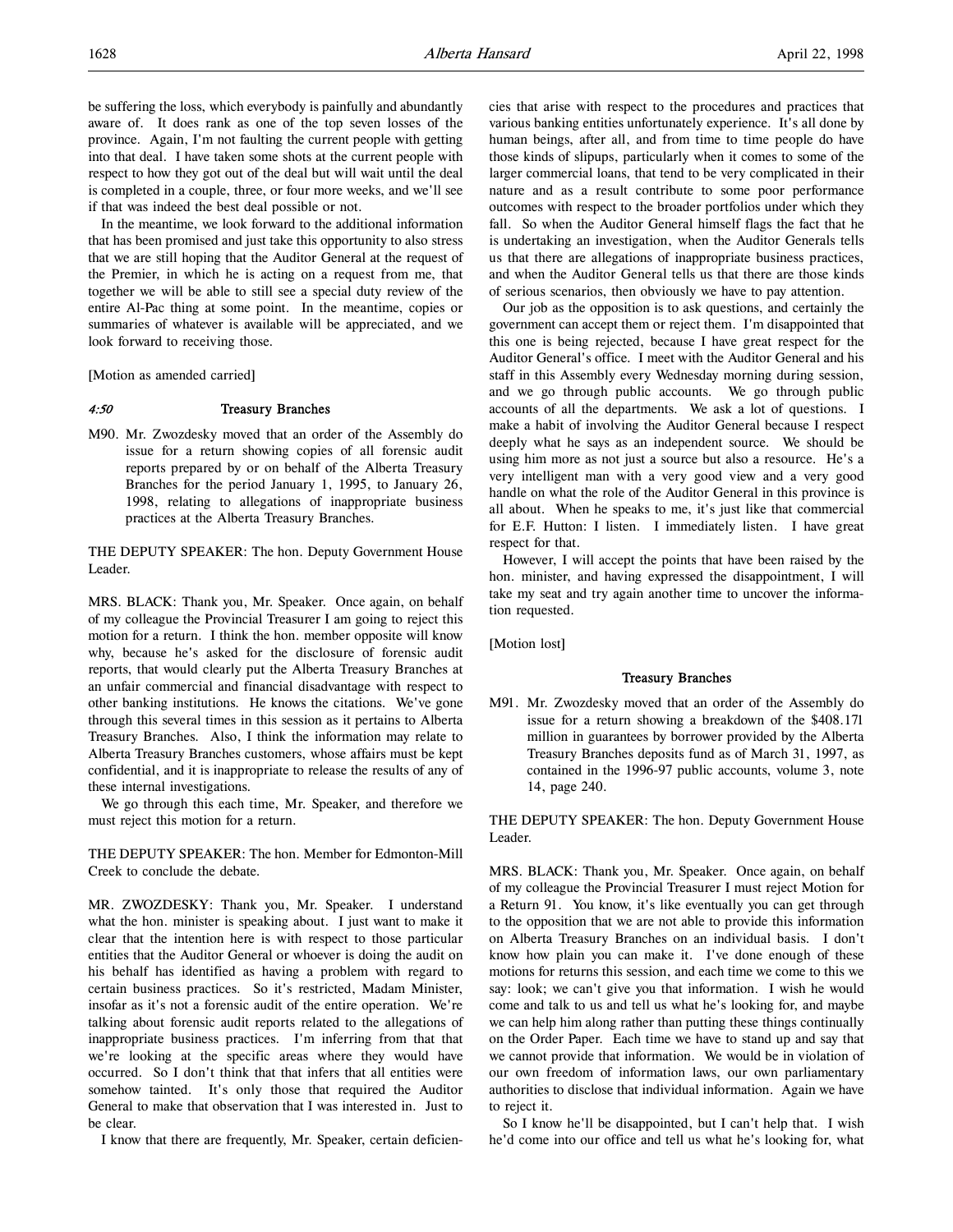type of information he wants, and maybe we can help him that way. But we must reject this motion.

THE DEPUTY SPEAKER: The hon. Member for Edmonton-Mill Creek to conclude debate.

MR. ZWOZDESKY: Thank you. Well, Mr. Speaker, I am disappointed. I've been cut to the quick.

Here are the facts. Alberta Treasury Branches, we know, are an extremely vital part of the operations of this province. No question. If it hadn't been for the Treasury Branches, I don't think a lot of farmers and, in turn, a lot of Albertans and, in turn, the Alberta economy would ever have pulled through like it did since 1936 or '38. That's a fact. Okay? Number two, we as taxpayers backstop the operations of that particular entity. That's fact number two. Fact number three, if I'm backstopping something and you are and three million other Albertans out there are, don't we have a right to at least some information as to what the heck is going on? The fact is that yes, we do.

I do understand the question that has been posed here by the hon. minister. [interjection] The hon. Minister of Energy has raised a couple of additional points, but those are the facts: we do backstop that operation. What does that mean? Since they're not clear on this, I will explain what this means. That means that if something goes bad, you and I as taxpayers have to make good on it. That's a simple explanation. Now, anybody who knows anything about finance and banking would understand that. It's a very simple concept. You backstop it; we are the ultimate guarantee. That's what we are legally with respect to the way the corporation and the acts surrounding that corporation are worded.

Now, that having been said and that having been straightened out, I appreciate the invitation to come and talk, and I may well take that up. I have listened a number of times now to the explanations given in this House by the hon. Provincial Treasurer and/or any of his counterparts on his behalf, and I understand what they're saying about the disclosure of confidential information. I respect that. I've been in business virtually all of my life, and I understand that.

# 5:00

What is not clear and what is not understood is whether or not there is some caveat within all of those agreements that prevents the public from knowing some of the information. If that in fact is in those agreements, show that to me. Show that to me in the agreement that was signed by the province or its underwriter. Show it to me in the agreement that was signed by the people borrowing the money or accepting the guarantee or whatever the financial commitment was. Show me where it says in the agreement that the public has no right to know this information. If you show that to me, I won't ask this question again. I won't ask this question again if that's in the agreement that was signed, and that's why I'm going to take up the minister on her invitation, because I know she's speaking on behalf of the Treasurer.

The point here is that if there is information like that available, then, gee, bring it in here, show it to me, and let's get on with the rest of the business. I have no problem with that. But until that happens, I have no other way of acting on all the requests that I get from Albertans. I don't just get requests in this portfolio from my own nook and cranny of Edmonton-Mill Creek. I enjoy those questions when they come from my own constituents, and they get responded to first. But I get questions from right across the province. I get questions from Vancouver. I get questions from Winnipeg, Toronto, Montreal, and New York, people who are

watching this province because it is a great province. [interjections] I do. I get questions from at least those, and if I thought hard, I'd think of a couple of others. There is no restriction on people who are looking for information. [interjections]

So when I ask these questions, I appreciate the fact that the members are taking me seriously.

## Speaker's Ruling Decorum

THE DEPUTY SPEAKER: Some hon. members would be able to observe that the physiognomy of the chair has changed in the last day, and most of you would understand also that the hearing ability of the present chair is not what it could be or what the previous chair's is. He's having difficulty hearing anything except a cacophony of sound. We only have one member speaking, yet I can hear quite clearly a number of others who for the moment will remain unnamed. But the only one that has been recognized by the chair and should be talking at this time, hon. members, is the hon. Member for Edmonton-Mill Creek.

# Debate Continued

MR. ZWOZDESKY: Thank you, Mr. Speaker. I'll just continue on for a couple of brief moments, if I might.

I think there is a misconception on the part of certain government members that the reason some of these questions are being asked is other than for the face value of the knowledge requested. There's nothing more to it. We simply are asking these questions, some of which we have presented on our own and others of which Albertans or other entities have asked us to present on their behalf, and we've simply crafted it into accepted parliamentary form. So let's have that misconception continue no longer. I will go over and talk with the Treasurer and the minister on these couple of points.

The final thing I want to say is that this specific motion, which is Motion 91, just requests an explanation by using the term "breakdown" by borrower of why it is that suddenly we see an increase and the guarantees go up by \$351 million. That's just a straightforward question. What necessitated that? That's what the nature of this question is.

The subtext of that question is: was it all one single business loan, an additional business loan, or was it a large number of them? Was it just one here in Edmonton? Was it across the province? What would be wrong with taxpayers finding out that information if we are in fact the people backstopping it?

You see, having done a little bit of additional homework – this may be purely by coincidence, but that increase of \$350 million is exactly the same amount that we think – at least I do – coincides with the refinancing package relative to West Edmonton Mall. Now, I'm very proud of West Edmonton Mall. I'm very proud of that. Having traveled to various points of the world, as many members here have, there are two things that people remembered immediately about Edmonton at the time I was doing the traveling: one of them was Wayne Gretzky and the other was West Edmonton Mall. [interjection] Now, pretty soon there's going to be a third one called the Alberta Liberal Party. I just said that for her.

However, the fact is that if there is a guarantee there that we're supporting, then let us know. That shouldn't be any big deal. Again, as I say, I support West Edmonton Mall. In fact, when I was chairman and producer of the Great Canadian awards, I helped present an award to them, the Great Canadian award. Some of the ministers who are in this House today were in that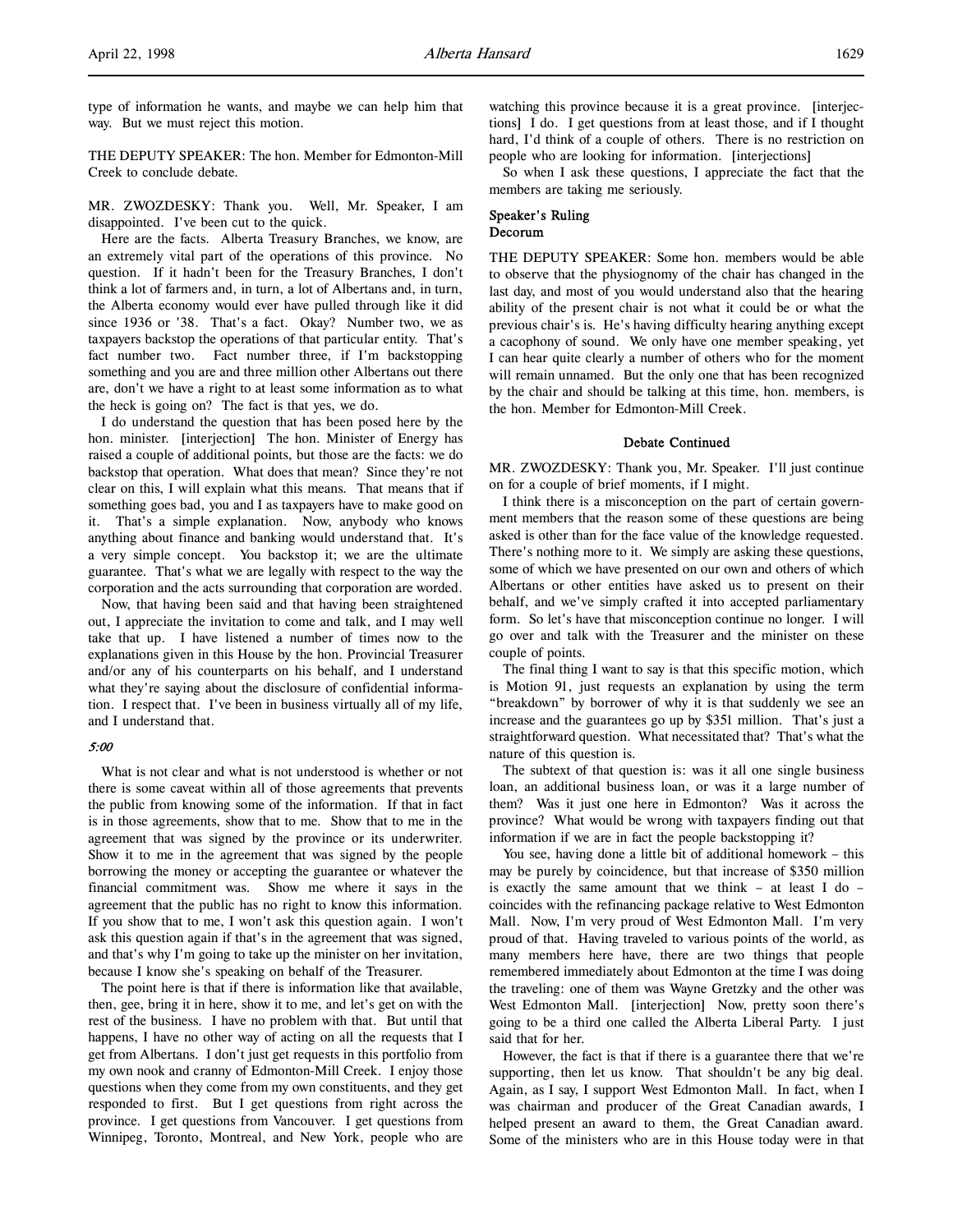audience, and they know how positive and bullish I am on Edmonton and on West Edmonton Mall or the Oilers or whomever, all the other fine businesses that make this particular city tick. I'm a very strong Albertan, a very strong Canadian, and a strong Edmontonian to boot. So I would not do anything to ever put a blemish on any of those entities that operate here.

I'm simply asking on behalf of taxpayers, the shareholders, if you will, of ATB for some additional explanation. So I am somewhat disappointed in that, and I would hope that hon. members, having heard the arguments for and against, would now see fit to vote in support of this motion, and I would ask that that question be put to the floor forthwith.

[Motion lost]

# Computing Services Outsourcing

M94. Dr. Pannu moved that an order of the Assembly do issue for a return showing copies of all documents, studies, reports, projections, or analyses from each ministry from January 1, 1992, to the present supporting the government's conclusion that it would be to the taxpayers' advantage to provide most government computing services through outsourcing by privatization or contracting out.

THE DEPUTY SPEAKER: The hon. Minister of Transportation and Utilities.

MR. PASZKOWSKI: Thank you, Mr. Speaker. On behalf of the hon. minister of public works the government rejects Motion for a Return 94. The reason for the rejection is that all documents, studies, reports, all projections, all analyses for each ministry from January 1 of '92 to the present from all of the government – what this really in essence does is cast a very, very wide net. As each ministry is responsible for making decisions based on their individual business case, this request could only be met by requiring that every ministry in government be canvassed for material to satisfy this particular motion. The government's decision to reject this motion is supported by Beauchesne 446(2)(g), which states, "Papers of a voluminous character or which would require an inordinate cost or length of time to prepare."

I would suggest to the hon. Member for Edmonton-Strathcona that the motion could be resubmitted on a more focused basis, requesting specific information from specific departments rather than requesting everything from everybody everywhere. I would also like to add, Mr. Speaker, that while it is the responsibility of each ministry to develop informational technology plans and solutions in relation to the achievement of their business plans and objectives, Public Works, Supply and Services continues to be available to provide support and guidance to other ministries for the planning, acquisition, monitoring, and subsequent assessment when outsourcing information technology services. What I would really recommend to the hon. member is be more specific, try and narrow the parameters, and every effort would be made to achieve the request.

THE DEPUTY SPEAKER: The hon. Member for Spruce Grove-Sturgeon-St. Albert.

MRS. SOETAERT: Well, thank you, Mr. Speaker. Part of me accepts the fact that the minister says to be a little more focused, which of course could mean that it could be amended then. I would appreciate an amendment to it. It's Public Works; he's in charge of computers. Let's start with that one, would be a fine suggestion I would think. You're saying that it's throwing a wide net. It's because we're worried about something fishy going on.

## 5:10

Speaking of fishing, a prime example of this would be ISM and the privatization of fishing licences. Where were the studies for that? The reports? The projections? The analysis? You know what? I don't think it would be voluminous paper, because I don't think it was done. I don't think there was any analysis done on, for example, privatizing the computer system for fishing. I really don't think it was done. So there wouldn't be, you know, binders and boxes of documents tabled, because it wasn't done. It was just a little deal with a private little company who happens to donate to the Conservative Party.

So those are things that we are concerned about, especially when we're talking computers and privacy, the privacy of information that goes out there. We know there are problems with the registries being privatized. Our own personal information is out in the world for anybody to access. I think that is a concern for Albertans, so I think this is a reasonable motion.

If the minister didn't want to answer it, he could have amended it and given some of the information just so that we had a level of comfort that you are doing studies and you are doing some work and you are doing some homework before you privatize something and you contract out. So I'm very disappointed that this motion can't be supported.

THE DEPUTY SPEAKER: The hon. Member for Edmonton-Norwood.

MS OLSEN: Thank you, Mr. Speaker. I, too, have some concerns about the fact that this government moves into outsourcing and privatizing under the guise of it being cheaper, better for Albertans. Well, that's not necessarily true. Yes, we have to acknowledge that we are in a global environment. Yes, we have to acknowledge that it is indeed important to keep up with technology and that sometimes by doing that, we must move to an outside environment where people on their own are keeping up with what's happening in the computer industry. However, I think the Member for Edmonton-Strathcona is attempting to get reports and studies that show to the taxpayer that, indeed, the service they're going to get by privatization and outsourcing and contracts is going to be better, that the service will be better, that it's going to be cheaper by going outside than it is by keeping people employed within this government.

We know that in the Leg. Assembly Office alone the turnover rate in the information systems department has been phenomenal. I think it was 90 percent the last time the Members' Services Committee met. Part of that is because in this government the experts aren't being paid the amount of money they could get in the private sector. So they go to the private sector, and they get paid more money when they contract back to the government than they do by working here. Consequently you have a 90 percent turnover rate in many of the information systems departments.

I guess I've talked many times about the need for a framework to be set up if you're going to privatize. I talked about that with the delegated administrative authorities and what would be a reasonable framework and what we would be asking this government to determine if we were to privatize certain areas within government.

We can look at ISM. Now, nothing against ISM, IBM, or any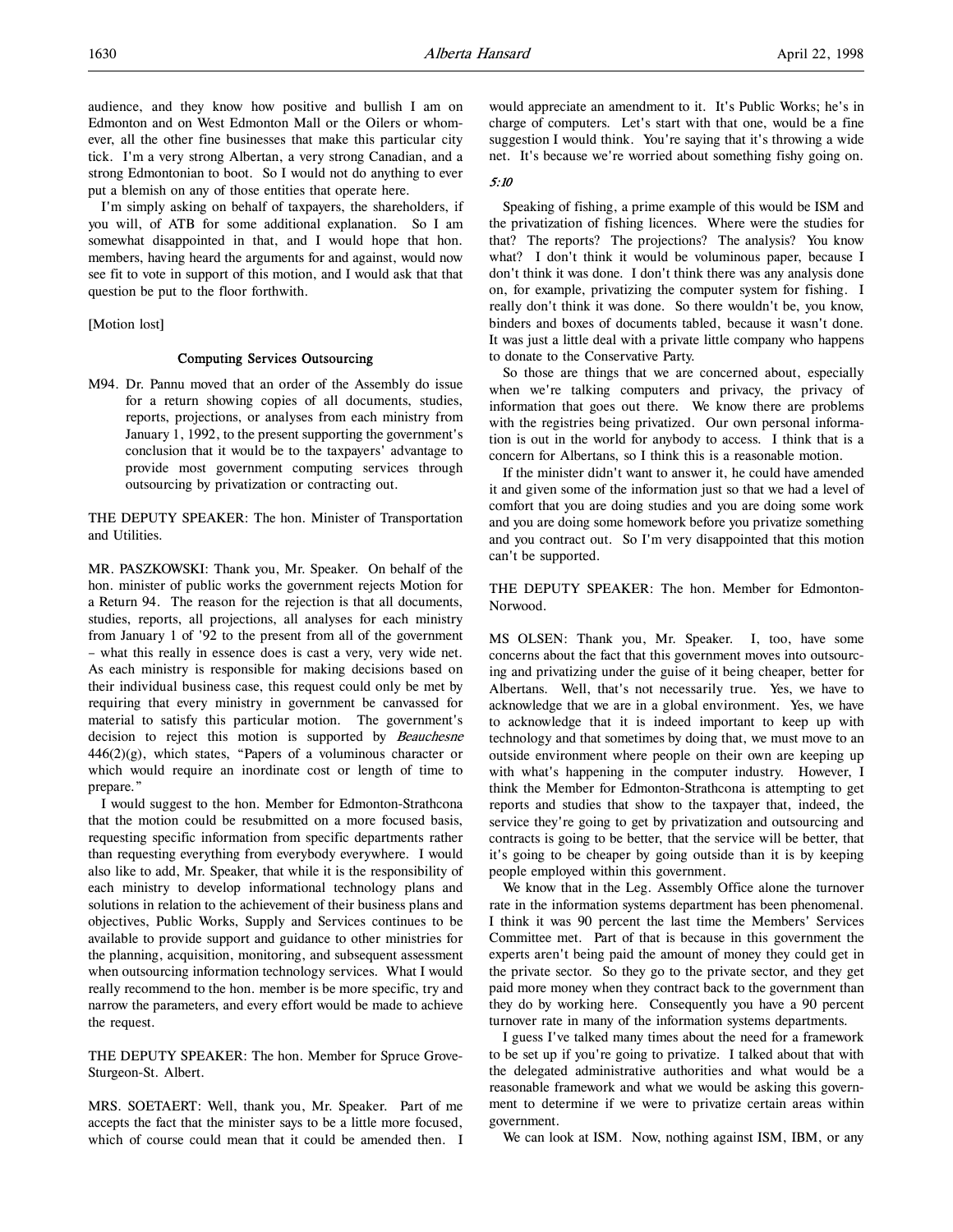other company; it just happens to be one that has signed a contract now with, I think, the ministry of environment. With that particular project what's happened is that we've now limited the ability for Albertans to be able to get a fishing licence and a hunting licence. What we've said is that we're going to privatize this, we're going to go out to a certain vendor. Well, we know for sure that ISM is going to be producing the cards. What we don't know is: are they being produced in this province or are they being produced in Vancouver?

You see, we know that the British Columbia government has a contract with ISM for all of their drivers' licences, and they keep their database in B.C. ISM keeps the database in B.C. So, you know, we can't even find out from this government if the terminals that are actually at a vendor's merely are there to have the data entered, the data is fired off to a central computer database in another part of the province or another part of the country – which is great technology. I think it's great. However, people from the department of the environment are now unemployed as a result of this. Then what happens when it gets to British Columbia is that the little cards are made up. Now, ISM gets to keep, I think, about \$5 or \$6 from each card they make, and the vendor gets \$2. So that causes . . .

MRS. SOETAERT: Fish and wildlife doesn't get anything.

MS OLSEN: Fish and wildlife doesn't get their share. So now we have this convoluted system that is supposed to be cheaper. Given that we have a contracted-out system and now we have a company that's very global and the product is being produced somewhere else, we don't know what the cost is to the taxpayers, the real costs. But we do know that for-profit companies are just that. They need to make money. They will have control over the cost of that licence.

The other issue for many of these particular companies is that they keep proprietary rights over the software and that once a contract expires, they take the software with them, and we have the small vendor having to pay for the particular terminals.

I have some concerns that this type of request, which really is to ask for the "studies, reports, projections, or analyses from each ministry" to support the government's move to privatization, is not something this government should be afraid to share. I think there needs to be legislative oversight. There needs to be an effective system of monitoring.

I think accountability is the number one issue. If this government wants to really be accountable, then they would produce the documentation as requested by the Member for Edmonton-Strathcona. I think we've seen here today a lack of willingness to share. Sharing is very important. Information is important.

So with that, Mr. Speaker, I'll take my seat.

THE DEPUTY SPEAKER: The hon. Member for Edmonton-Castle Downs.

MS PAUL: Thank you, Mr. Speaker. I'll just very, very briefly speak to Motion for a Return 94. I think this is clearly a very, very simple request that there should be some documents and some sense of a study, an analysis done to let taxpayers know if there is an advantage, in terms of spending their money, to using outsourcing by private enterprise for the contracting out of computer services. It would not take much effort on behalf of the government to supply the hon. Member for Edmonton-Strathcona with that information. There was a discussion by the minister saying that it would encompass a lot of work and a lot of time. I think if they are taking on that initiative – and they've been doing it since 1992 – obviously they're doing it because they have some analysis done and all the legwork is in place. Taxpayers have a right to know if there is an advantage in terms of money spent.

## 5:20

Mr. Speaker, I've been sitting here all afternoon listening to the requests from opposition members, and on and on we go. It seems to be no to this, no to that. Different ministers are not acknowledging the requests made for any accountability, whether it be from the Treasury Department – now the minister of transportation replied with the favourite word "no." There just doesn't seem to be any sense of sharing information that we have to be accountable for.

With those few comments, Mr. Speaker, I'll take my seat.

THE DEPUTY SPEAKER: The hon. Member for Edmonton-Strathcona to conclude debate on this item.

DR. PANNU: Thank you, Mr. Speaker. I want to thank my colleagues who have spoken to this motion. I appreciate their very thoughtful, considered comments and observations, and I think what they have said reflects the general concerns of Albertans. The fact that so many of them have already spoken on the motion also shows that the questions I'm asking are not the result of some eccentric interests that I have, that these are in fact real questions, important questions. These are vital issues that the questions speak to.

This is the second time my request has been turned down, so this time I have to start by saying that I'm not surprised that my request has been turned down. I'm obviously disappointed, and my constituents will be disappointed to hear that I have been turned down on this.

The request is quite simple, straightforward. The minister speaking on behalf of the Minister of Public Works, Supply and Services of course has argued that it's too much information that's being asked for; there'll be reams and reams and reams of paper they'll have to produce in order to satisfy my questions. I think that's not a terribly persuasive kind of argument. While he said on the one hand that it is in fact the case that lots of paper will be have to be brought in here to satisfy my questions, on the other hand he says that it is indeed the Department of Public Works, Supply and Services which addresses many of these needs for all of the departments. I would have thought that the department that is responsible for providing these services, making these services available to all different departments of the government, would keep some sort of record of the kinds of facts I'm seeking. If no one in the government is doing this, then obviously the government is running around in the dark.

It's a government that claims to have some business smarts. It's a government that has undertaken a very, very wide-ranging restructuring of the government. It claims it has cut down the size of the government. It has done all of this, of course, not for some perverse reason, to fire people or to do certain things, but only because they were trying to save taxpayers their money. The rationale for restructuring, more than anything else, was cost cutting. If there's no one to monitor the costs of restructuring, the costs that had to be paid out year after year after year through outsourcing and privatization because of restructuring and subsequent to restructuring, then how do we know, how do Albertans know that the restructuring in fact has produced the